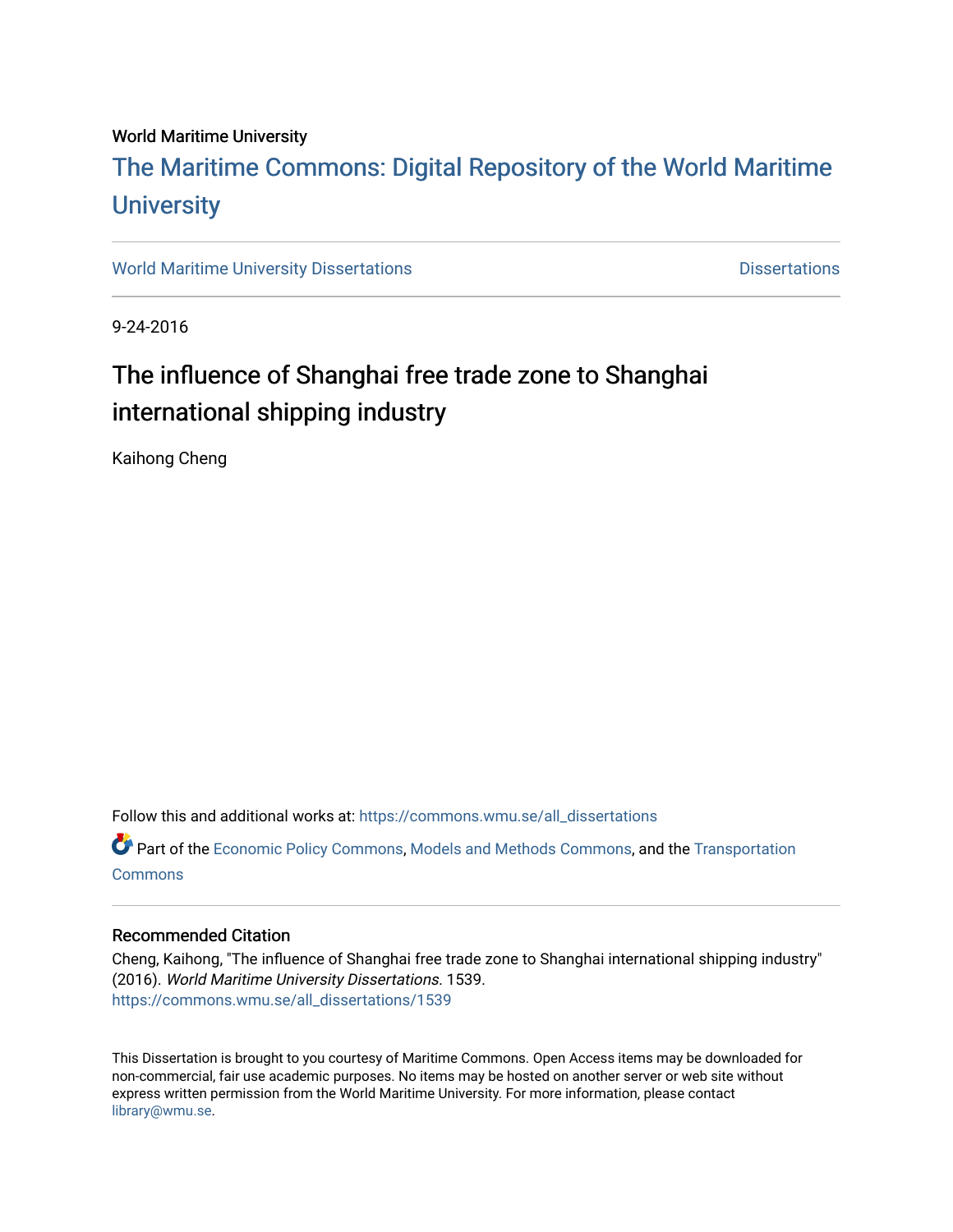# **WORLD MARITIME UNIVERSITY**

Shanghai, China



# **The Influence of Shanghai Free Trade Zone to Shanghai**

# **International Shipping Industry**

BY

# **Kaihong Cheng**

## **China**

A research paper submitted to the World Maritime University in partial fulfillments

of the requirements for the award the degree of

# **MASTER OF SCIENCE**

## **ITL**

## 2016

Assessor Professor Gu Weihong

© Copyright Kaihong Cheng 2016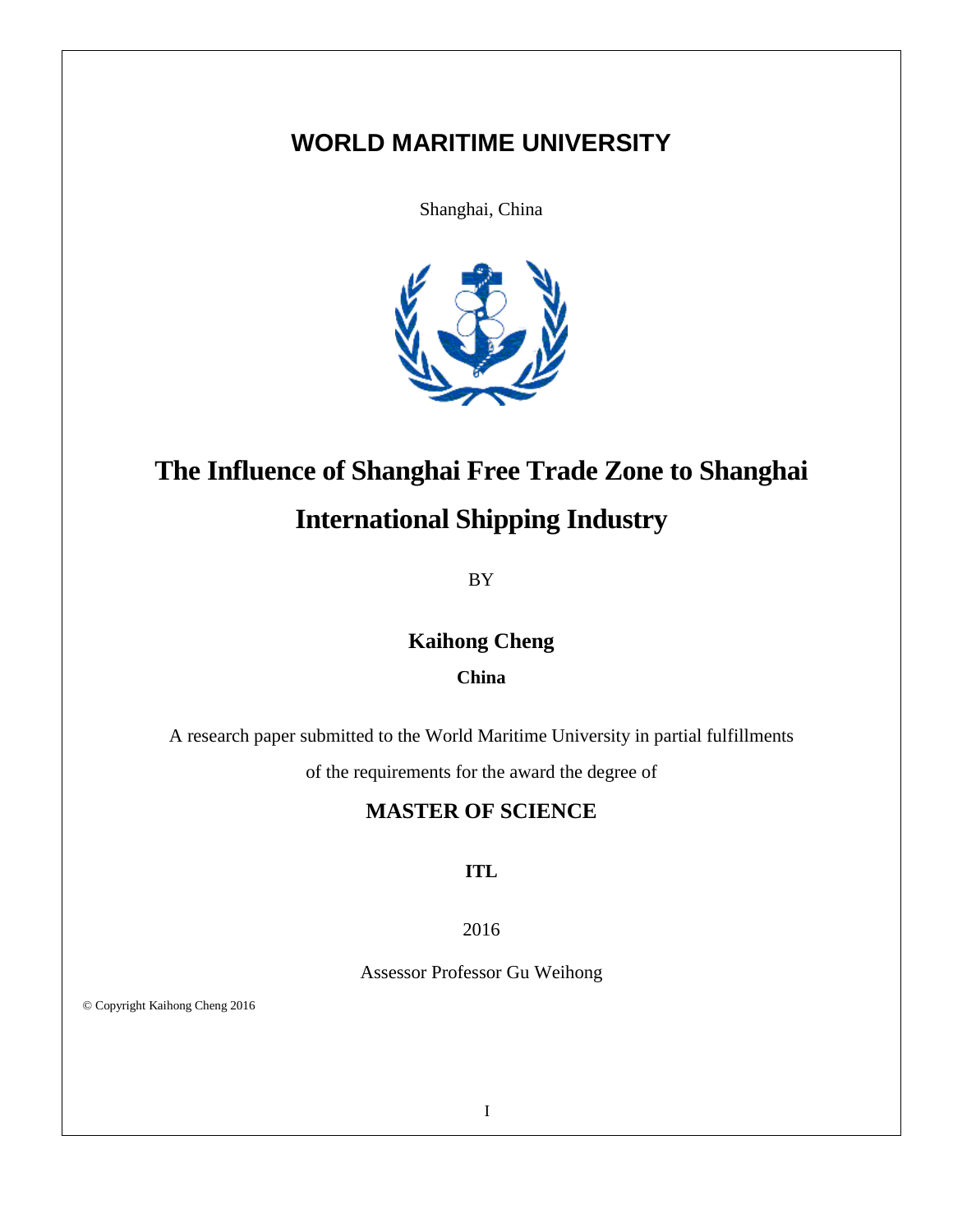#### **Abstract**

By summarizing the results of researches on the development of free trade zones(FTZ) both at home and abroad and with reference to current situation of Shanghai international shipping industry as well as the implementation of policies concerning free trade in Shanghai, this paper aims to carry out a qualitative analysis on the policies in the Bonded Area of Shanghai and the development of Shanghai's shipping industry.

Given the complexity of the coverage of the shipping industry and its related industries and the multitude of the uncertain factors influencing the FTZ, the paper sets a system consisting of seven representative indicators and twenty secondary indicators. According to the relevant data collected through questionnaires, it is known that the establishment of Shanghai Free Trade Zone (Shanghai FTZ) is mainly dependent on the shipping trade, first on the shipping information, then on the indicators of shipping finance, shipping market, port infrastructures, human resources, environment and government supports.

In the discussion part, the fuzzy comprehensive evaluation method was adopted with a supportive index system to analyze the situation of the shipping industry in Shanghai, Hong Kong and Singapore.

In the conclusion part, solution and measurements to improve the shipping industry in Shanghai have been proposed from the perspective of both government and companies in line with the evaluation results.

**Key Word:** Shanghai Free Trade Zone, Shipping Industry, Analytic Hierarchy Process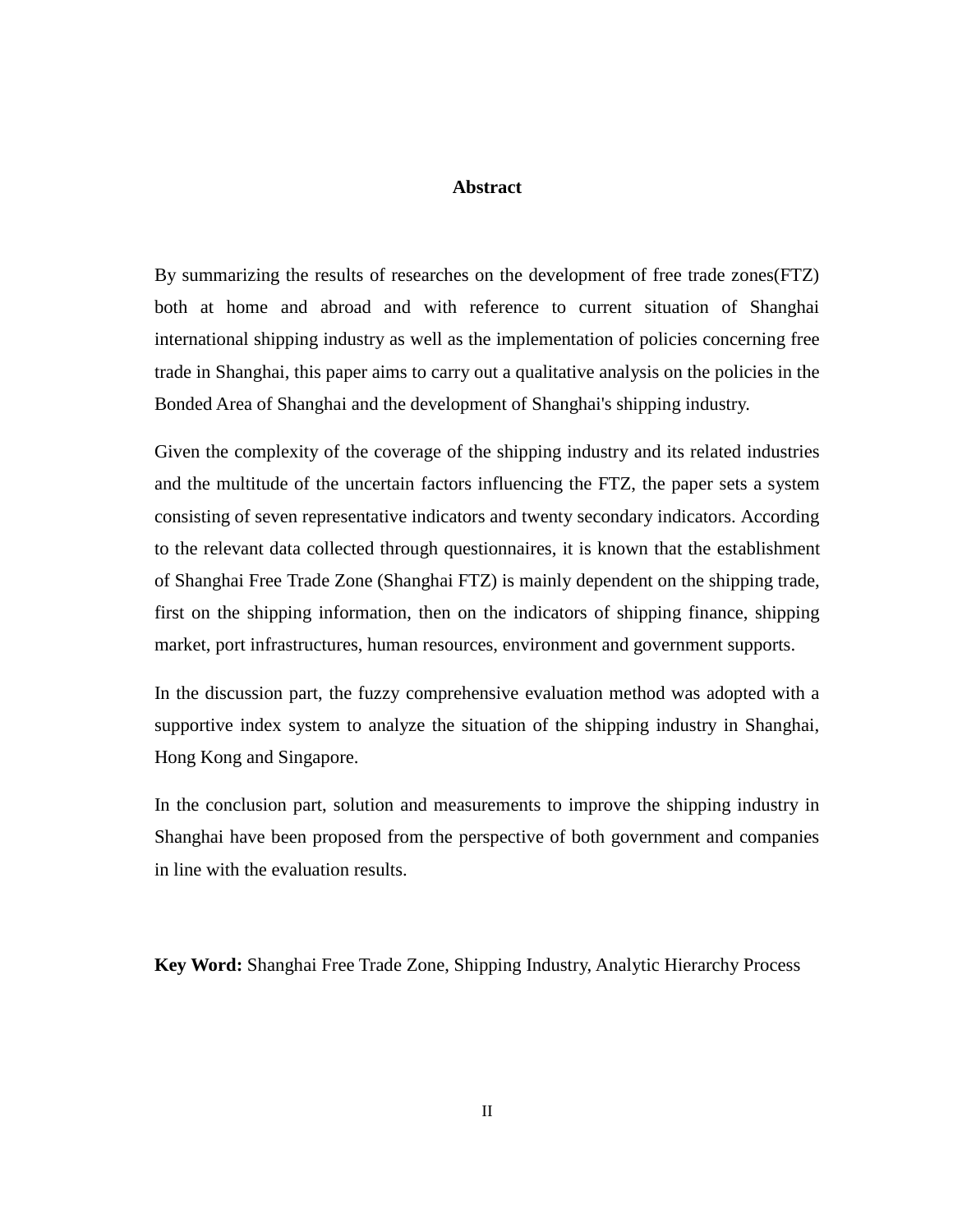# **Table of Contents**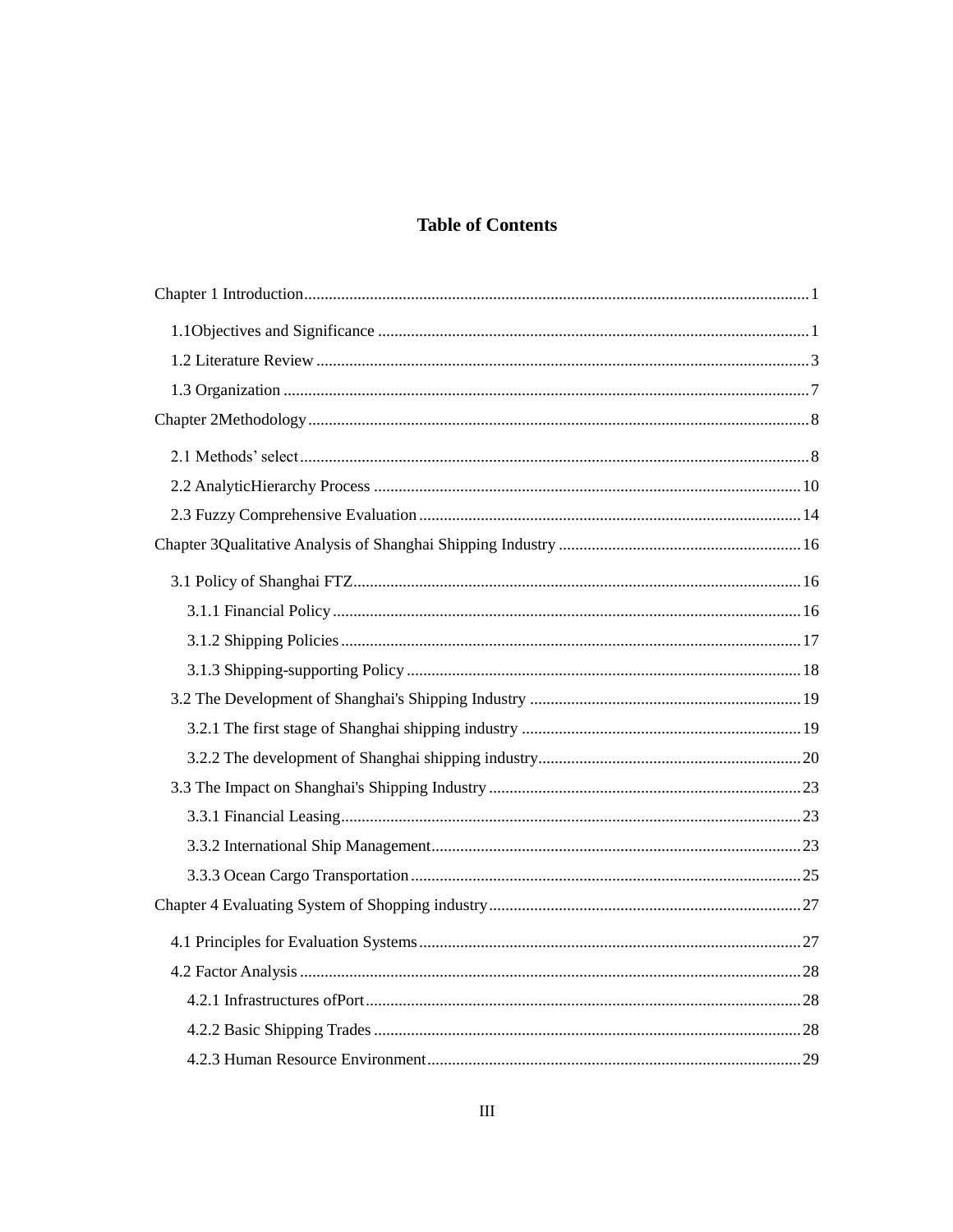<span id="page-4-1"></span><span id="page-4-0"></span>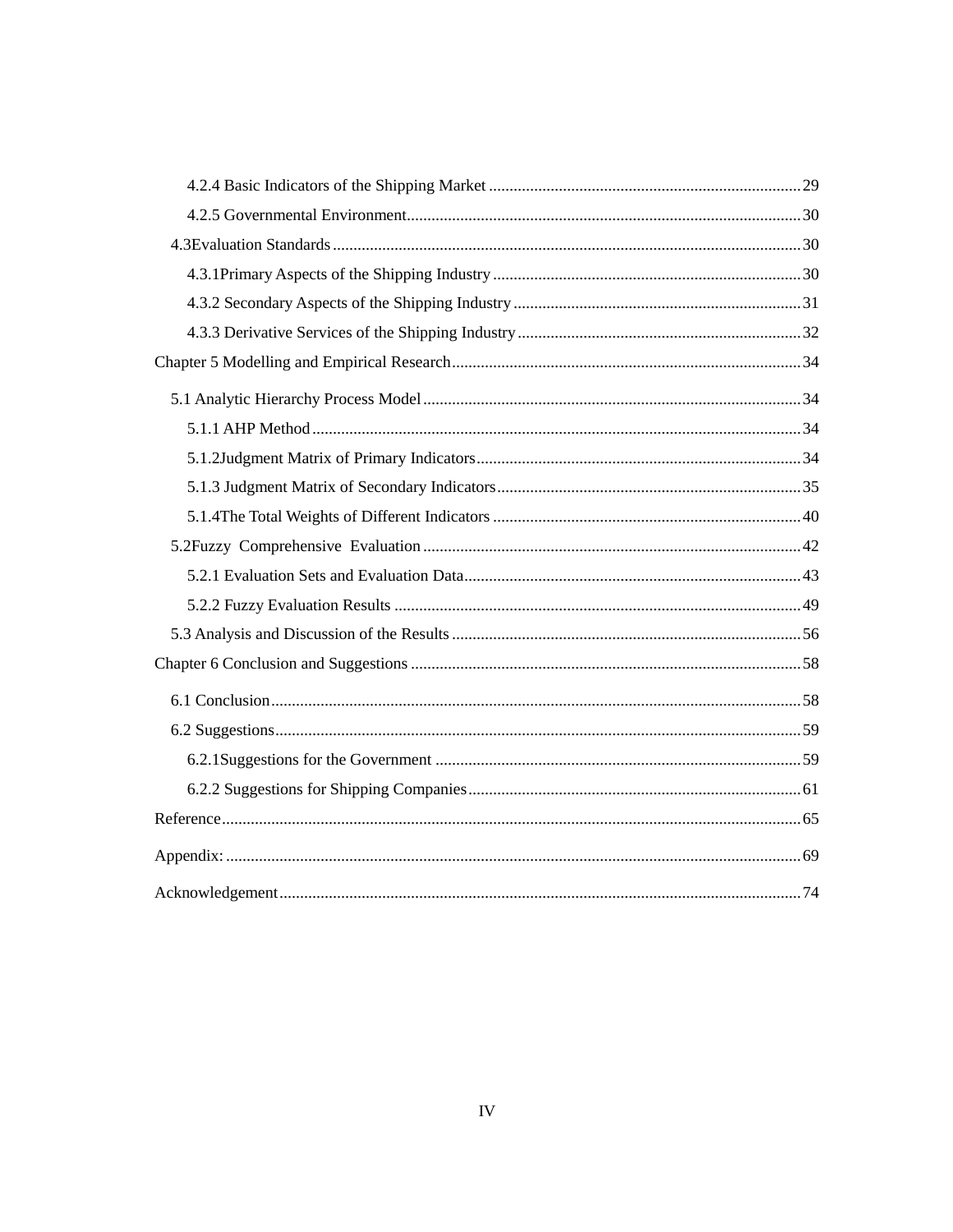# **Chapter 1 Introduction**

# 1.1Objectives and Significance

Throughout history, China has been experiencing a total of four waves of reform and opening up. The first wave lasted from 1978 to 1988, with the major results of establishing five special economic zones in 1979 and opening up 14 coastal cities in 1984; the second wave took place from the Pu-dong district of Shanghai with the decision on the concept of Pu-dong New Area on May 2, 1988 as the starting point; the third wave is China's entry into the World Trade Organization, starting from its resumption of membership in the General Agreement on Tariffs and Trade in July, 1986 and signified by its becoming a WTO member in December, 2001; the fourth wave is the establishment of the Shanghai Free Trade Zone(FTZ).

There're over 1200 pilot free trade zones, free trade zones and foreign trade zones altogether around the world, more than 400 of which are located in developed countries, but not any one of them can offer the voice of experience for the Shanghai FTZ. On July 3, 2013, *Plans on China (Shanghai) Pilot Free Trade Zone* (No.38 [2013], State) was approved by the State Council, marking the Shanghai Pilot Free Trade Zone as the first special customs supervision area of international standard in China. On September 18, 2013, *On Implementing the Plans on China (Shanghai) Pilot Free Trade Zone and Promoting the Construction of Shanghai International Shipping Center (No.584[2013],* Water Transport)was issued jointly by Ministry of Transport of PRC and Shanghai Municipal People's Government to accelerate the construction of an international shipping center, to explore shipping systems and models of international competitiveness by expanding the level of openness, innovating shipping policies, extending the functions of the center, improving the quality of service, and strengthening infrastructures.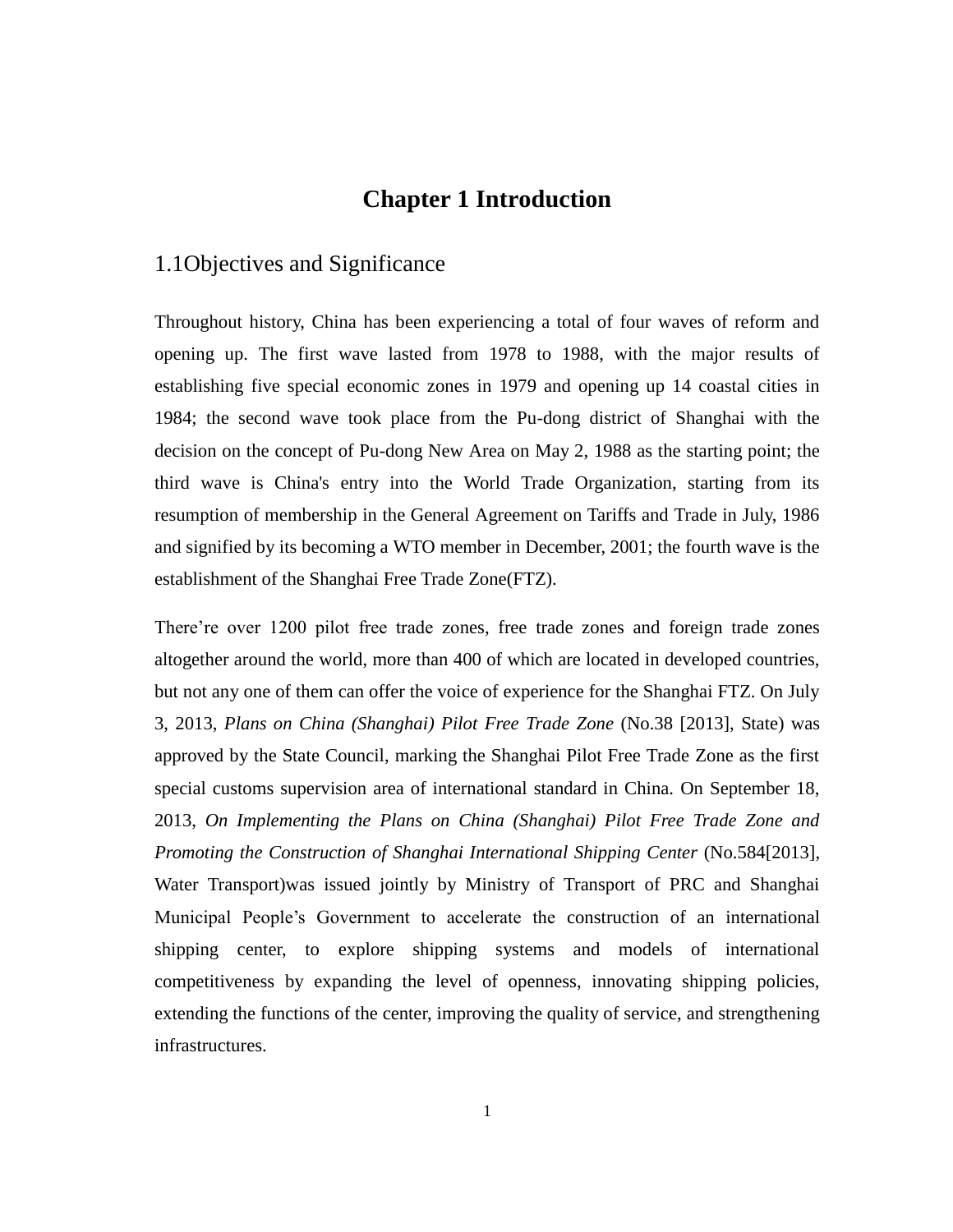Experience a development of 40 years, Free Trade Zones have established in more than 100 regions and countries. In developing nations, in fact, have giving more and more importance to the development of Free Trade Zones. The Shanghai Free Trade Zones has going to offer preferential policies and greater openness for the shipping industry, and also to simply the work procedures, reduce costs of transportation and to realize the territory of the commissioner of policies. Therefore, the advantages of the Shanghai Free Trade Zones are easy to be found in creating jobs, attracting foreign investment, increasing international trades and booming local economic development etc. With the success and experience of major shipping centers in other countries, this paper concludes that the establishment of the Shanghai Free Trade Zones is will bring tremendous acceleration of the development of the shipping industry in Shanghai. Especially, by comparing with the shipping industry in world-famous shipping centers of Hong Kong and Singapore, suggestions have been put forward for developing the shipping industry in Shanghai. It is suggested that Shanghai should seize the strategic opportunity and recourse to the enhancement of basic shipping, the up-gradation of shipping information, more invest at infrastructures, the development of shipping finance market, the improvement of shipping infrastructures, recruitment high-end shipping professionals and the improvement of shipping policies to speed up the development of shipping industry.

<span id="page-6-0"></span>Compare to Hong Kong Singapore, Rotterdam and other world-class international shipping industry, one of the major differences of Shanghai is the lack of an efficient free port policy or free trade area. Opening a free trade zone in Shanghai will strengthen its international influences, trade, processing, financial services, and other functions. It can also increase the charm of Shanghai for international transit, expand the transit trade, and improve the international status of Shanghai. It plays an important role in the development of Shanghai shipping industry.

This article is will summarizing the research achievements of domestic and foreign on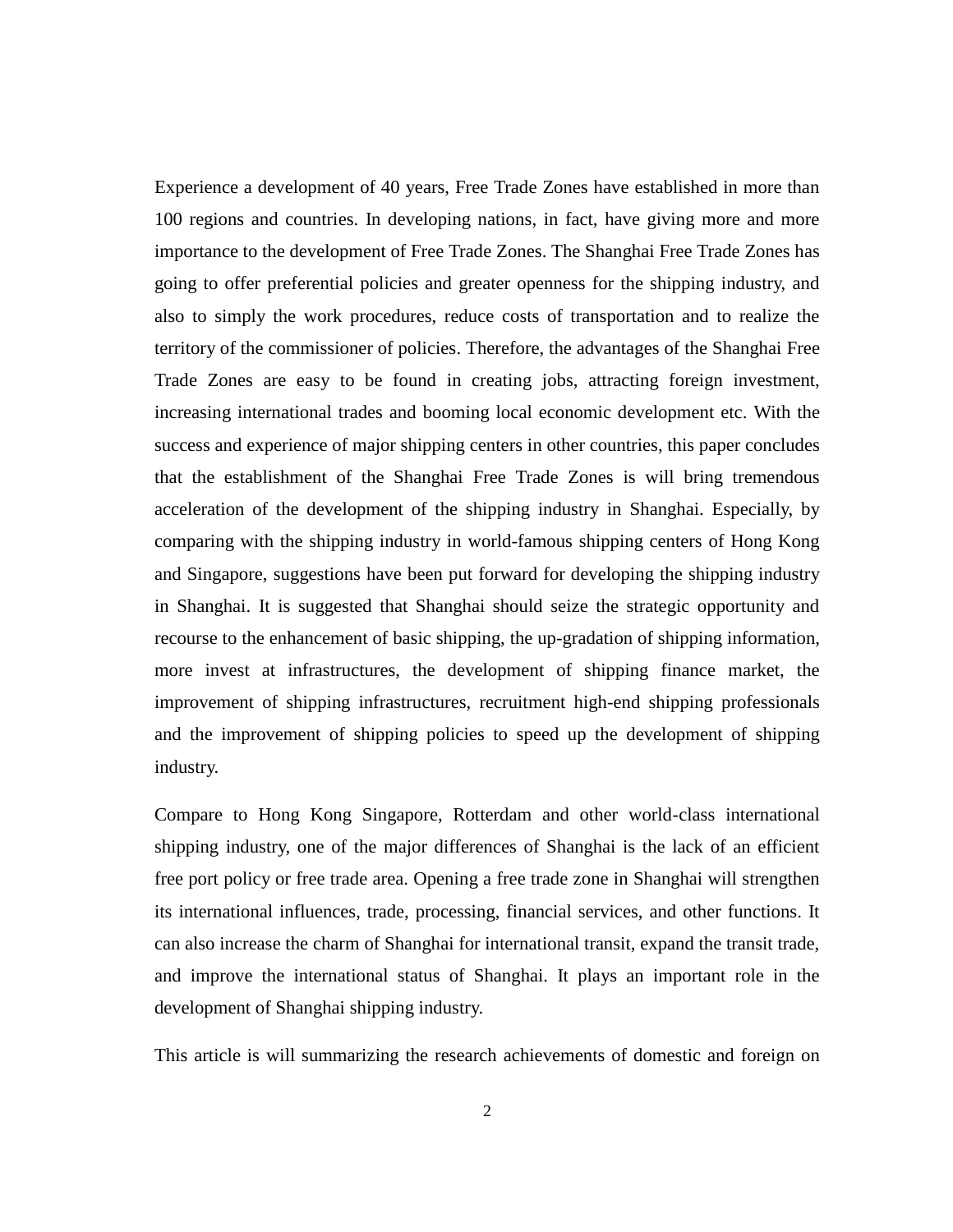Free Trade Zones and combining with the current situation of Shanghai shipping industry, as well as the doing of Shanghai free trade policy. We analyze the factors that the establishment of free trade zone will affect the development of shipping industry in Shanghai from basic. Given the definition of the shipping industry and related industries is very difficult, and the influence of the Free Trade Area has too many uncertain factors, this paper will set up complex index system with the selected seven representative indicators and twenty secondary indexes. Through questionnaires we collect the study data, we think the Shanghai Free Trade Zone is mostly affected by the shipping based trade, followed by shipping information environment, and then is the basic index shipping financial markets, the shipping market and port infrastructure, human resources, environment, government support. And then we use the index system into fuzzy comprehensive evaluation method, analyzed the development situation of Shanghai, Hong Kong, Singapore shipping industry. Finally, according to the evaluation results, we put forward the measures to improve Shanghai shipping industry.

## 1.2 Literature Review

By discussing the patterns, process, impacts, challenges and measures of Japan in signing free trade agreements, Shujiro Urate (2009) has studied the influence of Japan's Strategy of free trade agreements on its economy. He believed that to establish free trade zones was the most effective approach for Japan's economic development and its trade partners should be found with East Asia as the core. Lau, Evan, Lee and Po(2007) explored the degree of their interdependence of GDP revenue between China and five members of ASEAN from 1960 to 2000. It was found out that the revenues of China and the five ASEAN countries are clearly interdependent and the integration level of the sides has become higher than ever with the establishment of China-ASEAN Free Trade Zone, it was also concluded that this kind of interdependence between different economies would become a significant feature to realize the goal of regional common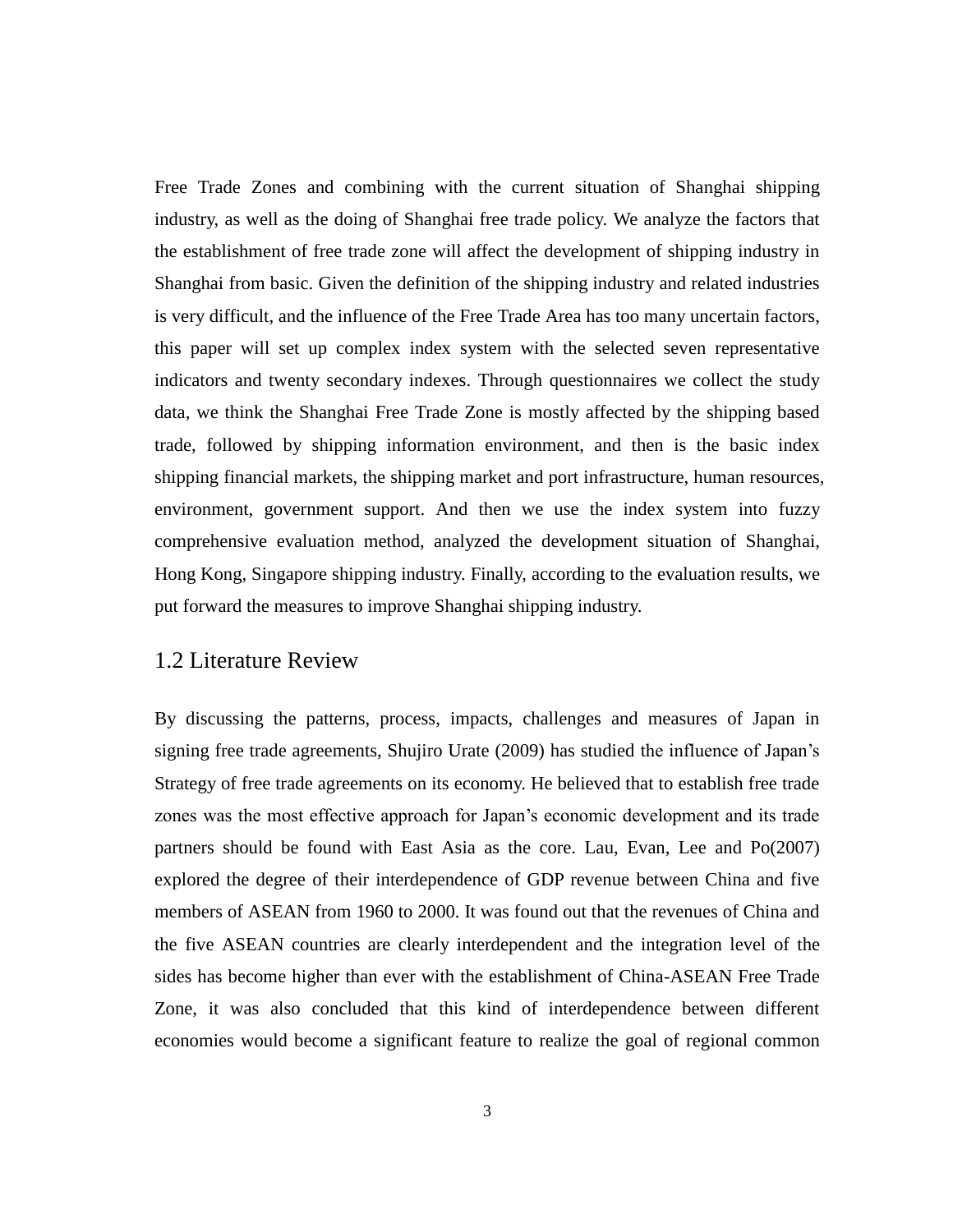#### currency.

*A Research on Trade Facilitation and Liberalization in Shanghai Free Trade Zone*, written by WANG Guanfeng and GUO Yu (2011), is about the trade and investment in the China (Shanghai) Free Trade Zone and covers the topic of trade facilitation. The facilitation of trade can reduce costs and create efficiency. They have become an increasingly urgent strategic task of practical significance - how to provide better conditions for free trade, how to overcome trade barriers and how to speak in "the voice of China" in the process of realizing trade liberalization. YANG Fan (2012) described the most basic experience of reform in China and concluded openness, development trend, norms and experiences as the driving forces in *What's the Point of Shanghai Free Trade Zone?* Since the Third Session of the Eleventh National People's Congress and by the end of 2013, the market-driven reform has created a context featuring a much higher level of openness. The establishment of the Shanghai FTZ is part of the reform to explore new frontiers. WANG Xiaosong and ZHANG Guowang (2011), in *The Management, Comparative Analysis and Development Prospects of Shanghai Free Trade Zone*, explained the major measures taken by the Chinese government in the new international economic landscape, that is, to integrate the Shanghai FTZ into a bigger picture of transforming government functions, improving financial system, strengthening service trade and increasing international investment, thus making it possible to implement a series of service models of supervision and innovation. Favorable operation in the Bonded Area of Shanghai, with its various distinctive advantages in different aspects, is good for the establishment of logistics and financial centers.

After nearly 40 years of development, the FTA has more than 100 countries and regions throughout the world. Especially in developing countries and the new nation, which is create a free trade area as the development of international trade, entrepot trade, the introduction of foreign capital, expanding employment, the implementation of the new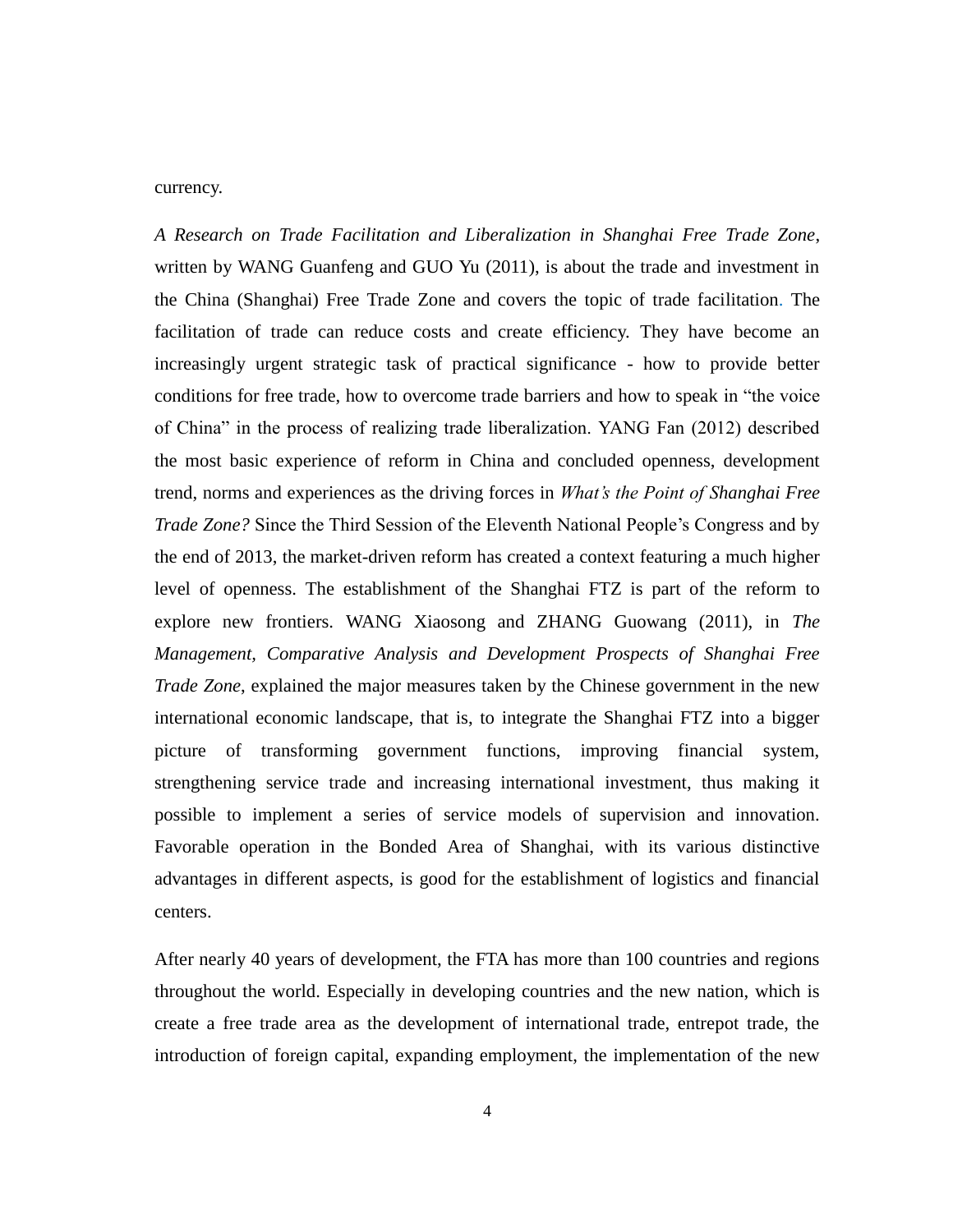economic policy, promoting regional economic development, the revitalization of the national economy experimental base and demonstration zone. From the international perspective, Hong Kong, Singapore, Rotterdam and other world-class international shipping industry, one of the main differences compare to China's big port is having an efficient free port or free trade zone policy. Which practiced in Hong Kong's free port policy, with characteristics of tax concessions, simplify procedures, and exemption of a registered ship etc. it will enable the enterprises to reduce the cost of doing business, improve the efficiency of management, and therefore attract a large number of international shipping enterprises settled in, at the same time driven by the prosperity and development of the Hong Kong advanced shipping services industry.

#### **Existing problems:**

(1) Chinese shipping infrastructure level is relatively low, and the collection and distribution system is not perfect. In recent years, with the people being aware of the importance of shipping infrastructure, China's shipping infrastructure has been greatly improved, but it is still in a low level and far from developed countries. Low shipping infrastructure level is not conducive to the overall improvement of the efficiency of shipping, hindering the further rapid and healthy development of China's shipping industry.

(2) Shipping finance system is undeveloped. Shipping financial institutions are little, and the degree of internationalization is not high. With the increase of the risk of international shipping, China's shipping industry on the demand for shipping insurance is increasingly strong. However, China's shipping insurance institutions are still in the initial stage, there are a number of small scale, low international awareness, backward management level, lack of risk pricing and other defects.

(3) The lack of shipping professionals, especially shipping high-end talent. Due to the domestic people do not understand the ocean culture and ocean consciousness and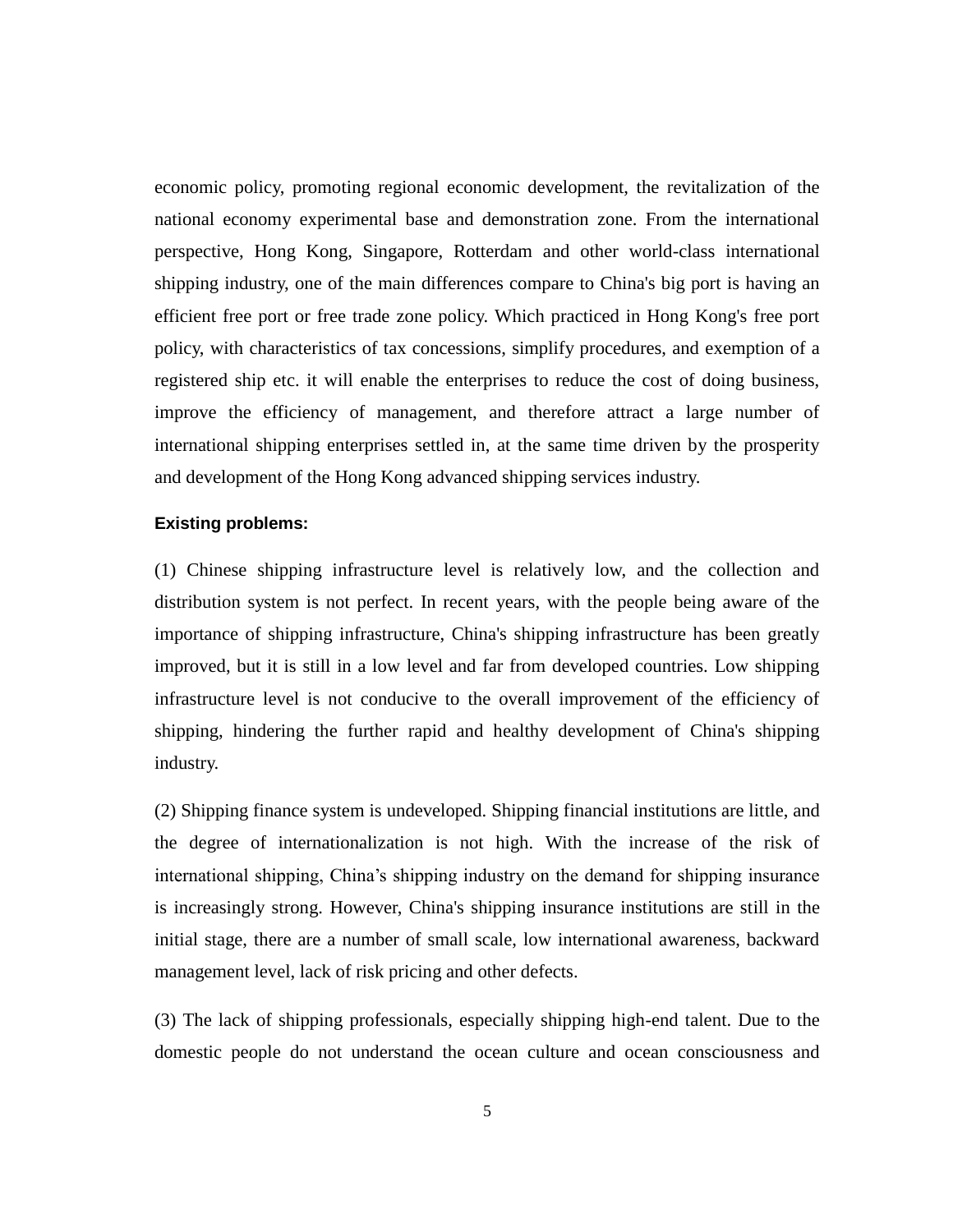<span id="page-10-0"></span>professional shipping talent training time is too long, convergence is slow, it needs longterm investment and accumulation, which resulting in the overall number of China's maritime industry practitioners being low, the number of professionals directly affects the future prospects for the development of the shipping industry in our country.

(4) The shipping information technology level is low. The information system and the public information service platform construction are relatively backward, and the information system cannot be effectively shared.

(5) Shipping laws, regulations and policy are lagging. The healthy and rapid development of the shipping industry need to improve the level of laws, regulations and policies. At present, China's shipping industry legislation is still relatively backward, the legislation is far from enough to adjust the amount of large, cumbersome shipping act.

On the international perspective, comparing with those world-class international shipping center, Shanghai lacks of an efficient free port or free trade zone policy for develop shipping industry, such as Hong Kong, Singapore, Rotterdam. Fortunately, China (Shanghai) Pilot Free Trade Zone was officially announced on Sep.29, 2013. This Free Trade Zone is expected to strengthen Shanghai's international trade, logistics processing and financial services, improve the Shanghai's attraction to international cargo transit and enhance the international status of Shanghai port. It plays a major role in promoting the development of shipping industry in Shanghai.

Experience the development for 40 years, the free trade area has founded in more than 100 countries and regions all over the world. Especially in the developing countries, the construction of the free trade zone is on the top of all business. Shanghai free trade zone will provide greater openness and preferential policies for the development of the shipping industry, it will simplify procedures, reduce the cost of shipping and implementing the policy from outside and domestic. It will thus attract more foreign investment, expand employment, promote the development of local economic as well as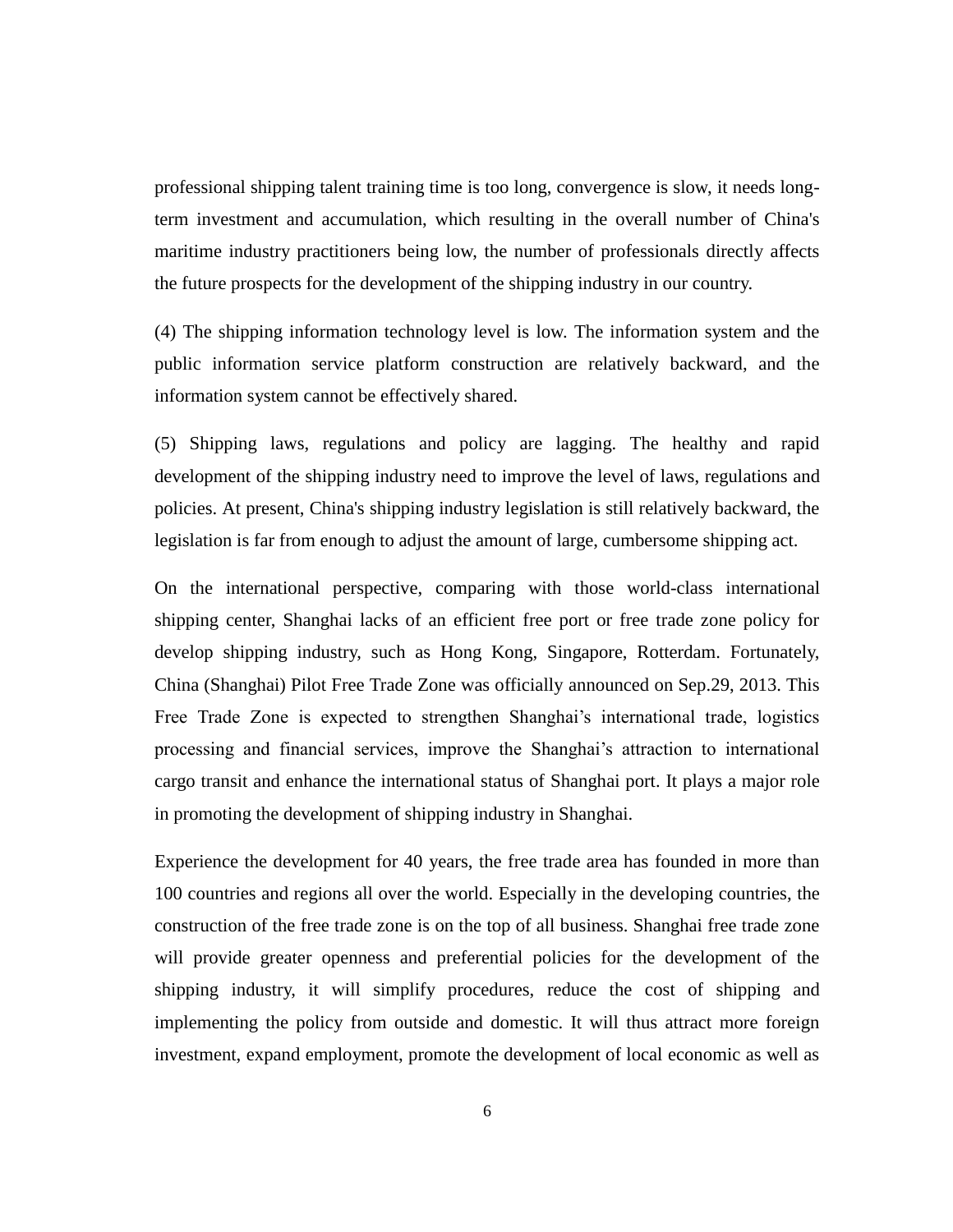increase the international trade benefits.

# <span id="page-11-0"></span>1.3 Organization

<span id="page-11-1"></span>This paper is divided into six parts. The first part is the introduction, consisting of the objectives and significance, literature review, organization. The second part is methodology of the study, which will tell you why use Analytic Hierarchy Process and Fuzzy Comprehensive Evaluation method. The third part is a qualitative analysis on the influence of the Shanghai FTZ on the shipping industry in Shanghai, mainly focused on the policies concerning China (Shanghai) Pilot Free Trade Zone, the development of Shanghai's shipping industry and the relations between them. The fourth part is about the standards for evaluating the influence of the Shanghai FTZ on the shipping industry, which was presented as the principles for designing evaluation system, the analysis of factors and the index system. The fifth part is the evaluation of the influence of the Shanghai FTZ on Shanghai's shipping industry with Analytic Hierarchy Process and Fuzzy Comprehensive Evaluation method. The sixth part is built on the basis of the above parts and mainly focuses on conclusion and suggestions which is about promoting Shanghai's shipping industry from the perspectives of government and shipping companies.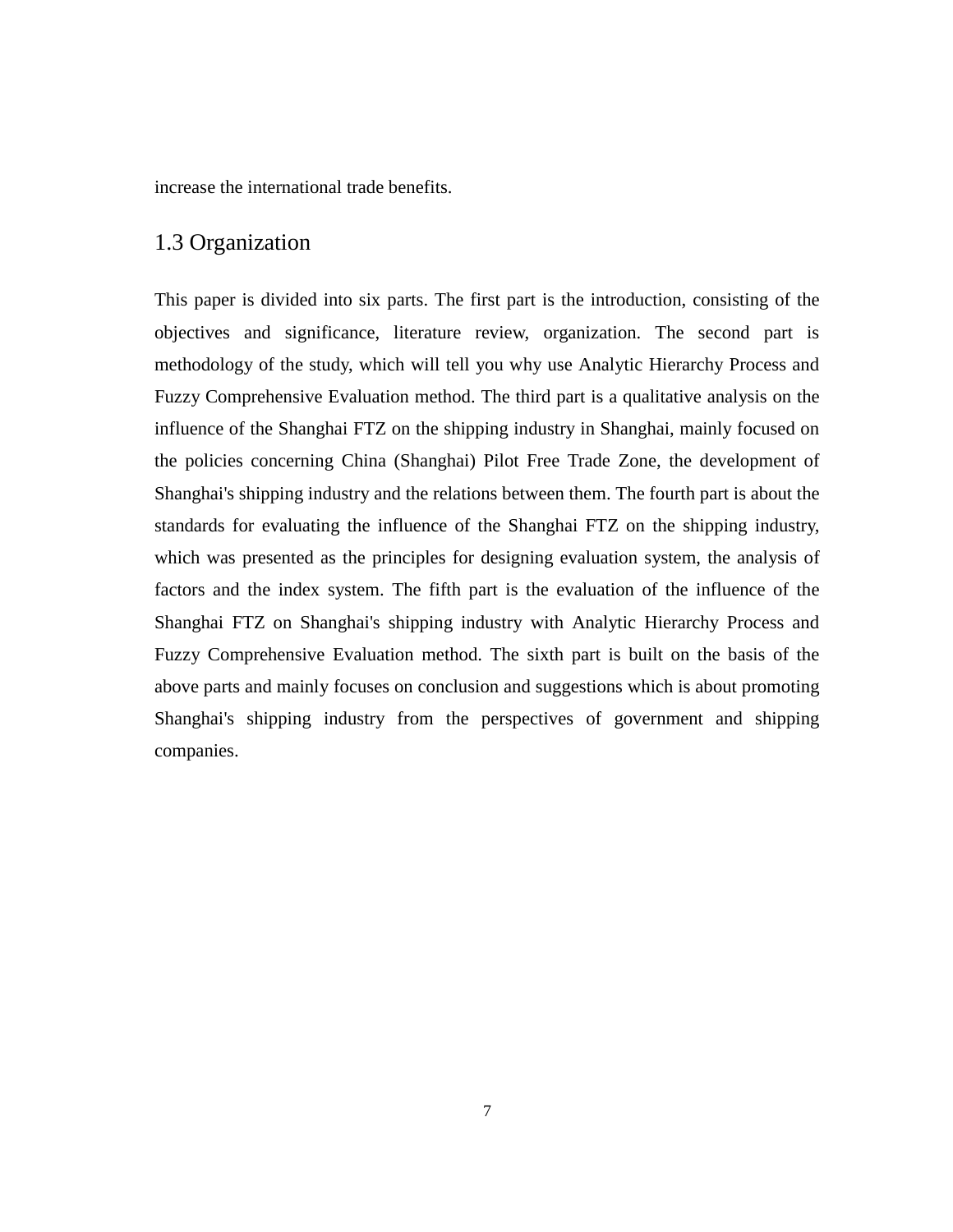# **Chapter 2Methodology**

# 2.1 Methods' select

There are many methods for study the influence of Shanghai Free Trade Zone to its shipping industry, such as:

#### (1) Extension Evaluation Method

Extension Evaluation Method is a kind of extension theory to solve the problem of quantitative analysis and dealing with incompatibility. Firstly, according to the index system, establish the classical field element matrix, and then establish the whole element matrix, and finally the evaluation level is determined according to the maximum value of the correlation function. The key of this method is to evaluate the content of comprehensive index system and reasonable weight value.

#### (2) BP Neural Network

BP (Back Propagation) Neural Network is a multi-layer feed-forward network algorithm base on error inverse propagation. By the input layer, which is responsible for receiving the external information, the middle layer, which is responsible for processing information, and the output layer which is responsible for the output information, constitute its topological form. But the method has a slow convergence speed and a large redundancy.

#### (3) Evidential Reasoning Approach

Evidential Reasoning Approach is a kind of uncertainty evaluation method based on evaluation analysis model and evidential reasoning theory. First, the fuzzy rules are used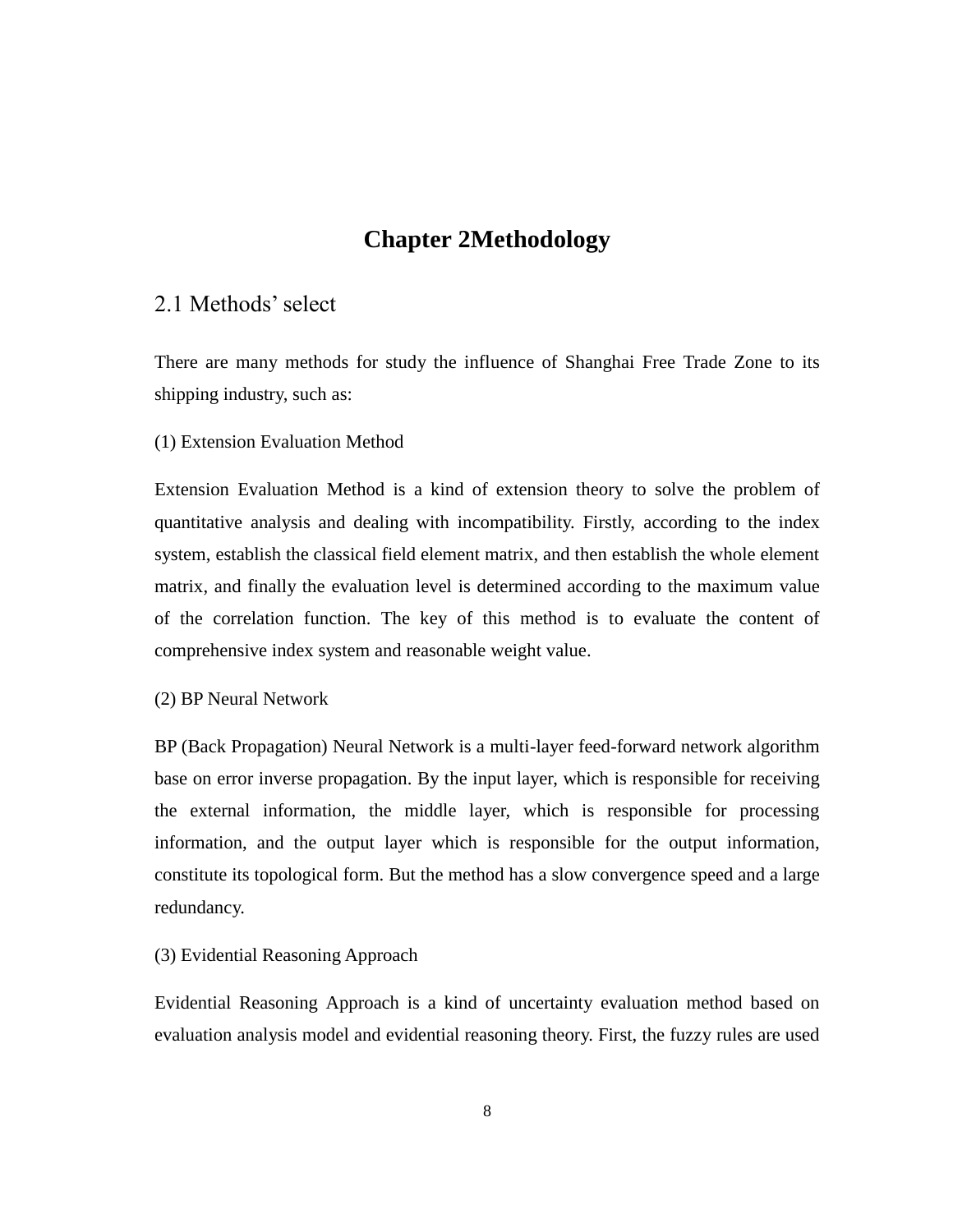to evaluate all the basic indicators directly, then the upper level indicators are processed and transformed, and finally the evaluation results are obtained.

### <span id="page-13-0"></span>(4) Evaluation Gray

Grey relational grade analysis is mainly used to deal with the complex and fuzzy problems in the evaluation index by using the qualitative factors in the system, which can be used as the information of the data. It is a combination of qualitative analysis and quantitative calculation, comprehensive consider human factors and the underlying factors, and make full use of the evaluation method of system information. However, there are some disadvantages such as large amount of calculation, cumbersome task, and over reliance on the function of whitening.

### (5) Principal Component Analysis

Principal Component Analysis method is a mathematical transformation method, is mainly transform the original index to a few independent comprehensive index. After simplified the index system, get more information with fewer variables and improve the operability. But the results of the analysis can only reflect the relationship between the strong and the weak, and cannot reflect the nonlinear relationship of the original variable and the weight of the index.

#### (6) Data Envelopment Analysis

Data Envelopment Analysis based on the "relative efficiency" as the basis for the evaluation of non-parametric method. The method has the advantages of simple structure, convenient using and so on.

Summary, we can draw the conclusion that there are two kinds of methods, the subjective weight and the objective weight, for study the influence of Shanghai Free Trade Zone to its shipping industry. Combined with the actual situation of this paper, we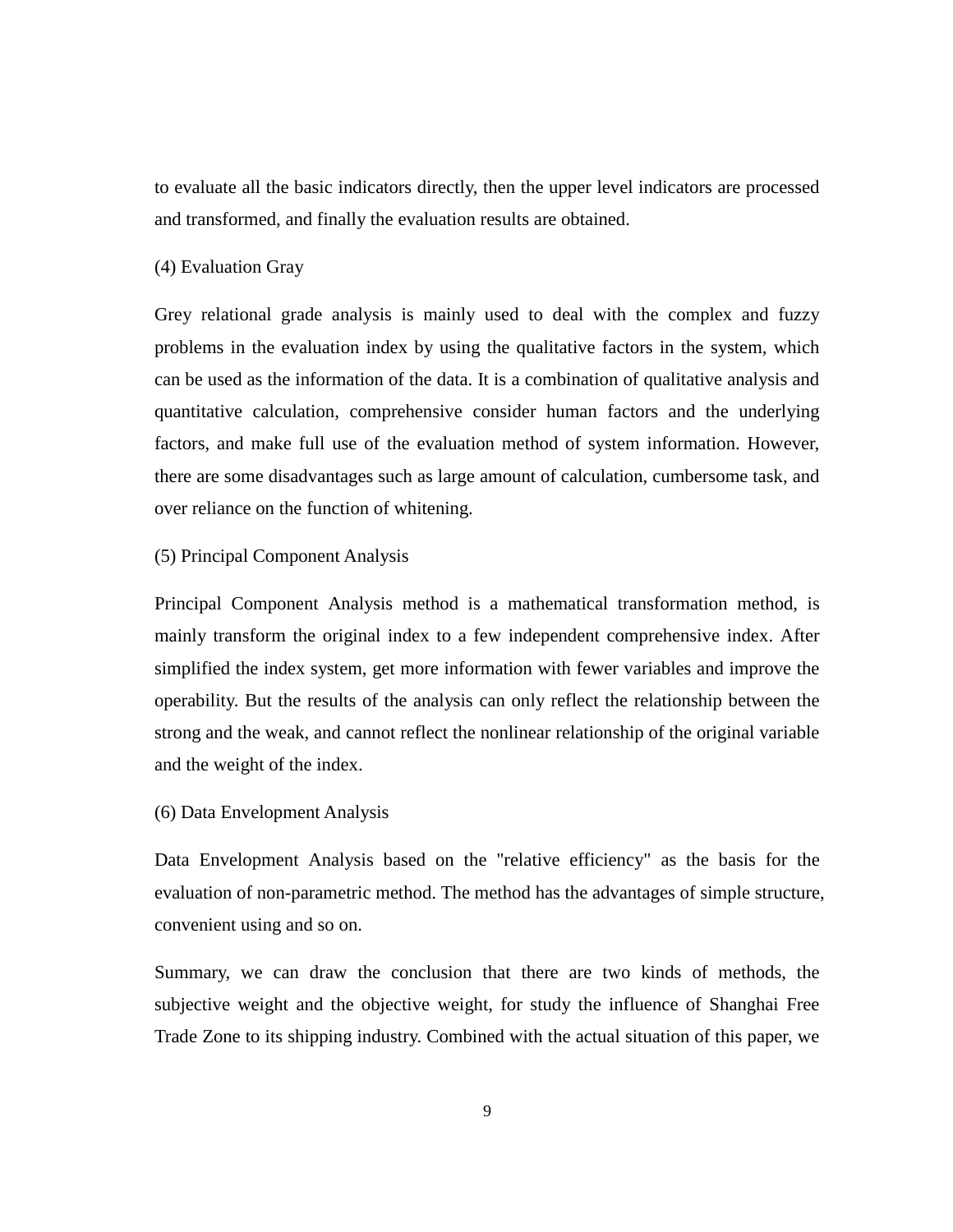will use the Analytic Hierarchy Process method for finding the weight of index system and use fuzzy comprehensive evaluation method for evaluate the result.

## 2.2 Analytic Hierarchy Process

The Analytic Hierarchy Process is proposed by the famous American scientist T.L.Satty in the early 1970s. AHP algorithm is a combination of qualitative and quantitative methods of decision analysis. It is a process of modeling and quantitative for complex systems. The application of this method, the decision maker will decomposing complex problems into a number of standard layer and a number of factors layer (as shown in Figure 2-1), do a simple comparison and calculation between the various factors, you can then weight the different schemes, and to provide the basis for the selection of the best solution.



Figure 2-1Structure of Analytic Hierarchy Process

The basic principle of AHP is with hierarchical structure of goals, sub goals (criteria), constraint condition, on the basis to evaluate the program uses the paired comparison method to determine the judgment matrix, and the judgment matrix of the largest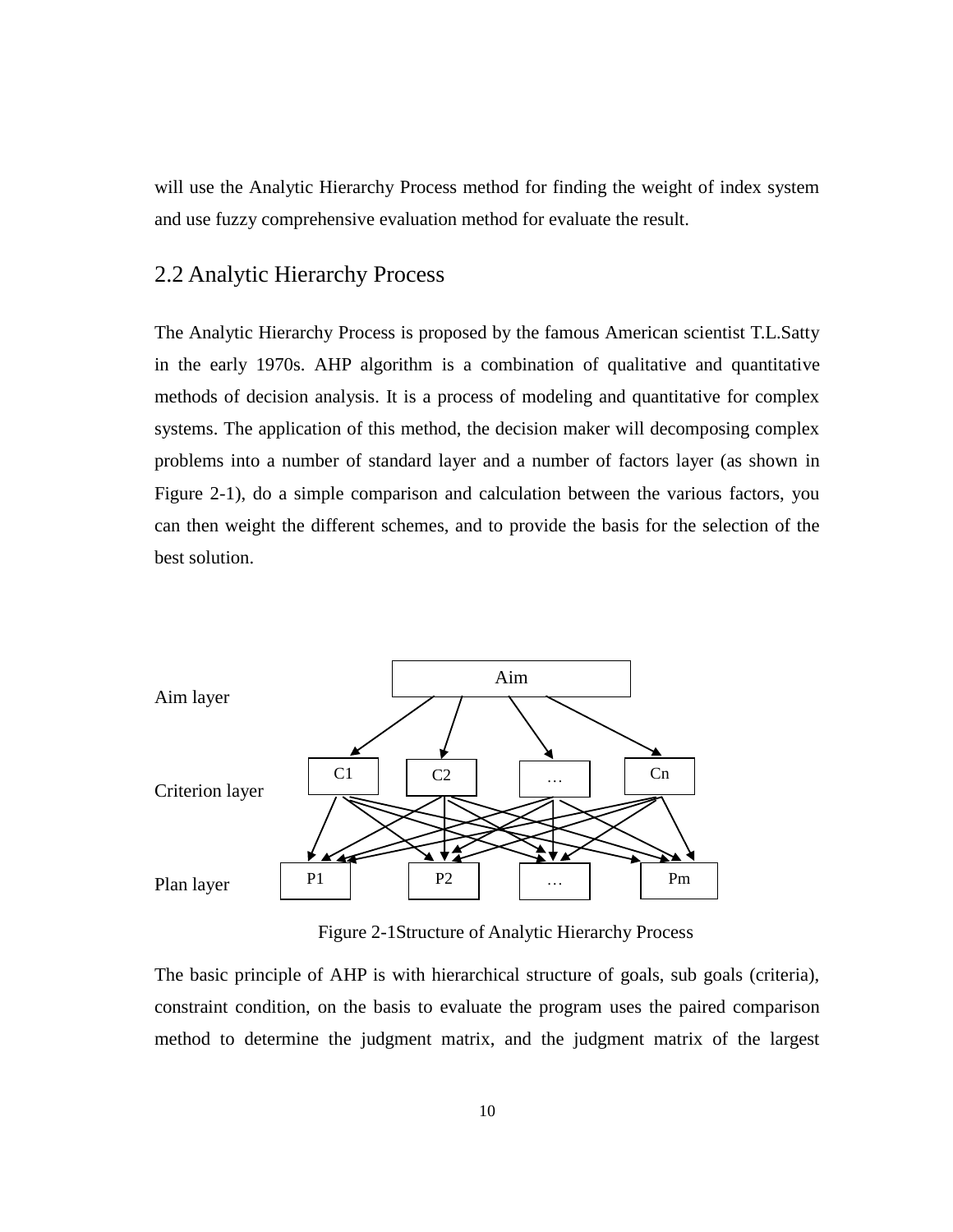eigenvalue corresponds to the eigenvector component for corresponding coefficients, finally gives the scheme of weight (priority).

| Importance | Meanings                                                              |
|------------|-----------------------------------------------------------------------|
| 1          | Two elements are equally important                                    |
| 3          | The upper element is slightly more important than the lower one.      |
| 5          | The upper element is obviously more important than the lower one.     |
| 7          | The upper element is intensely more important than the lower one.     |
| 9          | The upper element is extremely more important than the lower one.     |
| 2,4,6,8    | The intermediate value of the result above.                           |
| Reciprocal | The degree of importance of comparing the lower element to the upper. |

Table 2-1The Scaling of Importance

After creating a systematic hierarchical structure, AHP should be adopted to determine the weights of each evaluation indicator in an order as follows: to take an element of an upper level which is dominantly related to the elements of a lower level, to determine the relative importance of the elements in the lower level with pairwise comparisons, to scale the importance generally from 1 to 9, and then to get a pairwise comparison matrix based on the relative importance of each indicator. The AHP scale is shown in Table 2-1.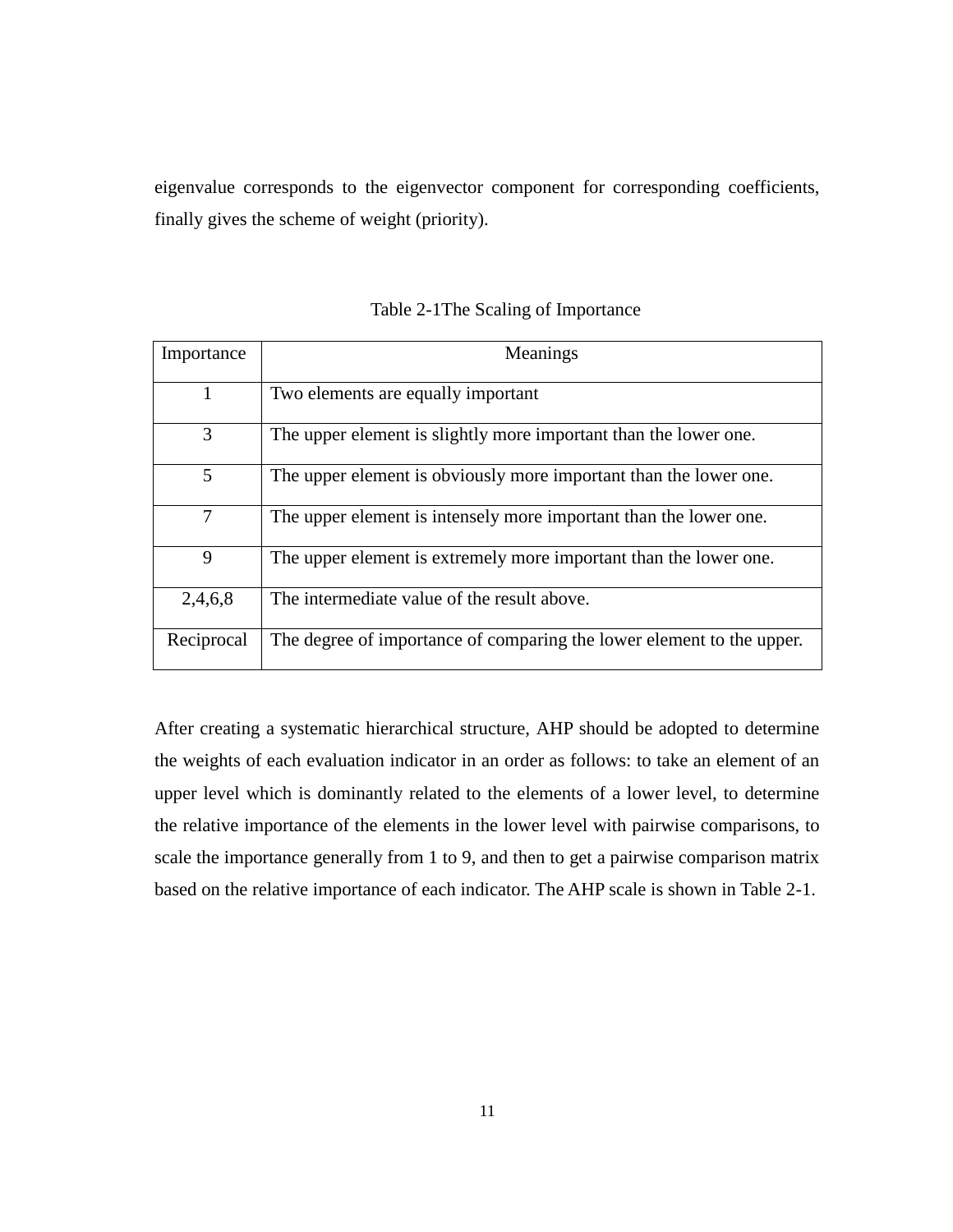Judgment matrix A:

\n
$$
A = \begin{pmatrix}\n\frac{W_1}{W_1} & K & \frac{W_1}{W_n} \\
M & O & M \\
\frac{W_n}{W_1} & L & \frac{W_n}{W_n}\n\end{pmatrix}
$$

With the table of scaling of importance, we can establish the judgment matrix which indicates the relative importance of each element in the hierarchy for a certain element in the upper level. Its significance is: 1 is means an equal importance; 3 is means a little important point; 5 is means more important; 7 is means very important; 9 is means extremely important. And 2, 4, 6, 8 of the median value of the adjacent judgments, when the five level is not enough, you can use these values.

Obviously, any judgment matrix is satisfied:

$$
a_{ij} = \begin{cases} 1 & i = j \\ \frac{1}{a_{ij}} & i \neq j \end{cases} (i, j = 1, 2, L^-, n)
$$

Therefore, when constructing the judgment matrix, you can only write the upper triangular (or lower triangular) part.

The determination of the relative weights of indicator subsystems of each level or the indicating items is actually a matter of calculating the largest eigenvalue of the judgment matrix and its corresponding eigenvector. For instance, in the case of the judgment matrix H,

## HW = λ\*W

In the equation, H stands for the judgment matrix,  $\lambda$  stands for the eigenvalue, and W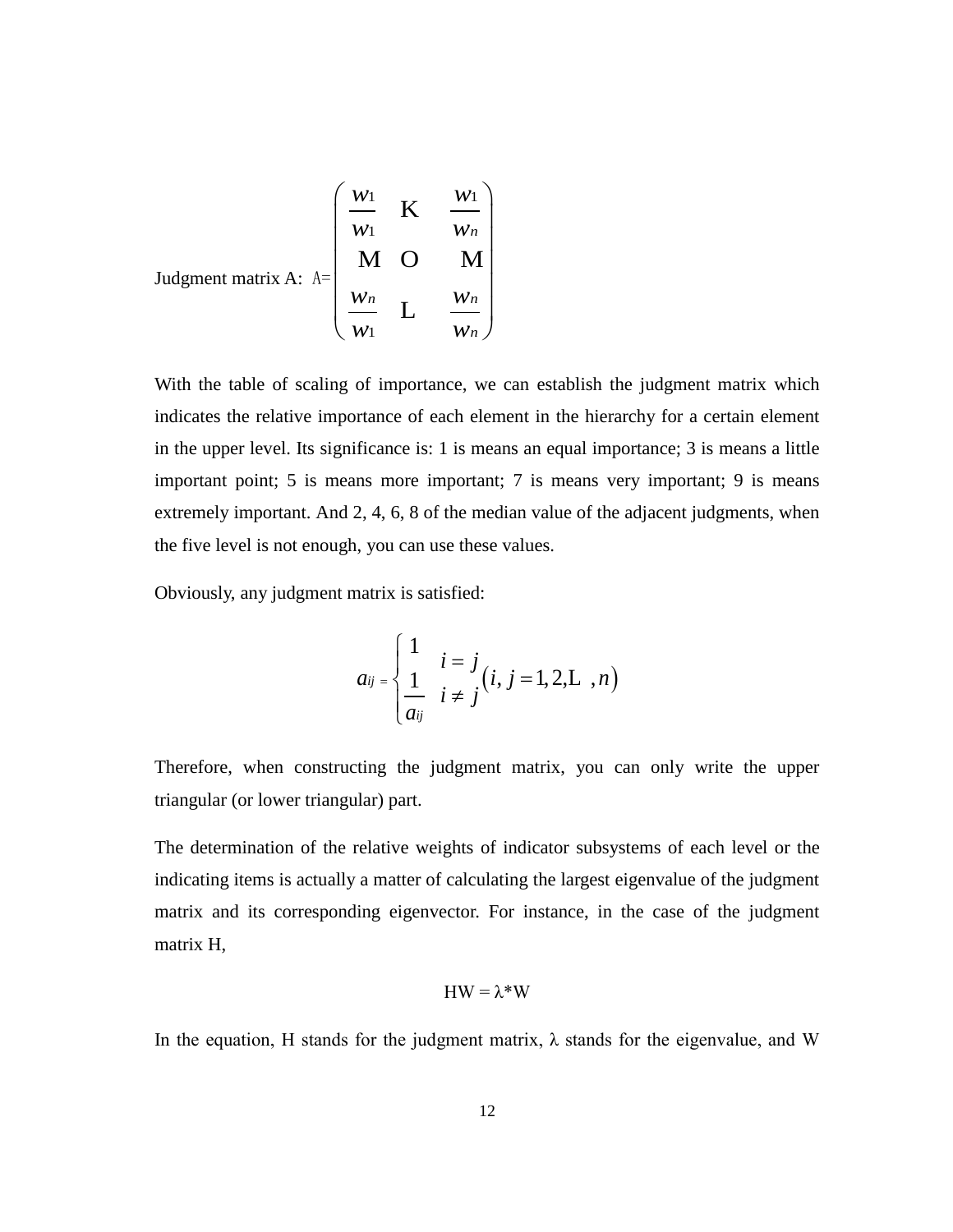stands for the eigenvector. By work out max  $\lambda$  and the corresponding W and converting the maximum eigenvector of max  $\lambda$  into "1" (100%), the proportion of the relative importance of elements of the lower level to elements of the upper level.

Since the judgment matrix is manually established, relative tests should be conducted to ensure its consistency and reliability. The test should be done in the steps followed:

The calculation of consistency:

$$
\text{CI}=\frac{\lambda_{\text{max}}-n}{n-1}
$$

<span id="page-17-0"></span>The smaller the value of CI in the judgment matrix is, the higher the consistency will be. When  $CI = 0$ , the judgment matrix is fully consistent; on the contrary, when  $CI = 1$ , the judgment matrix is completely inconsistent. According to Equation (4.3), in the process of quantifying a series of qualitative problems, the cognitive understanding of the degree of inconsistency can be described in a quantitative way.

In building a judgment matrix, there're two factors affecting its consistency. One is the inconsistency of personal thinking and judgment, and of the pairwise comparison by scaling 1-9 scale; the other is that the consistency is hard to maintain with the increase of the rows and columns in the matrix, therefore, it's not reasonable to set a standard to based only on the value of CI for judgment matrixes with different rows and columns. In order to get a critical value for testing the consistency of all the judgment matrixes with rows and columns, the influence of different rows and columns should be eliminated. Therefore, Thomas L. Saaty, a professor at the [University of Pittsburgh,](https://en.wikipedia.org/wiki/University_of_Pittsburgh) on the basis of further researches, has proposed to adopt the mean random consistency index RI, which is no affected by the rows and columns, to compensate for the shortcomings of CI, to replace CI, the indicator of the extent of the deviation from consistency, with the consistency ratio  $CR = CI / RI$ , and to take it as the standard for testing the consistency of the judgment matrixes.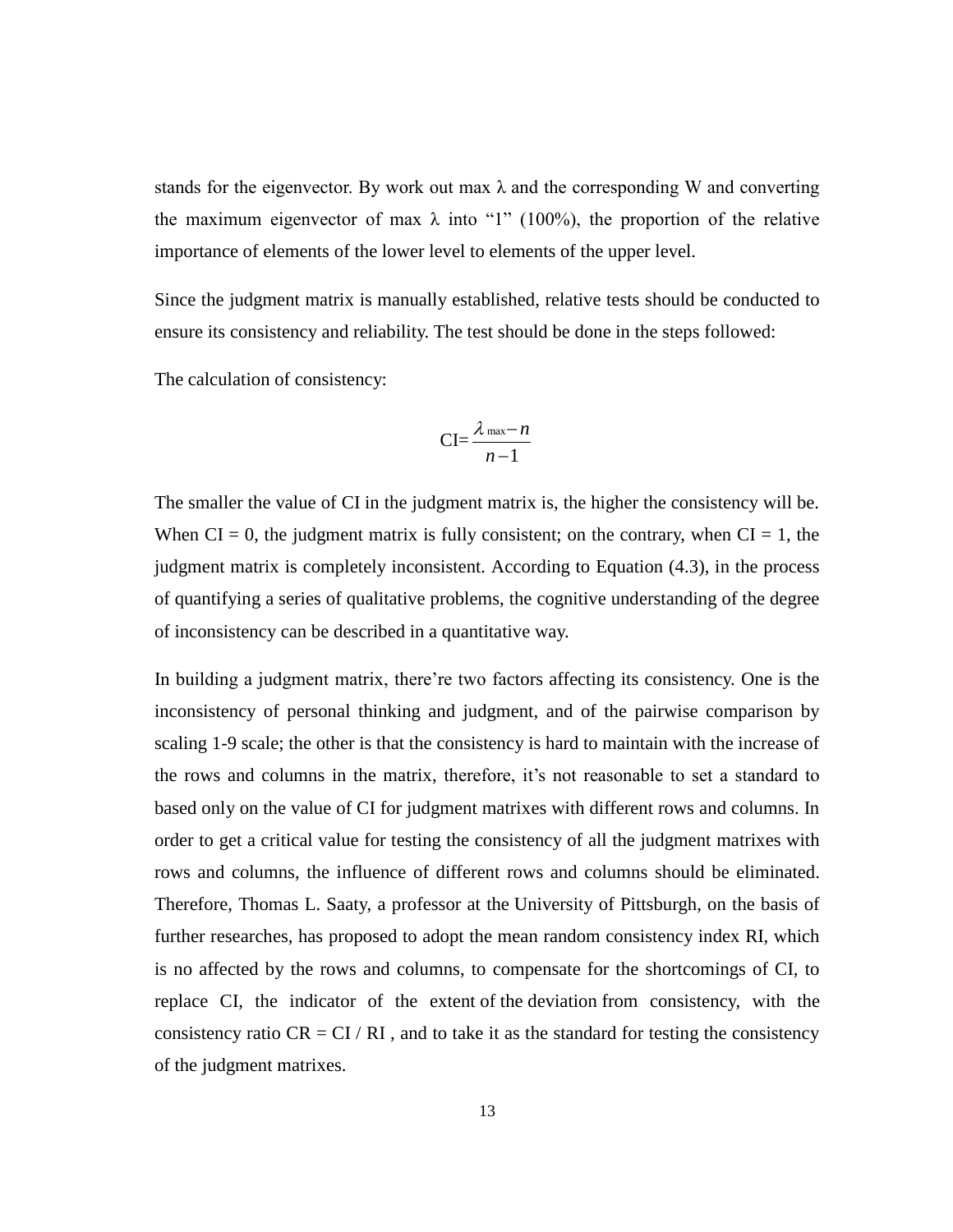RI is used to eliminate the factors in causing the inconsistency of the judgment matrixes with different numbers of rows and columns, whose value is shown in Table 2-2.

| Rows and Columns |      |          |      |      |      |      |      |      |             |      |
|------------------|------|----------|------|------|------|------|------|------|-------------|------|
| The Value of RI  | 0.00 | $0.00\,$ | 0.58 | 0.90 | 1.21 | 1.24 | 1.32 | 1.41 | <b>1.45</b> | . 49 |

Table 2-2 10 Scales of RI for Judgment Matrix

Generally, for judgment matrixes with more than 3 rows and 3 columns, when  $CR < 0.10$ , the judgment matrix is consistent, or corrections should be made on the matrix. In the process of AHP, the consistency ratio should be tested for each judgment matrix, this is to ensure the final correct evaluation.

# 2.3 Fuzzy Comprehensive Evaluation

Since the indicator system in this paper is with multiple levels, the multilevel fuzzy comprehensive evaluation will be introduced. It is mainly adopted in the following steps:

(1) To classify the primary indicator set  $X = \{x \mid x, x^2, x^3, \ldots, x^n\}$  into p subsets according to certain attributes as  $xi=[x_i1, x_i2, x_i3, \ldots, x_iq]$  where  $i=1, 2, 3, \ldots, p$  and  $nx = Uxi.$ 

(2) To introduce single-stage fuzzy comprehensive evaluation to the secondary indicator xi, and to define the evaluation set as  $y = \{y_j | y_j \in y_j \}$ , yj3, ..., yjs} with the fuzzy weight vector of the elements in xi being Wi={wil, wi2, wi3, ..., wiq} and  $\Sigma$ wij = 1, Wij>0,i=l, 2, 3..., q. If the single-element judgment matrix of xi is Ri, then the singlestage fuzzy evaluation is Bi=Wi\*Ri=(bil, bi2, bi3,...,bim).

(3) To take every xi as an indicator and Bi as the result of its single-stage fuzzy evaluation, then we can get the affiliation matrix R as follows: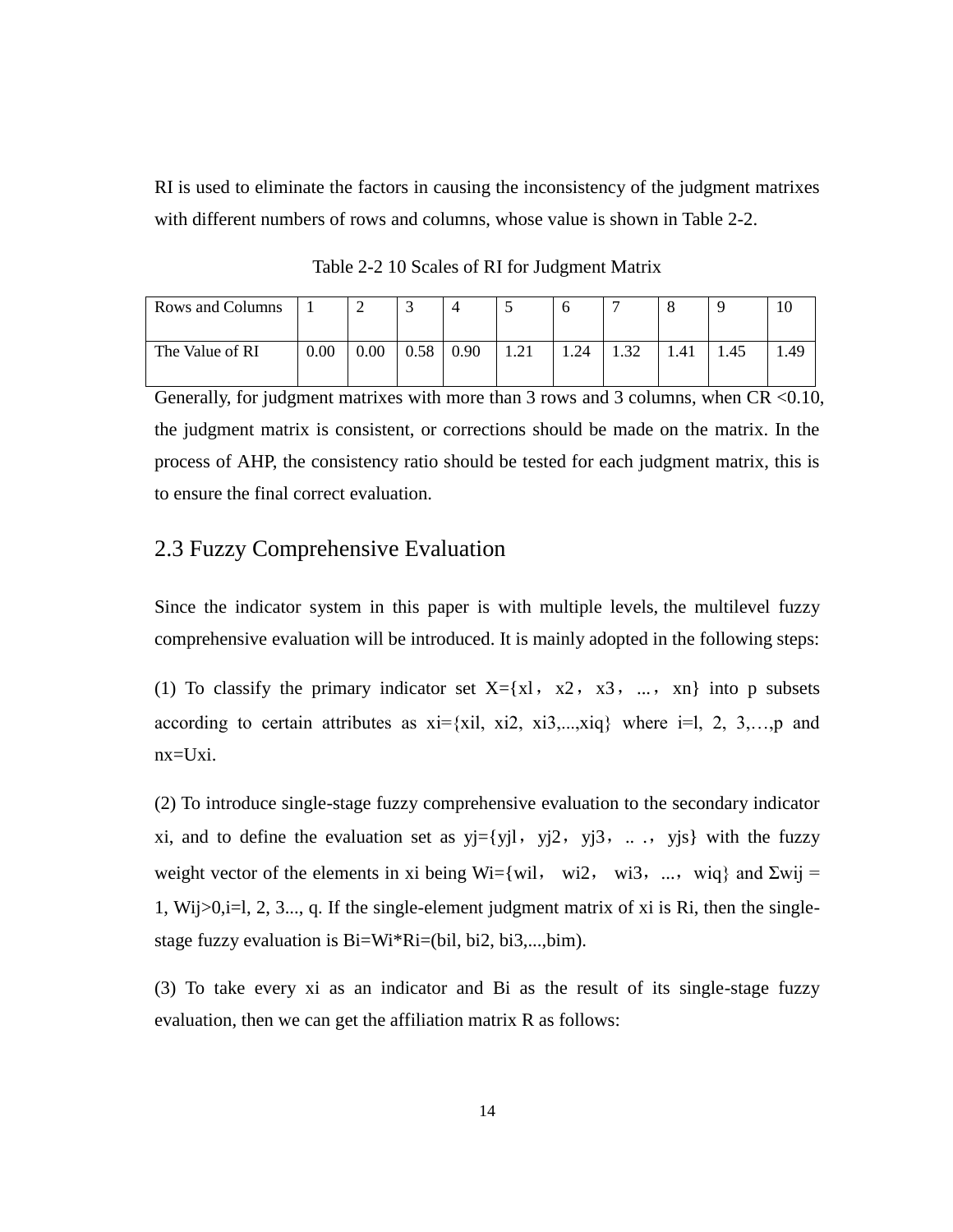$$
R = \begin{bmatrix} B1 \\ B2 \\ B3 \\ \cdots \\ Bp \end{bmatrix} = \begin{bmatrix} b11 & b12 & b13 & \cdots & b1m \\ b21 & b22 & b23 & \cdots & b2m \\ b31 & b32 & b33 & \cdots & b3m \\ \cdots & \cdots & \cdots & \cdots & \cdots \\ bpl & bp2 & bp3 & \cdots & bpm \end{bmatrix}
$$

<span id="page-19-1"></span><span id="page-19-0"></span>If the fuzzy weight of the element  $xi(i=1, 2, 3,..., p)$  is  $w(wl, w2, w3, ..., wn)$ , then the secondary vectors for fuzzy comprehensive evaluation can be worked out in the equation followed:

$$
B = W^*R = (bl, b2, b3, ... ,bm)
$$

<span id="page-19-2"></span>If there're too many xi in the first step, further classifications can be conducted to get models with three or more levels. After designing the evaluation model for the influence of Shanghai FTZ on the Shanghai's shipping industry, the AHP theory will first be adopted to establish a hierarchy structure, to building judgment matrixes through pairwise comparison between the primary indicators and the secondary indicators below them, to work out the eigenvector, to convert proportion and check consistency, and to calculate the weight of each indicator. After that, the evaluation sets should be designed and be taken to fuzzy operations according to the scoring of experts, and finally to evaluate the scales based on the principle of maximum membership degree.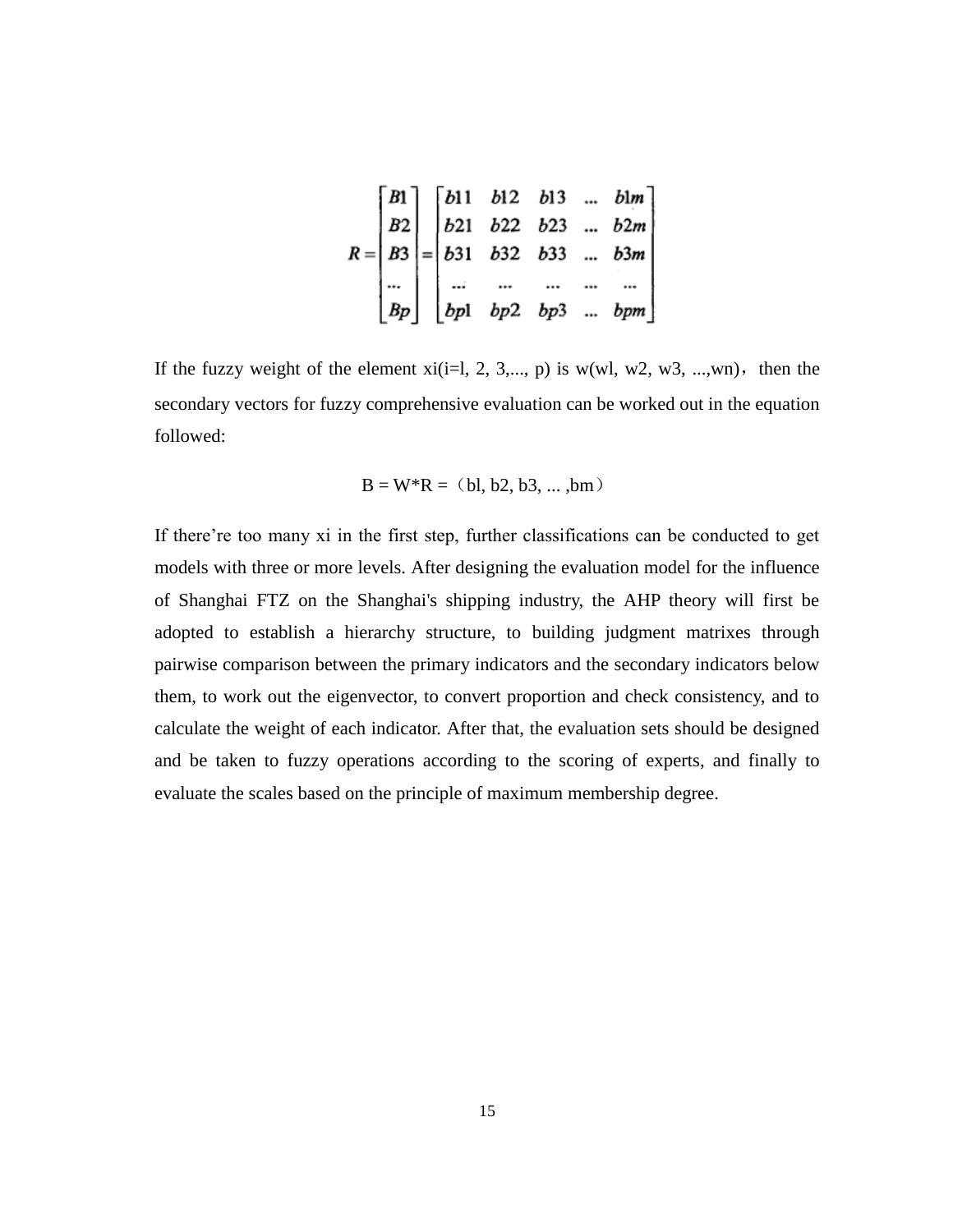# **Chapter 3Qualitative Analysis of Shanghai Shipping Industry**

# 3.1 Policy of Shanghai FTZ

China (Shanghai) Pilot Free Trade Zone, the first free trade zone in China's mainland, covers 1/226 of Shanghai with an area of 28,78 square kilometers, and consists of four customs special supervision areas of Waigaoqiao Free Trade Zone, Waigaoqiao Free Trade Logistics Park, Yangshan Free Trade Port Area and Pudong Airport Free Trade Zone. Unlike traditional free trade zones, the Shanghai FTZ is a special regional economic zone set in accordance with the law. As a kind of trading practices in a customs territory, it comprises as many as ten functions in promoting international trade settlement centers, in financial leasing, in futures bonded delivery, in expanding bonded ship registration and pilot scale, and in studying and establishing international accounts with offshore features.

## 3.1.1 Financial Policy

The Shanghai FTZ is important in promoting financial reforms because the establishment of a free trade zone not only offers flexible environment for the financial sector but also contributes to financial innovation and reform and opening up, in addition, better financial environment is also conducive to the development of the Shanghai international shipping industry and high-end shipping service industries. Currently, there're three major financial policies:

<span id="page-20-0"></span>Firstly, it is to relax the regulation on lending rates of financial institutions and to promote the marketization of interest rate. It is advised to test the marketization of interest rate in a certain areas, which can avoid dramatic market fluctuations and bring stable reforms on the marketization of interest rate on one hand and can give banks and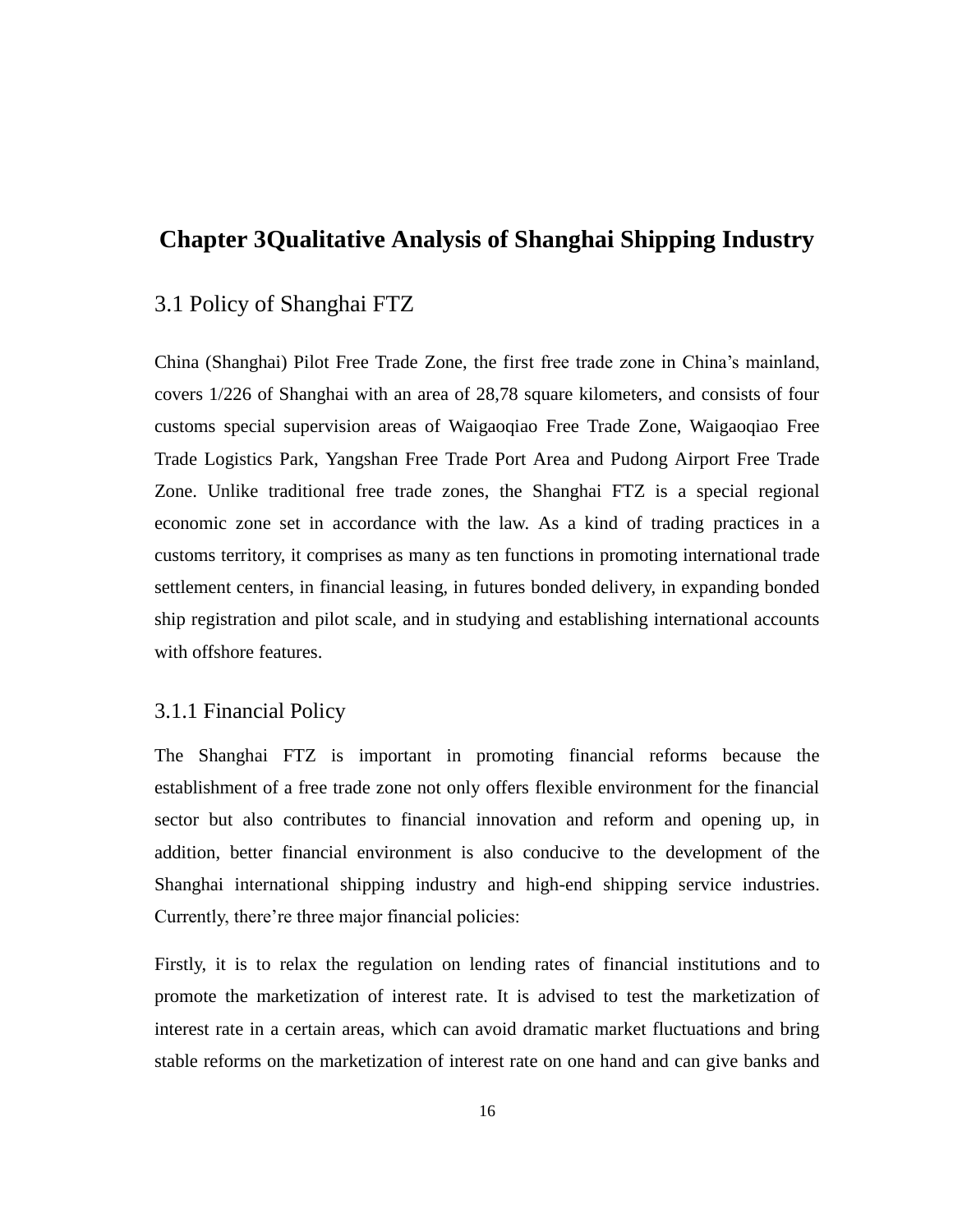other financial institutions some room to innovate and upgrade financial products on the other, this can enhance the international status of the Shanghai FTZ.

Secondly, it is to design and improve a system for managing the foreign currency exchange. Taking the characteristics and requirements of foreign trade zone into consideration, a system for managing foreign currency exchanges can ensure a higher flexibility of capital, an extension of the cross-border financial business and the growth of investment and trade, therefore developing the Shanghai FTZ much further.

<span id="page-21-0"></span>Thirdly, it is to implement the "Pre-establishment National Treatment" and to transfer the "negative list management mode" into the "positive list management mode". Preestablishment National Treatment means that the capital importing country should provide foreign capital treatment that is no less than domestic capital in the preestablishment stage, by doing this, the scope of "national treatment of foreign investment" is expanded, the equal competition for foreign investment is ensured, and the attractiveness for foreign investment can be enhanced. Like the idea of "absence of legal prohibition means freedom", "Negative List Management" means a company lists about the forms of foreign investments that a country bans or allows, and then gets to do business in the free trade zone in all the industries and areas as long as it's not on the negative list, this broadens the scope of investment and business of the company. The policies above further improve the level of openness and the flexibility of investment, and promote the development of ship financing and shipping service.

## 3.1.2 Shipping Policies

Innovative shipping policies of the free trade zone will facilitate the development of the shipping industry in Shanghai. For instance, it is proposed to relax the previous restriction that "the shares in international shipping of foreign investment should be no more than 49%", it is allowed to establish joint ventures or cooperative enterprises in international shipping within the free trade zone without the limitation of less than 49%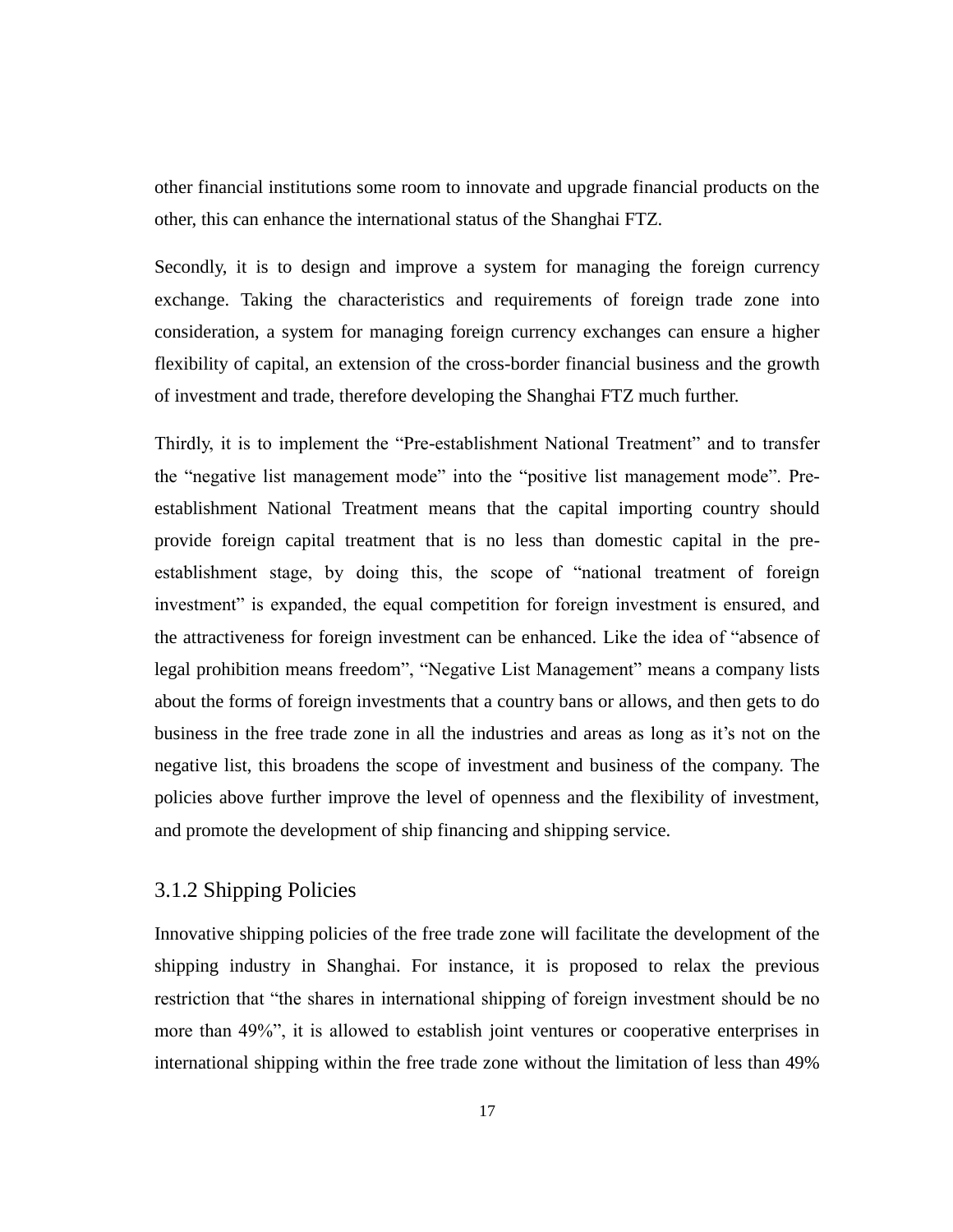foreign equity and without the necessity of Chinese parties being the biggest shareholder; it is even allowed for foreign companies to hold dominant control in the domestic joint ventures of the shipping industry, with these policies, foreign investors are more likely to show interest in investing on the shipping industry in China, more foreign investment will be introduced, and China's shipping industry can be developed.

## <span id="page-22-0"></span>3.1.3 Shipping-supporting Policy

<span id="page-22-1"></span>Policies supporting the development of shipping service industry, the book *On Implementing the Plans on China (Shanghai) Pilot Free Trade Zone and Promoting the Construction of Shanghai International Shipping Center* mentioned to provide better high-end shipping services in the Shanghai FTZ by encouraging the utilization of information, professionals, capital and other resources. The supportive policies include:

Firstly, to develop the trade of derivation products from shipping freight index. To be specific, By vigorously developing shipping information, to rise the dry bulk freight index (BDI) of large import trading on the basis of freight index originally set by Shanghai, so as to reinforce the status of Shanghai shipping information on the international market; in the meanwhile, to construct a platform for exchanging trading information, for providing information of ship trading, and for exploring the cluster effect of Shanghai shipping information.

Secondly, it is to find the Shanghai School of Advanced International Shipping. More emphasis should be put on the role of shipping personnel by setting up specialized education institutions for training shipping professional in an effort to make the Shanghai School of Advanced International Shipping a "business card" to cultivate highend personnel for the shipping industry of Shanghai.

Thirdly, to enact the FTZ Arbitration Rules. The rules for arbitration in the free trade alone, by drawing upon the advantages of many international regulations and other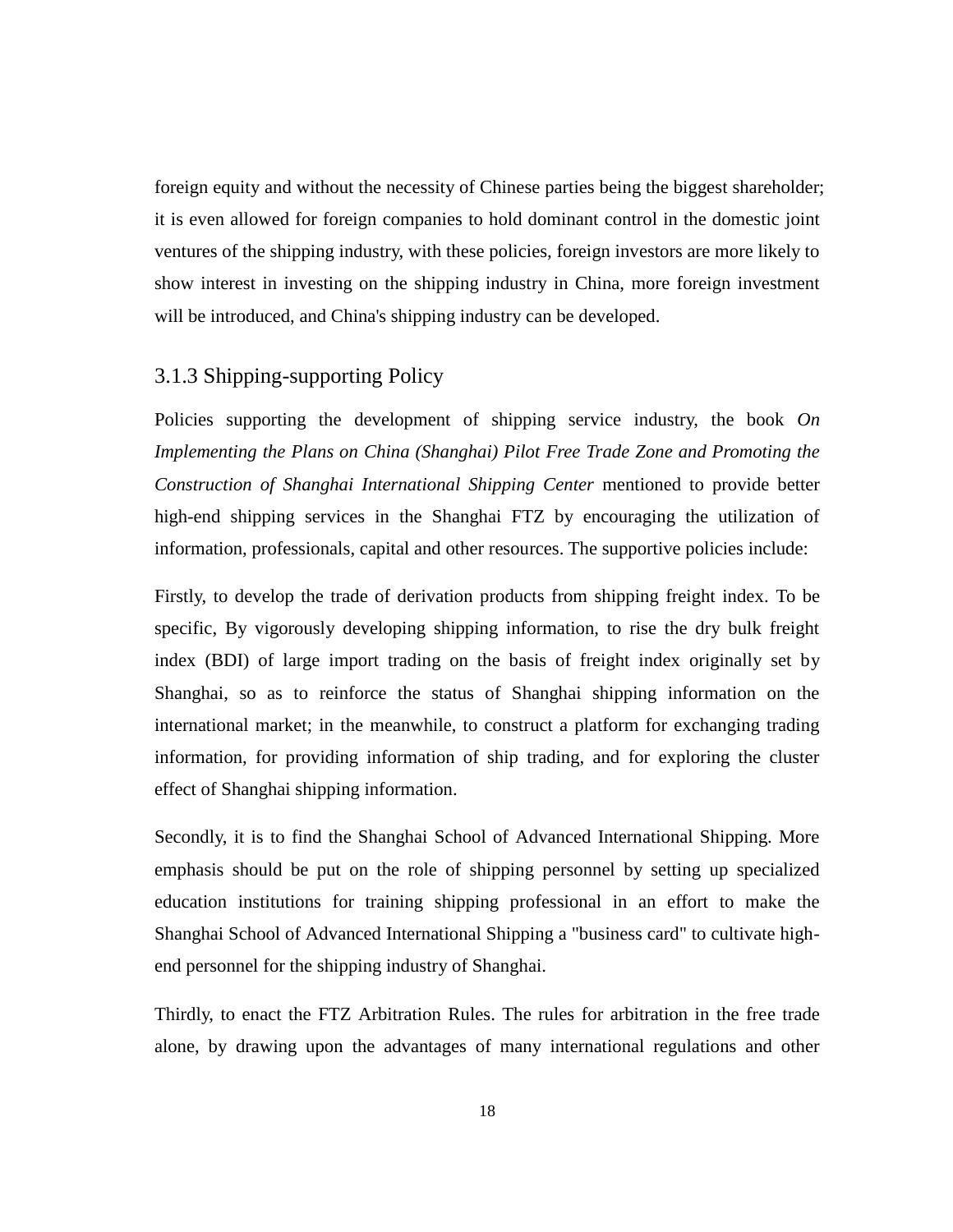arbitration rules have established and improved a number of advanced systems. The rules of FTZ have been greatly progressed to a wider range with a higher level of openness and flexibility, which helps business parties choose Shanghai as the place to work out their disputes, so as to raise the competitiveness of the Shanghai international shipping industry in globally.

# 3.2 The Development of Shanghai's Shipping Industry

## 3.2.1 The first stage of Shanghai shipping industry

In the year 1990, the decision of developing the Pu-dong District was officially proposed to build Shanghai as the leader of the Yangtze River Delta and to make it international centers in economy, trade, finance and shipping. To connect Shanghai with foreign countries, the idea of International Shipping Center has also been put on the agenda. In 1996, with Shanghai as it center, the construction of the International Shipping Center radiating the Yangtze River Delta regions has begun.

<span id="page-23-0"></span>During the construction, the government has been the most important impetus. In 1996, in cooperation with the Ministry of Transport of PRC, the Shanghai Shipping Exchange—the only international shipping exchange in China up to now—was established. In addition, the government has also introduced a series of preferential policies and invested a lot of money to solve the problems of poor infrastructures and port conditions of the Shanghai Shipping Center, to improve the efficiency and technology for the development of large-scale ships.

The rapid economic growth of the Yangtze River Basin, the middle-lower reaches of the Yangtze River in particular, has considerably boosted the harbor services in the area, making the Shanghai Port a busy scene. During that period, the annual cargo volume of the Shanghai Port has exceeded100 million tons every year. Even if when the pace of development has slowed down because of the competition between different ports in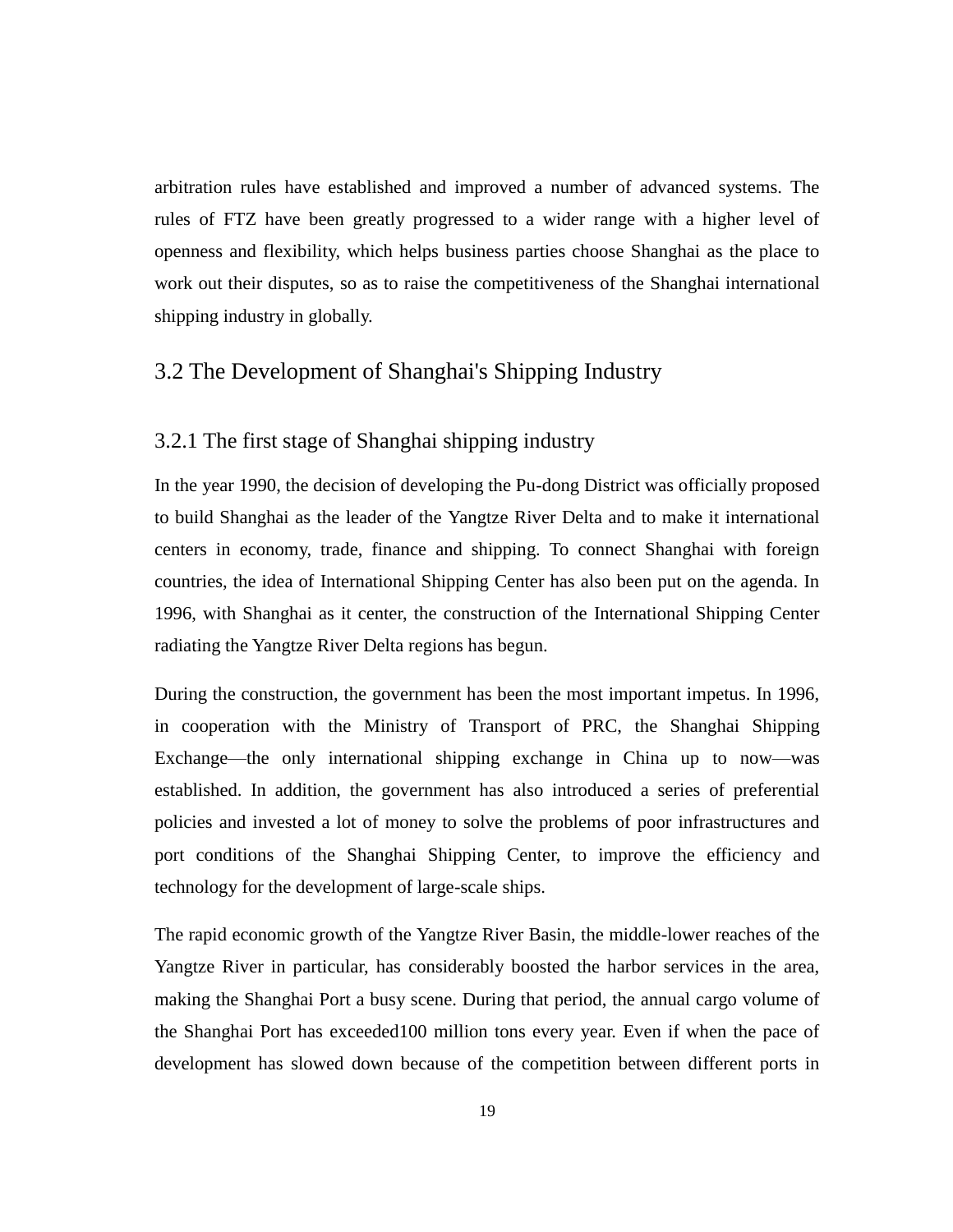Southeast Asia, it has generally managed to keep a good momentum in the 1990s. The goal of a cargo volume of more than 200 million tons didn't keep us waiting for long, and has been realized in 2000, when Shanghai has ranked to the  $4<sup>th</sup>$  in cargo volume compared with other international ports. At the same time, the container business at the Shanghai Port has made great progress by producing a cargo volume of 5 million tons and ranking  $6<sup>th</sup>$  all around the world. By and large, the development of the Shanghai international shipping industry at this stage is unsatisfactory with room for improvement in all aspects, because both its hard strength of port facilities and soft strength of policy environment are to be explored. Improved facilities and increased volume is mostly caused by economic development of the hinterland, however, the foreign trade may still remain at a relatively low level and did not show any urgency for construction. The development of the SISC at that time, due to the limited economy and lack of attention, was a slow process.

## 3.2.2 The development of Shanghai shipping industry

From 2001 to 2008, Southeast Asia has been greatly impacted by the financial crisis, after that, its economy has resumed recovery and led to the booming of the shipping industry, thus providing favorable conditions for the development of the SISC. With China's entry into WTO in 2001, the SISC has seen an opportunity for flourish. Subsequently, the government has gradually relaxed the market threshold of shipping and finance, and Shanghai has welcomed a large number of world-renowned shipping companies and financial institutions, while some of the advanced shipping services brought about have caught the attention of Chinese parties. In this way, more and more attention has been paid to the development of the Shanghai international shipping industry while problems have been revealed and the focus have been shifted from hard environment to soft environment.

In 2005, the Shanghai Yang-shan Deepwater Port was built, great progress in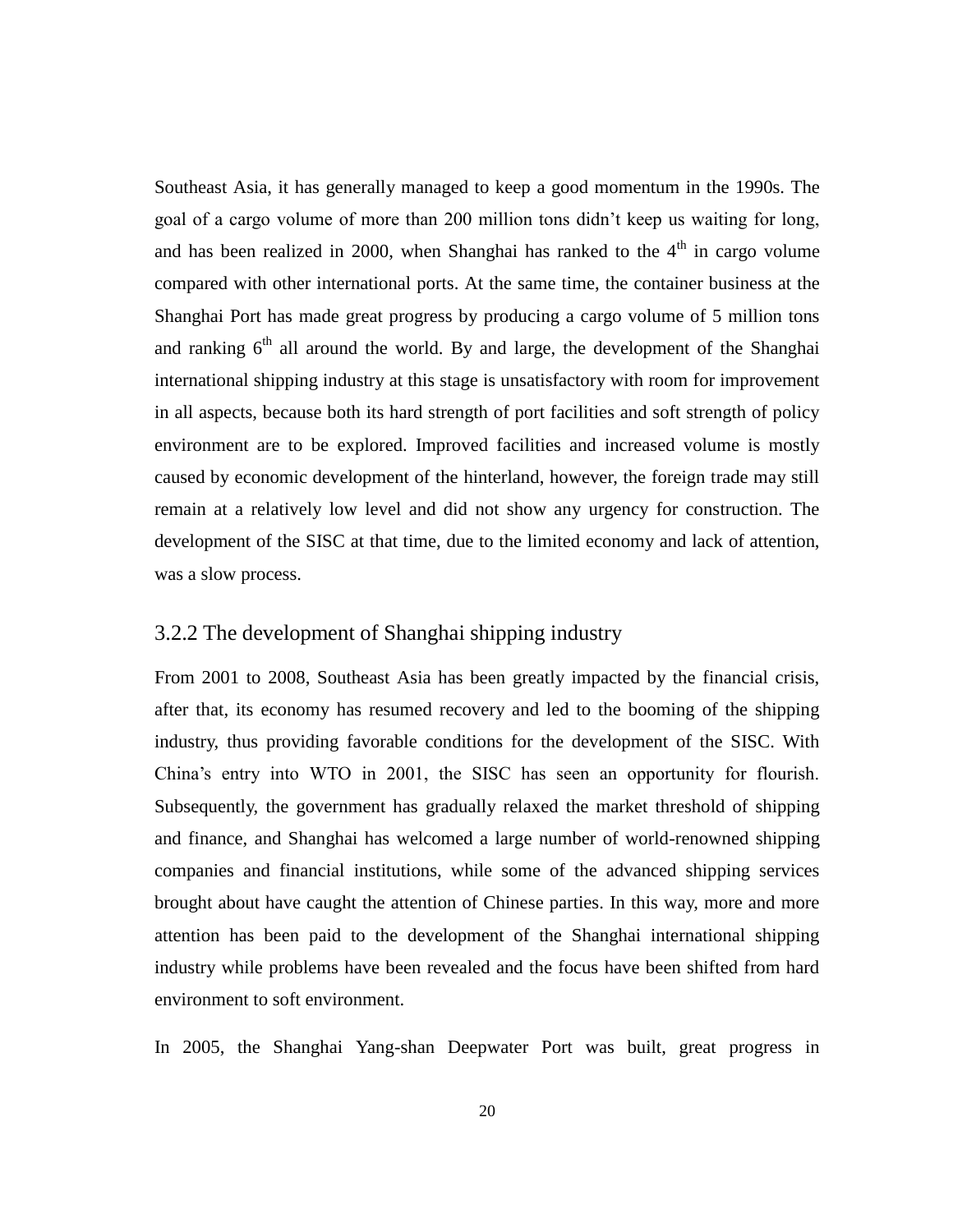infrastructures has been made in the SISC, and the condition of Shanghai Port has been considerably improved. On one hand, the cargo volume and container volume at Shanghai Port have broken one record after another, making it the NO.1 cargo port since  $2000$  and the  $2<sup>nd</sup>$ in terms of container volume since  $2007$  all over the world. On the other hand, the soft strength of the Shanghai international shipping industry has also been reinforced to some degree. Since 2000, Shanghai has been working on reforms on clearance modes by optimizing clearance process, reducing operating hours and improving efficiency. As for shipping finance, Shanghai has also been a leader for domestic ports. With its favorable financial environment, Shanghai has become more and more attractive to domestic and foreign banks, insurance companies and other financial institutions; this is also a great benefit to the SISC and can bring a lot of money and related services for Shanghai's shipping industry.

As can be seen from above, the development of the Shanghai international shipping industry has been strengthened from both the soft aspect and the hard aspect, and has drawn more and more attention; with the introduction of advanced enterprises coming from abroad, much more have been brought into consideration such as the shift from hard environment to the soft strength. Though achievement of the Shanghai international shipping industry has begun to appear, it still does not change the status quo of its relying on "world factory" for larger cargo volume.

Since then, the stage of strides and transformation has begun. With US subprime mortgage crisis gradually spread from the financial sector to the real economy, China did not manage to escape. Slumps in international trade have greatly reduced the demands for China's shipping services, and the market has met a rare overall decline, which have cast serious negative impact on the Shanghai international shipping industry.

In 2009, the volume of Shanghai Port declined to a rare level, the growth speed slowed down, retrogress was brought about by large facilities, and the shipping industry was on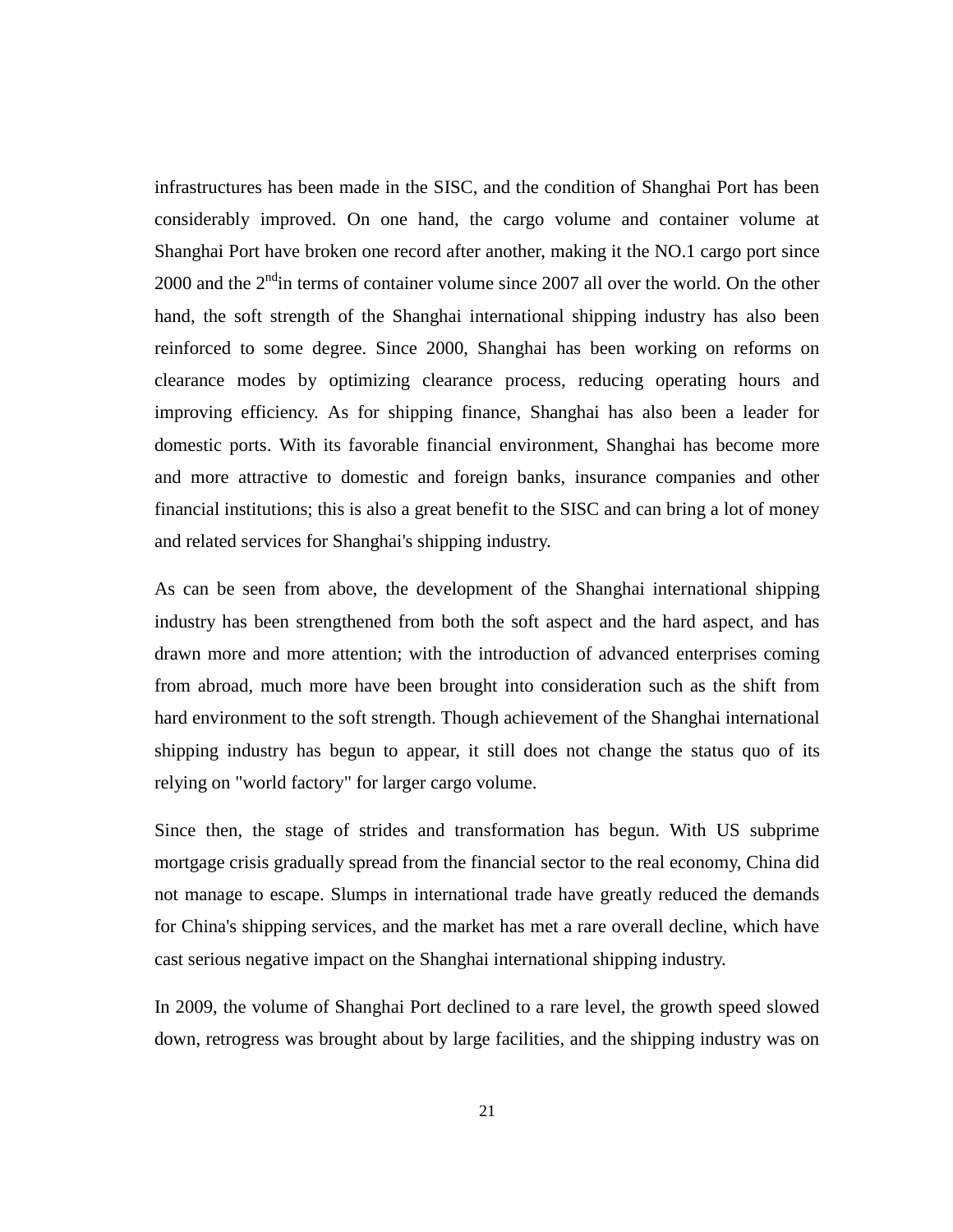the verge of transformation. What's more, the emergence of the "economic crisis" has made Shanghai more aware of its development. Over the past two decades or so, the Shanghai international shipping industry has been following a rapid track of development, thus leaving many problems neglected or unattended. The crisis revealed the deficiencies in building the Shanghai international shipping industry, prompted the government and the academia to find better measures in favor of the construction of the Shanghai international shipping industry.

<span id="page-26-1"></span><span id="page-26-0"></span>Through joints efforts, breakthroughs have also been made in the development of the Shanghai international shipping industry during that period. For instance, the shipping facilities have been widely improved, the volume of the ports has been increased, and the hard strength has been reinforced. By 2014, the cargo volume has risen up to 752 million tons as ranking the top, and the container volume to  $7.285$  million tons as being World NO.1 for five years, making the Shanghai Port widely acknowledged as an international port. After realizing the significance of soft environment, China has made it a point to shift its focus of development to modern service industry to support the development of the Shanghai international shipping industry in 2009. All the central and local governments have pulled together to deal with problems in the process of establishing the Shanghai international shipping industry, introduced a series of preferential policies, attracted a large amount of investment, optimized policies and regulations, regulated the financial markets and the level of information technology to make dramatic improvement for the soft competitiveness of Shanghai.

<span id="page-26-2"></span>In 2013, the State Council officially issued the construction plan, approved the establishment of the Shanghai FTZ, and clearly directed to provide better shipping services. The establishment of the Shanghai FTZ created a perfect opportunity for improving the soft environment in the Shanghai international shipping industry, promoted the effect of a modern shipping service system with quality service and overall, making Shanghai closer to its goal of an international shipping center.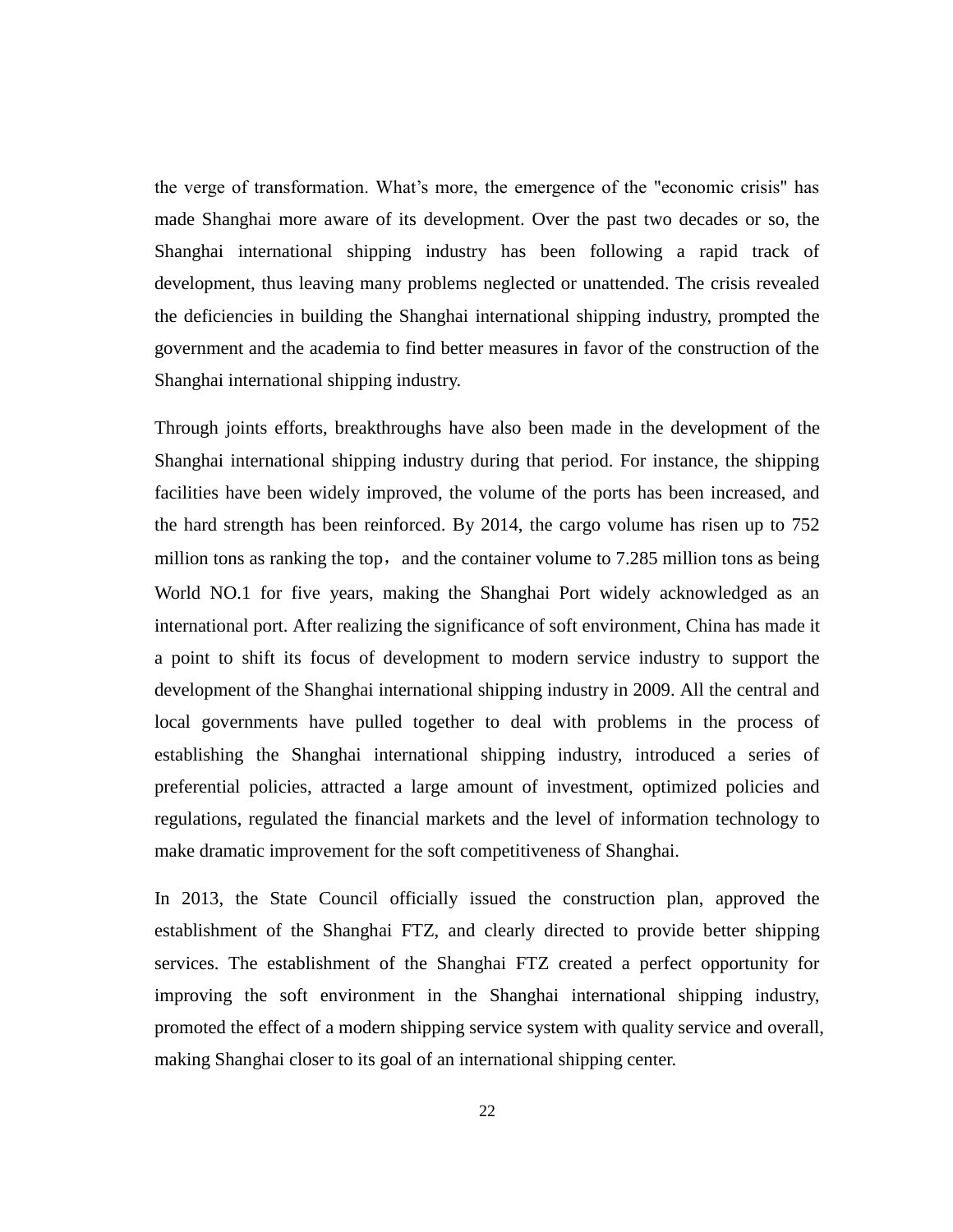During this period, the development of the Shanghai international shipping industry has also made a qualitative leap. Hard environment such as infrastructures, port size and soft environment like laws and policies, financial insurance, information distribution all have been greatly enhanced, besides, increasingly integrated shipping functions, ever optimized shipping services as well as the establishment of FTZ have brought good opportunity for development.

# 3.3 The Impact on Shanghai's Shipping Industry

The establishment of Shanghai free trade zone has a profound impact on the shipping industry, the specific performance in the following three aspects:

## 3.3.1 Financial Leasing

Financial leasing is mainly adopted in two basic forms: one is to set no limit on the minimum registered capital for stand-alone subsidiaries or single vessel subsidiaries in the pilot FTZ; the other is to allow financial leasing companies to supervise factoring business related to the major business. The influence of the establishment of the Shanghai FTZ on Shanghai's shipping industry is mainly reflected in tax, market access and the scope of business and so on. Currently, the system of company registration in China has set a minimum capital of the companies, therefore, the decision to set no limit on the minimum registered capital for stand-alone subsidiaries or single vessel subsidiaries in the pilot zone has greatly reduced the barriers to entry. The independent subsidiaries set by companies engaged in financial leasing in the FTZ, as an independent legal entity, will improve the ability to manage and dispose of assets and reduce financing costs while contributing to the development of shipping finance industry.

## 3.3.2 International Ship Management

International ship management is mainly about setting up wholly foreign-owned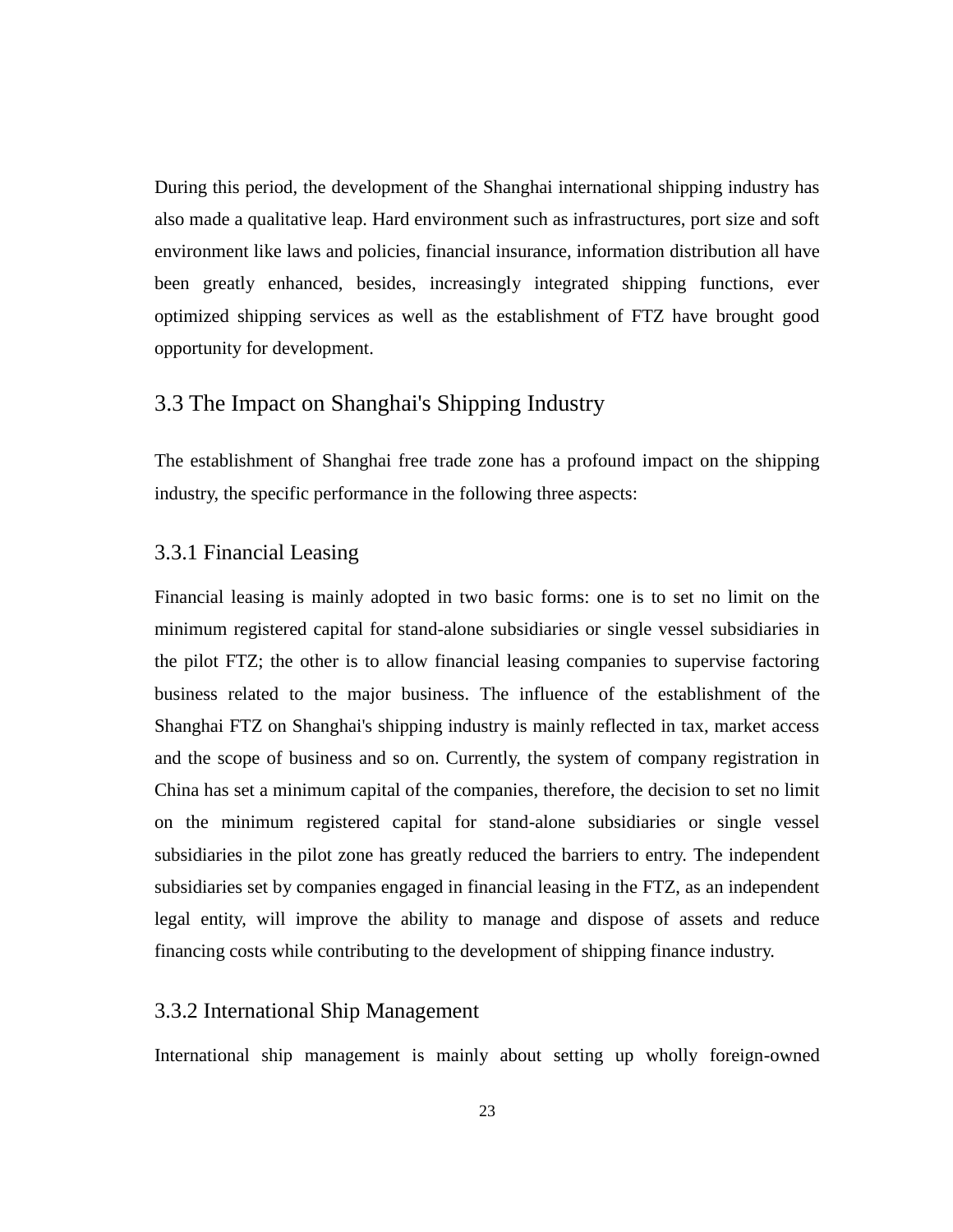companies of international ship management. According to different bodies of ship management, it can be divided into three types: owner ship management (voyage charter and time charter included), charterer ship management and third-party ship management (also known as professional management). Ship management companies are companies with professional management knowledge and relevant qualifications, which are commissioned by the owner of the ship and are responsible for the security and other aspects with certain management fees. The level of ship management in a country reflects part of its soft power.

<span id="page-28-0"></span>In other countries, the ship management companies enjoy a relatively longer history, a quite considerable scale and rich experience. The world's top five shipping companies are: VShips Ship Management Company, Columbia Ship Management, Barber International Ship Management, UK Oriental Group and Executive Ship Management. Now the country has several ship management company size is not large, the major shipping companies established a ship management company mostly original crew, Marine sector shape.

Presently, the ship management companies in China are of a relatively small size, the ship management companies set by major shipping companies are mostly based on their original maintenance management and sea-ship management. Although China is an international power in shipping industry, the level of ship management is limited and the professional ship management companies are till at an initial stage.

Take the Shanghai A Management Ltd. as an example, this company owned a total of 47 ships in June, 2013.According to the updated inspection mechanism of Tokyo Memorandum, 41 of the 47 ships were high risk ships (HRS)and the rest 6 of them standard risk ships (SRS). In addition, the updated inspection mechanism of Tokyo Memorandum has included corporate performance under regulation; the level of a ship management company is directly related to the frequency of PSC inspection with its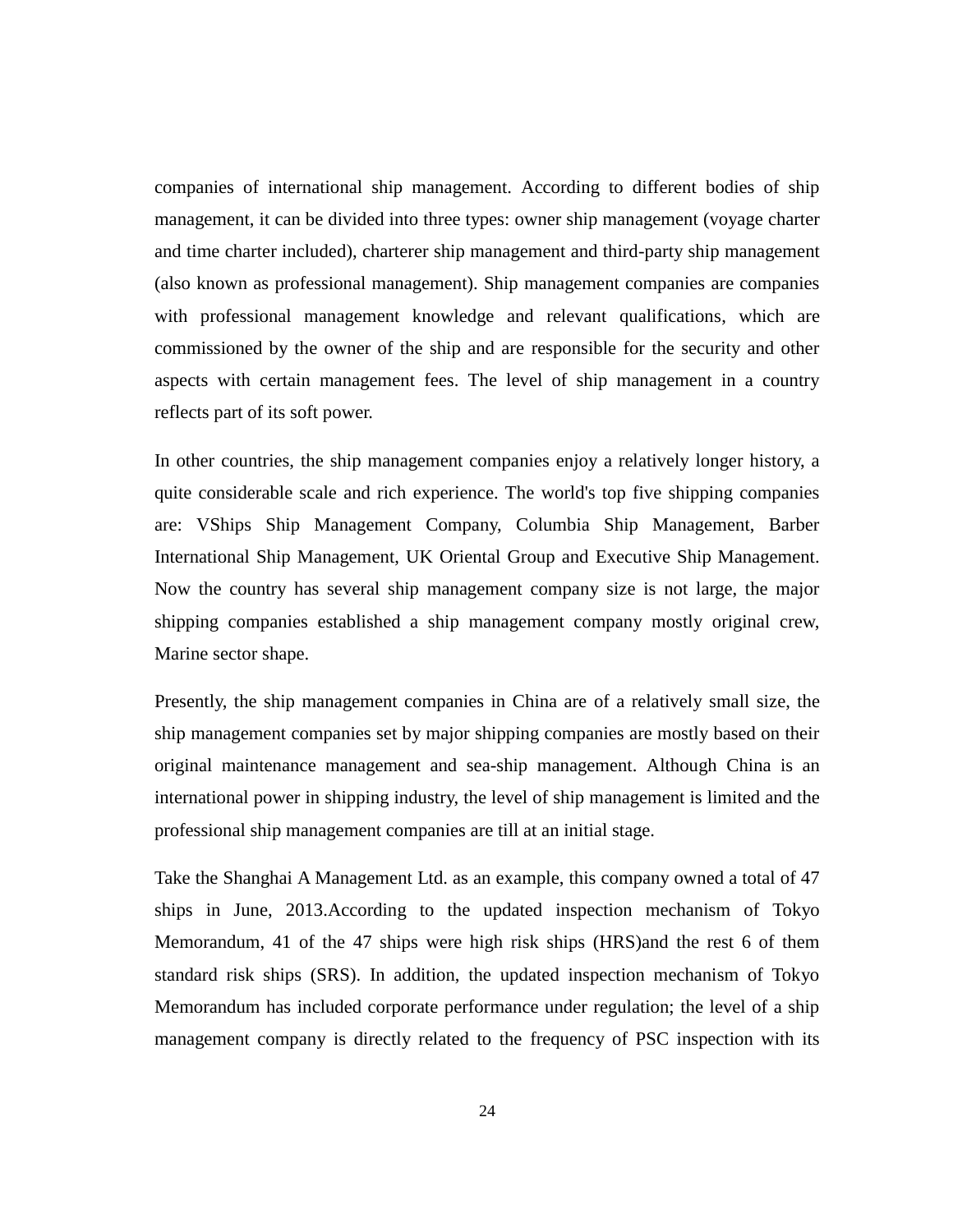ships. Since January  $1<sup>st</sup>$ , 2014, ship management companies with low performance have to face higher supervision costs than those with high performance. In establishing wholly foreign-owned international ship management companies, the chub effect is quite enlightening, that is, to drive domestic shipping companies to improve their management level for the international standards as soon as possible through fierce competition.

## 3.3.3 Ocean Cargo Transportation

Ocean cargo transportation can be promoted in the following two ways: first, to ease the restrictions on foreign investment in joint ventures and Sino-foreign cooperative companies engaged in international shipping industry; second, to allow Chinese-owned or Chinese-controlled flag ships to pilot the costal piggyback business of import and export container between Shanghai Port and China's other coastal ports.

In line with the policy of "to allow the establishment of wholly foreign-owned enterprises of international ship management" in international ship management, the idea "to ease the restrictions on foreign investment in joint ventures and Sino-foreign cooperative companies engaged in international shipping industry", it means to relax some limitations and to return the function of corporate screening and elimination to the market. Outside the pilot FTZ, the proportion of foreign investment in Sino-foreign joint ventures of international shipping was currently stipulated by the *Ship Registration Ordinance of People's Republic of China*, according to which, "Ships bought at principal places of business in accordance with the law of the People's Republic of China and belonging to business entities within the territory of People's Republic of China shall be registered. However, in the case of legal bodies with foreign investment in its registered capital, the Chinese investor's contribution shall be no less than 50%."

According to the *International Marine Regulation of the People's Republic of China,* "in case of Sino-foreign joint ventures of international shipping and international ship agency business, the proportion of foreign investment shall not exceed 49%". The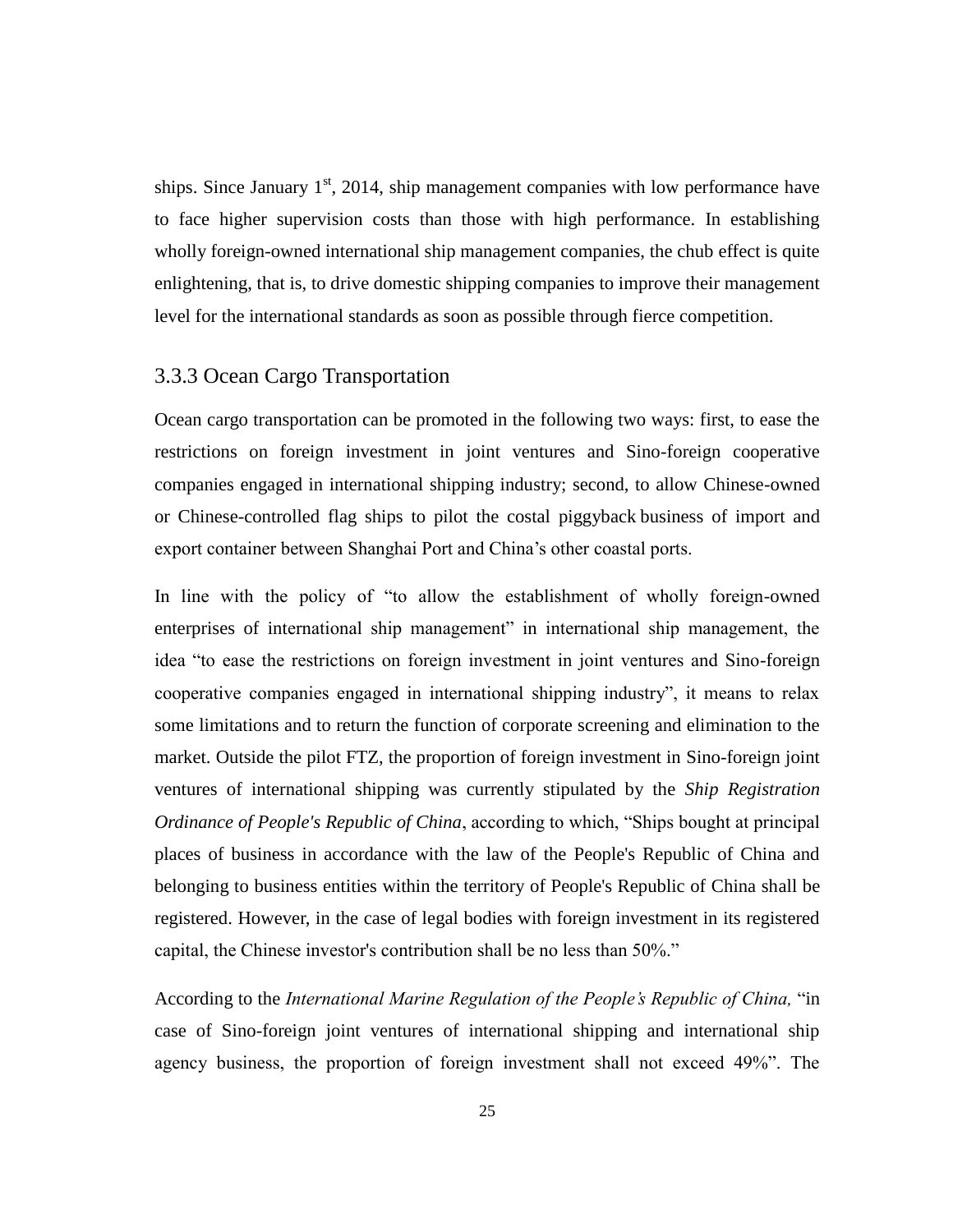<span id="page-30-0"></span>removal of the restrictions on foreign investment can help foreign shipping companies set up wholly foreign-owned subsidiaries in the free trade zone. Management skills and management ideas are introduced by lowering threshold, more advanced international shipping companies can expand the market competition, and the vitality of the stateowned shipping companies can be enhanced through competition.

<span id="page-30-1"></span>At such a difficult time, Chinese shipping companies, especially COSCO and China Shipping, are suffering successive losses, while most of the ships of these shipping companies are identified with non-five star flags. Take the COSCO Container Lines Co., Ltd. as an example, it owned 94 ships in June, 2013, among which 32 were from China's mainland, 15 from Hong Kong and 47 from Panama. With the implementation of the policy to "allow Chinese-owned or Chinese-controlled non-five star flag ships to pilot the costal piggyback business of import and export container between Shanghai Port and China's other coastal ports", the tradition of ships with non-five star flags being unable to carry out costal piggyback business will be a history, it is therefore great news for Chinese shipping companies with non-five star flag ships. Since the Shanghai Port is located at the hub of costal piggyback business, the berthing of container ships will greatly increase its volume and consolidate its status.

The construction of the Shanghai FTZ should fully integrate Wai-gao-qiao Port and Yang-shan Port. The comprehensive development of shipping finance business with freight derivatives trading as its core, international shipping and brokerage business of marketization and standardization as well as international ship management and transport will help to enhance the soft power and realize the level of modernization and globalization of Shanghai's shipping industry.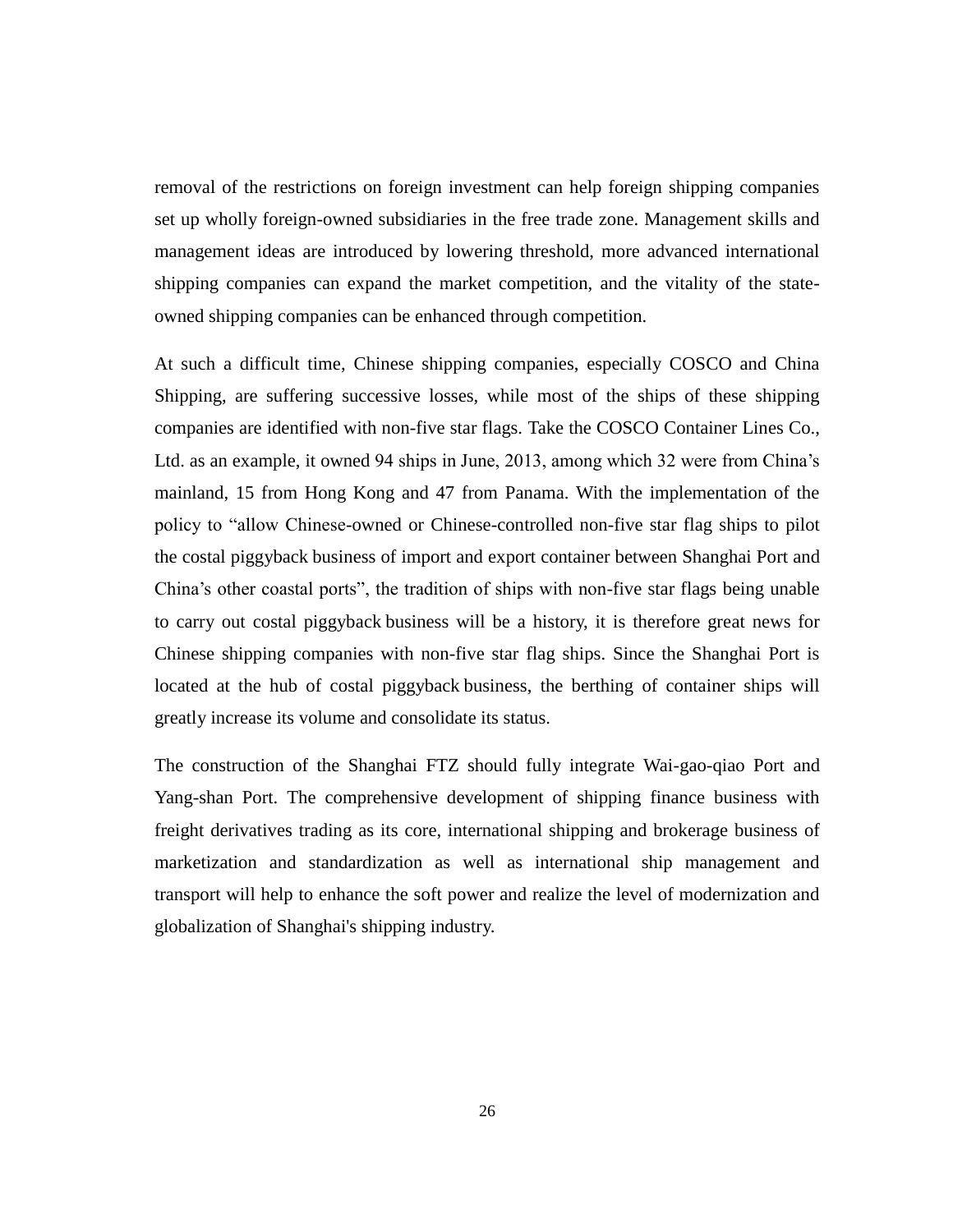# **Chapter 4 Evaluating System of Shopping industry**

# 4.1 Principles for Evaluation Systems

The evaluation system should be designed under the principles below:

<span id="page-31-0"></span>1. Objectivity. All the information should be taken from the statistics and reports released by authorities, such as *London Maritime, Shanghai Statistical Yearbook*, and *Zhoushan Statistical Yearbook* and so on.

<span id="page-31-1"></span>2. Completeness. In addition to port transportation, the shipping service industry is also related to policy, finance, law, information and other aspects, therefore, an international shipping industry should be evaluated not only for its transportation condition but also from other economical and systematic perspectives to ensure a complete evaluation system. Meanwhile, uniform standards are also required in the evaluation system to avoid missing or repetitive factors in the measurement.

3. Hierarchy. In the process of designing evaluation systems for complex subjects, hierarchy can be of great help to sort out the logic relations and deepen the understanding of the objects. Evaluation indicators should be presented at different levels with the lower level explaining the upper level, which makes the evaluation system more specific and quantifiable. Weights of the evaluation indicators at the same level stand for various degrees of importance; this can accurately measure the development of shipping services with a right understanding of the focus.

<span id="page-31-2"></span>4. Quantifiable. The evaluation of shipping service quality in the FTZ is about measuring and comparing the development of shipping services at different ports, only by making the evaluation system quantifiable in standards, can the service be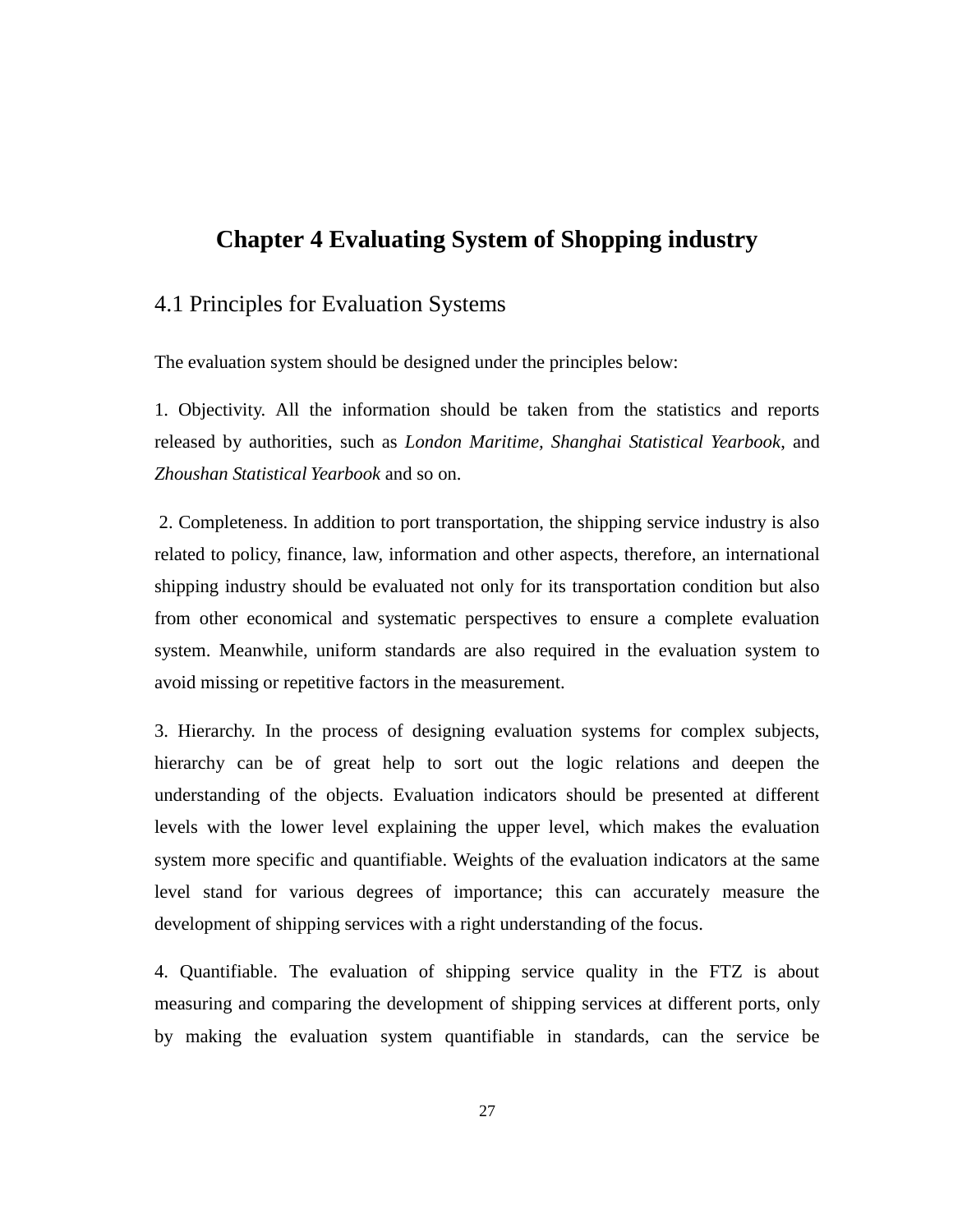#### comparable.

5. Importance. Important indicators of the shipping industry in the FTZ should be considered when selecting evaluating indicators, namely the indicators that would greatly influence the shipping industry. Different indicators reflect different aspects and features of the elements, so they must be strictly distinguished as primary and secondary to highlight high indicators with prominent impacts.

## <span id="page-32-0"></span>4.2 Factor Analysis

### 4.2.1 Infrastructures of Port

The availability of port infrastructures will directly determine the shipping efficiency, and scientific planning of the port infrastructures will facilitate the development of the shipping industry in the future. At present, the Shanghai's shipping industry is a worldleader in port construction, but still lags behind the globally leading ones in the storage equipment and the collection and distribution system. Seen from international examples, the establishment of FTZ will contribute to the construction of infrastructures at the shipping center, will help to improve the collection and distribution system, the storage equipment, the efficiency of cargo handling and ensure enough devices, among which the improvement of collection and distribution system is an important guarantee for highly efficient operations. Therefore, four secondary indicators of port infrastructures are included in this paper, namely the capacity of storage facilities, the capacity for handling cargos, the adequate capacity of the equipment, and the function for collection and distribution system.

## <span id="page-32-1"></span>4.2.2 Basic Shipping Trades

Cargo trade is the basis for the development of the shipping industry and the basic shipping trades affects trade goods and international transshipment goods in the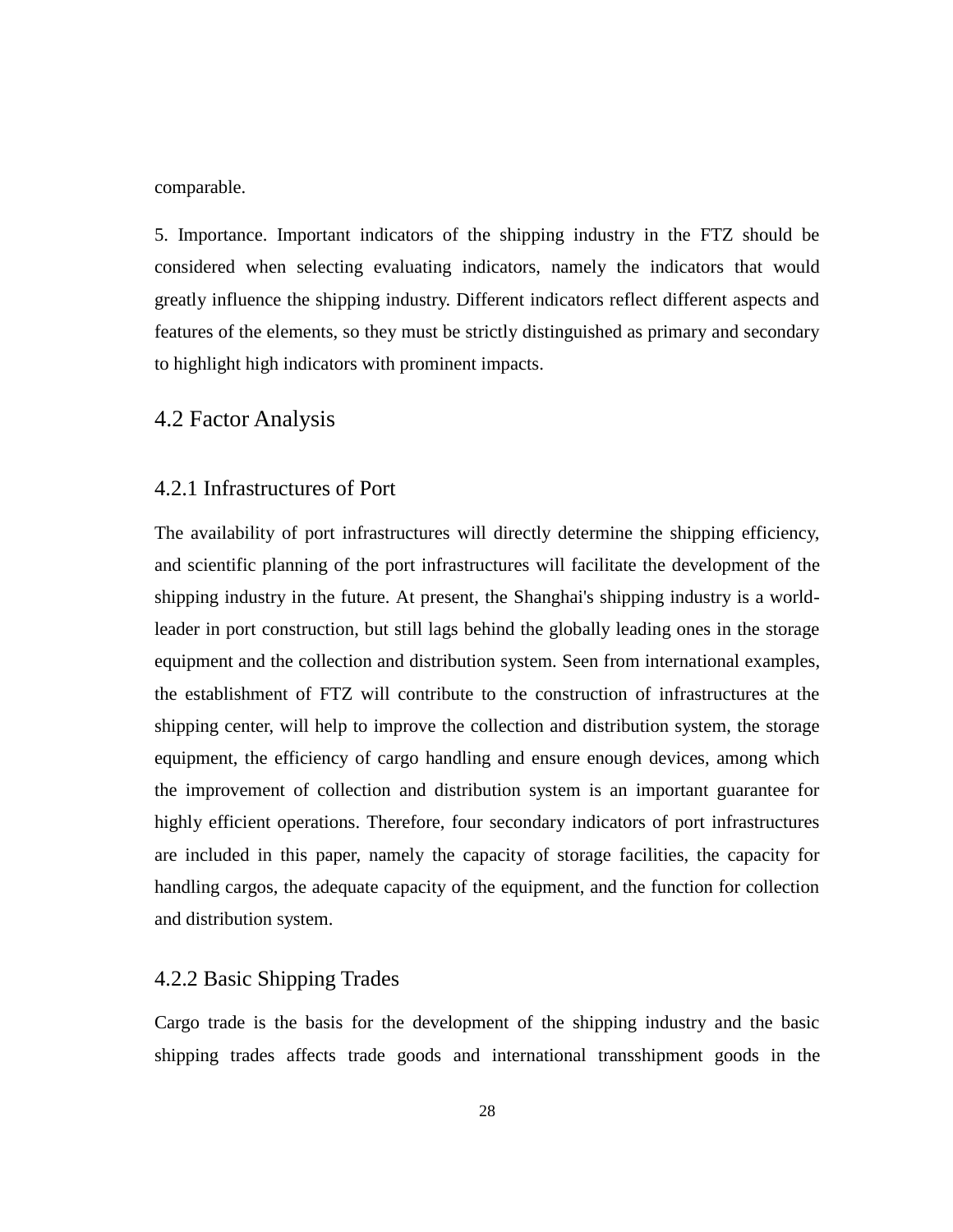hinterland of the shipping center. With the establishment of the Shanghai FTZ, the customs procedures will be simplified, more traders from the hinterland will be attracted to declare export goods at the Shanghai Port, export goods from Southeast Asia will be transited at the Shanghai Port, and the trade goods will be improved in the hinterland. Therefore, the basics for the shipping trade include four secondary indicators, namely the prosperity of the port-centered industry, the container volume, the transshipment volume and the registered gross tonnage of the ship.

## <span id="page-33-0"></span>4.2.3 Human Resource Environment

Professionals, in control of the technologies, are a key factor in the development of the industry, thus making the shipping industry inseparable from highly proficient shipping staff. The overall quality of employees working in Shanghai's shipping industry is relatively low and they are mainly engaged in traditional supporting services requiring little technology and knowledge, hence the problem lies in the lack of advanced marine staff with relatively high master of technologies and knowledge in shipping technology, research and analysis on shipping information, shipping brokerage, ship management, shipping finance and insurance, maritime security, maritime law and maritime technical services. The construction of the Shanghai FTZ will attract more advanced shipping fellows into Shanghai, which leaves the primary task to continue to improve policy and other areas to retain advanced shipping professionals and to improve the quality of shipping practitioners. Therefore, human resource environment mainly includes two secondary indicators: the number of practicers at port or in shipping services, the proportion of the staff with or above bachelor degrees.

# <span id="page-33-2"></span><span id="page-33-1"></span>4.2.4 Basic Indicators of the Shipping Market

The basic indicators of the shipping market reflect the development level of shipping services, well-developed shipping services on the market are conducive to the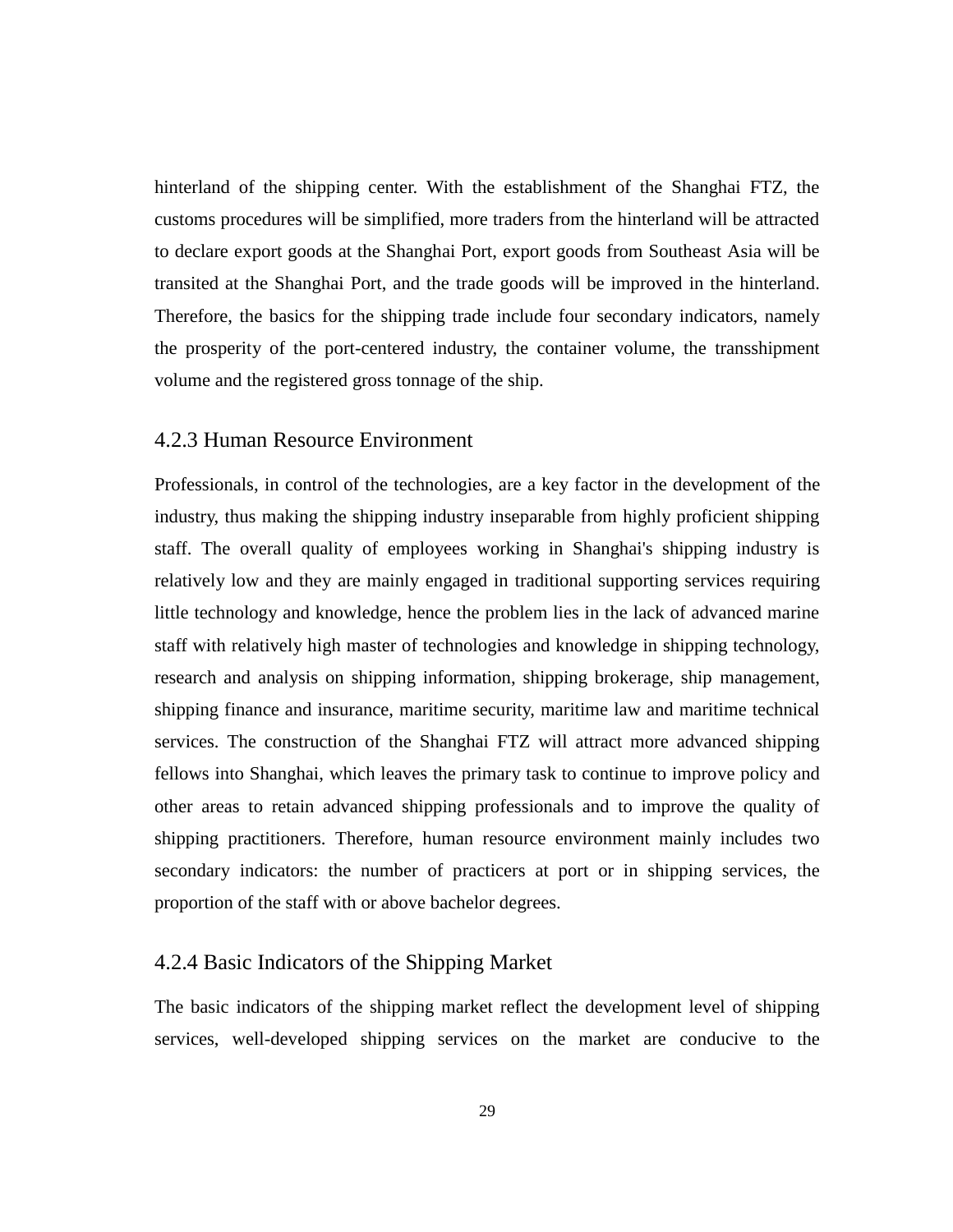development of the shipping industry. With the further improvement of the Shanghai FTZ, the developed level of Shanghai shipping services, the management level of the shipping market, and the adaptability of the shipping market, namely the ability to afford uncontrollable factors will undoubtedly be enhanced. Therefore, three secondary indicators have been set for the shipping market, namely: the degree of perfection of the shipping service system, the level of shipping management, and the resilience in shipping.

## 4.2.5 Governmental Environment

<span id="page-34-0"></span>The stable and rapid development of the shipping industry depends heavily on the policy supports from the government, the construction of the FTZ will show according demands for the administration of the government. Higher efficiency in the government will improve the competitiveness in the shipping industry of the country or region, thus contributing to faster development of the industry. For the sake of the short-term or the medium-and-long-term development, government support is an indispensable indicator in evaluating the shipping industry. Since the mechanism of socialist market in China's mainland has been just initiated, all the policies need to be improved, legalized and also need to be more transparent, and the government environment for the shipping industry will naturally be affected by the FTZ established in Shanghai. Therefore, two secondary indicators are set in government environment as the policy environment and the system of laws and regulations.

## 4.3Evaluation Standards

## 4.3.1Primary Aspects of the Shipping Industry

Establishing of the FTZ is conducive to further consolidate the basic cargo condition in the shipping center. A series of preferential policies launched by the Shanghai FTZ,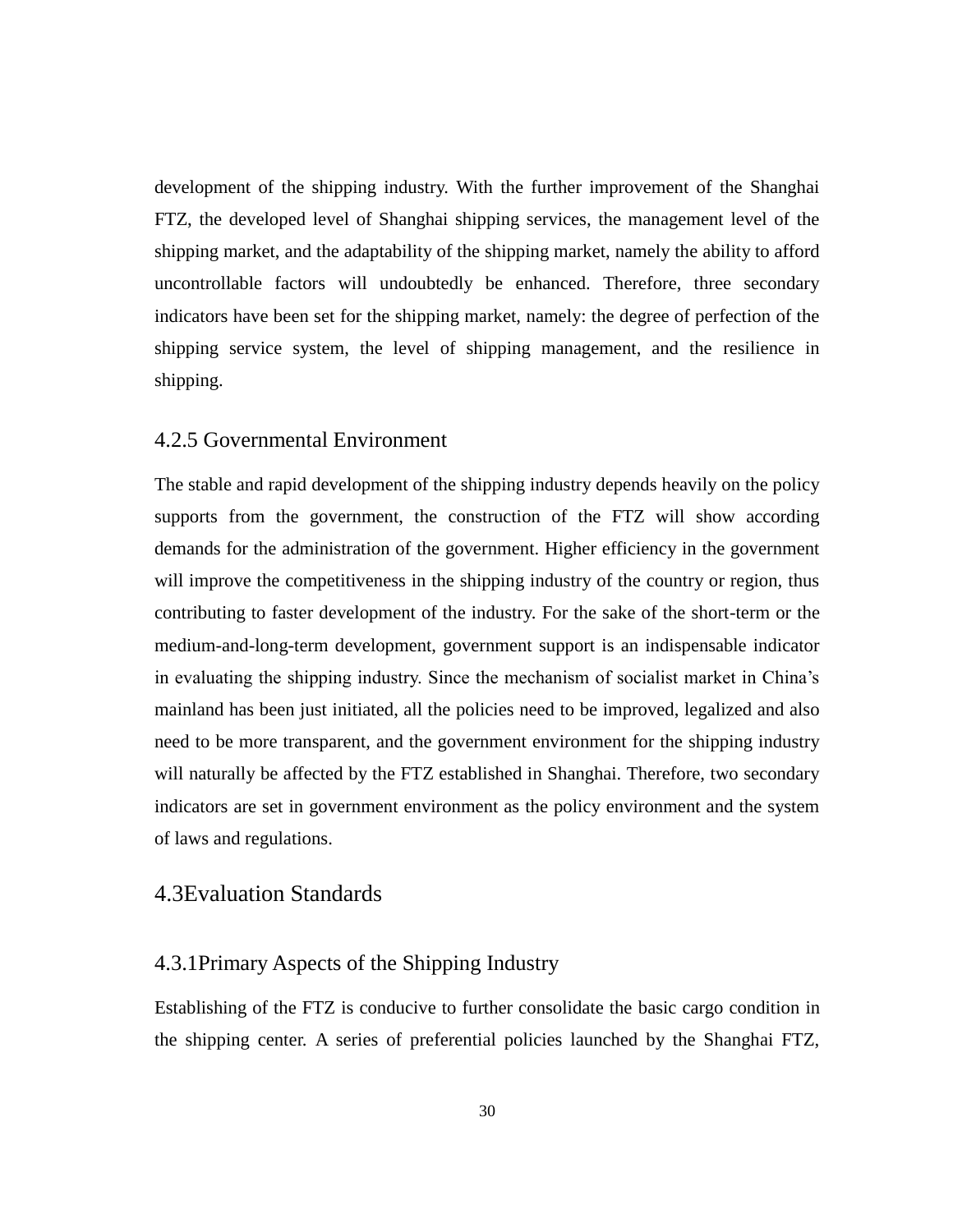among which the policies to allow preferential tariffs and to simplify the customs procedures will attract more ships and cargo in the near area to export through the Shanghai Port and will further increase the business in the hinterland on one hand; and, on the other hand, the FTZ policy of costal piggyback business pilots "to allow the nonregistered ships controlled by Chinese shipping companies to carry out tests of piggyback business" will be able to promote more transit cargo from Shanghai, to reclaim the transit business taken by competing ports, and to bring benefits to the amount of international transit business in Shanghai. The FTA has increased the business of both hinterland cargo and international transit goods.

## <span id="page-35-0"></span>4.3.2 Secondary Aspects of the Shipping Industry

One, easing the market access to international ship management. The Shanghai FTZ has made it a policy to ease the market access to international ship management and to allow foreign investors to run international ship management companies, this can help to communicate with the international market and enhance the management level of domestic enterprises. By listening to the voice of experience of the investors in ship management, professional management approaches can be used to reduce the loss of the ships, make full use of the money, information and people, and improve the quality and efficiency of ship management. Less barriers to enter the ship management market has attracted foreign investors to establish international ship management companies in the FTZ, promote the introduction of advanced management experience, and will continue to drive the development of shipping brokerage, ship supply and other business in Shanghai.

Two, relaxing the restrictions on ship registration. The Shanghai FTZ has relaxed restrictions on ship registration and allowed foreign investors to conduct registration business for ships with an investment proportion of more than 50%within the law so that foreign investors have gained access to carry out direct management of the ships, this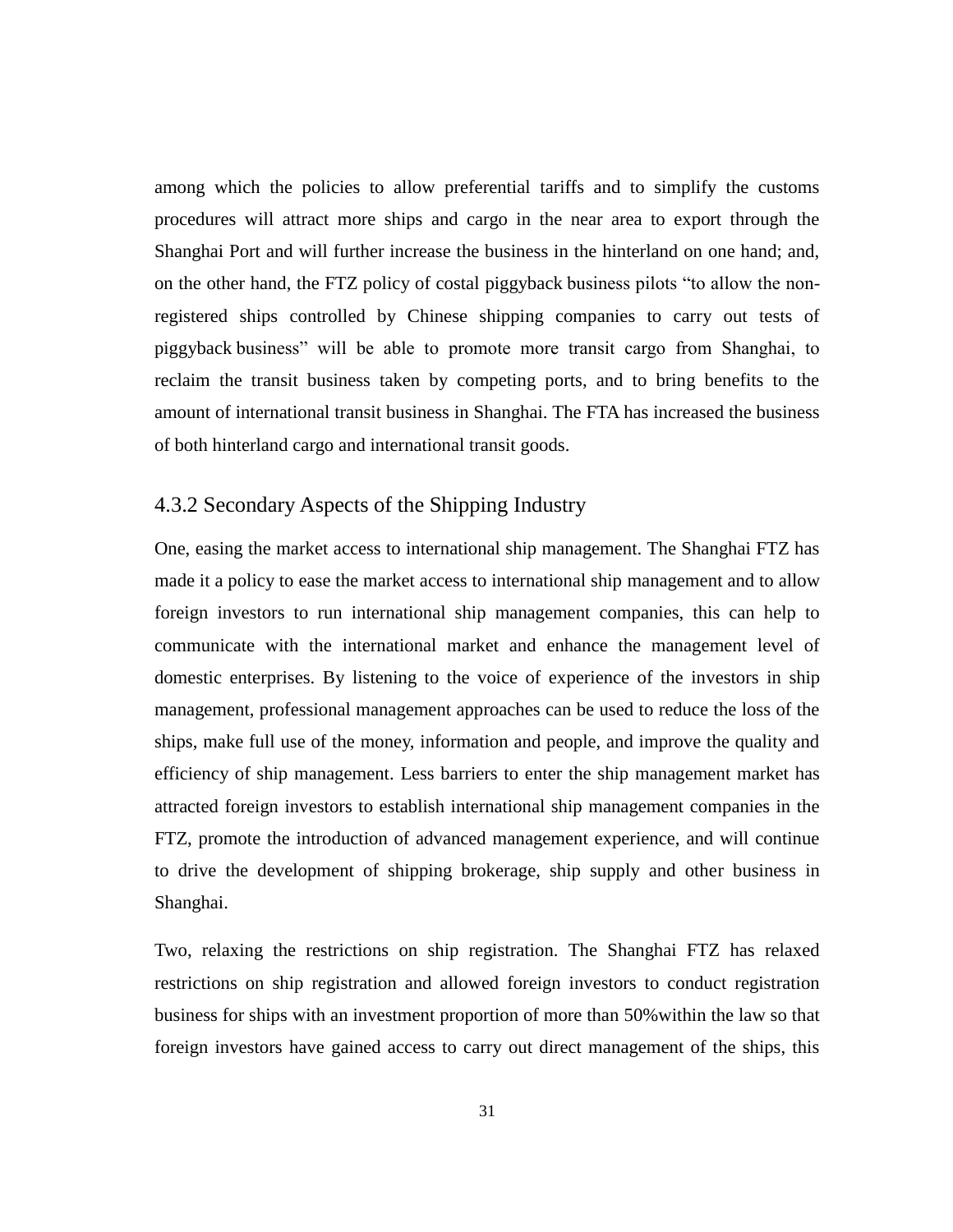can stimulate the foreign investors' enthusiasm and passion, introduce more foreign fellows with advanced experience and expertise in management, and increase the number of five-starship fleets. Based on the previous international ship registration system, further innovations have been made, for example, to attract international ship registration by optimizing the process of relevant business, to improve the function of ship registration by refining the classification of tonnage and the number of ships at the Shanghai Port.

## 4.3.3 Derivative Services of the Shipping Industry

Shipping finance. The weakness of Shanghai shipping finance is closely related to the financial policies in China. Currently, strict regulations have been set on the offshore financial business because most of the international ships are Ships of Flag of Convenience due to tax incentives and other reasons, so there're many offshore business in shipping financial services. However, these regulations have also hindered domestic financial institutions from getting involved in the international shipping finance market. The FTZ has clearly allowed the financial institutions within the zone to carry out related business and relaxed restrictions on related companies which can promote the development of Shanghai shipping finance and is conducive to the construction of the international shipping center.

Shipping insurance. The development of Shanghai shipping insurance benefits from the FTZ. With the introduction and implementation of related policies in the FTZ, Shanghai has become a stronger attraction for the registration of ships, and will also increase the trade and port volume of Shanghai, which is a huge opportunity to develop the Shanghai shipping insurance. For the first few months after its function, insurance companies like PICC and Ping An have begun to launch shipping insurance centers in Shanghai, decentralization has been adopted for the supervisions on insurance agency, insurance product, senior executives and other aspects, a number of innovative systems and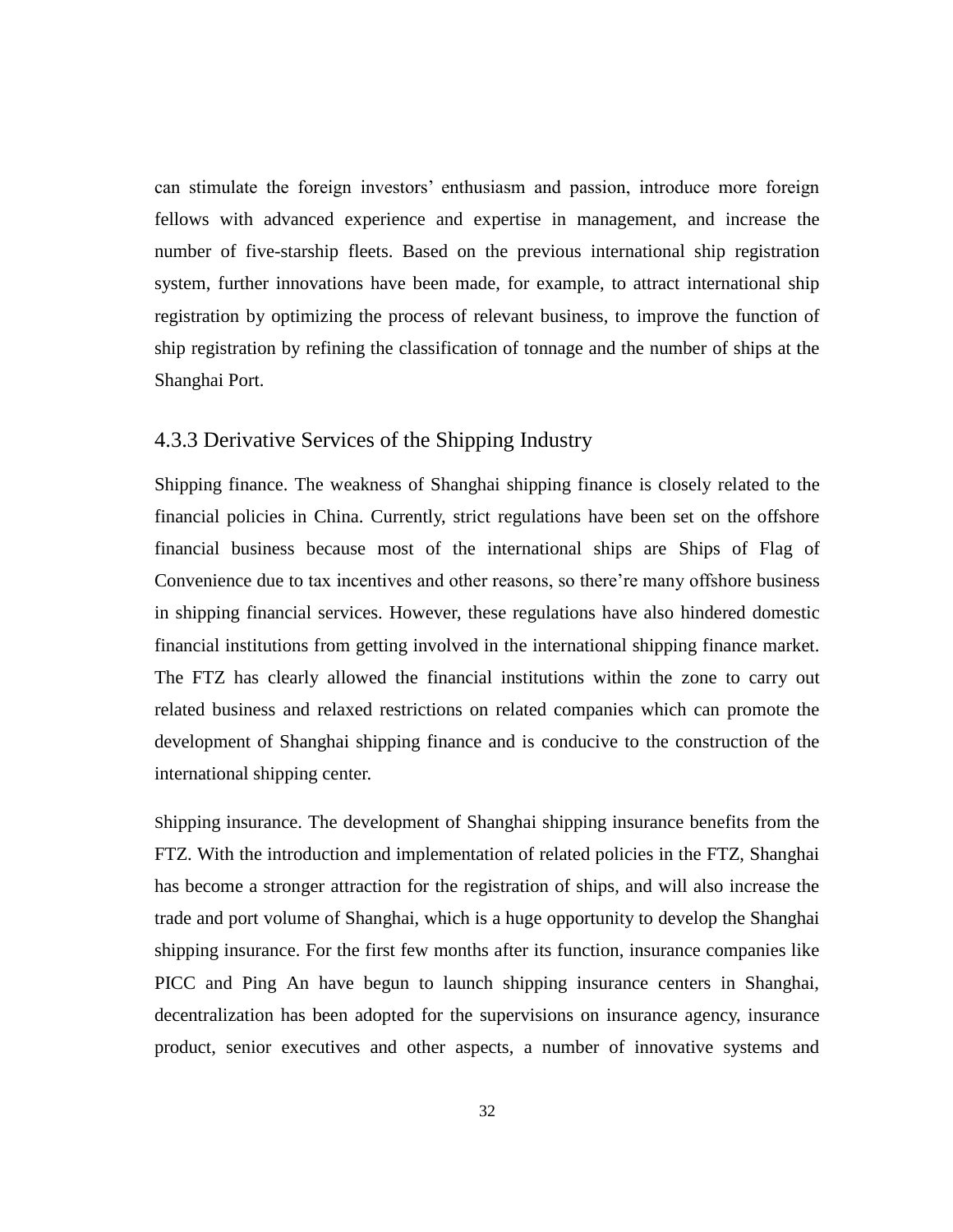initiatives have helped to foster the Shanghai shipping insurance market, increase the professional enterprises for shipping insurance services, and enhance the attractiveness of Shanghai shipping insurance.

Other aspects. The development of shipping information has increased the dry bulk freight index(BDI) of large exports from China, and raised the international status of Shanghai shipping information; the establishment of trade platforms for information has provided information of ship trading, realized the sharing of shipping information and reinforced the cluster effect of Shanghai shipping information. The establishment of the Shanghai School of Advanced International Shipping reflects the importance of shipping professionals. To set up specialized education institutions of professional shipping staff and to cultivate highly proficient talents for the Shanghai's shipping industry will help to create better maritime education and training function. In addition, specialized FTZ arbitration rules have been issued, a number of advanced systems have been improved, and great progress has been made in a wider range with a higher level of openness and flexibility, which is conducive to attract traders to choose Shanghai as the destination to solve the disputes, to improve the international influence of the Shanghai International Arbitration Center, and finally to improve the overall functions of the Shanghai's shipping industry.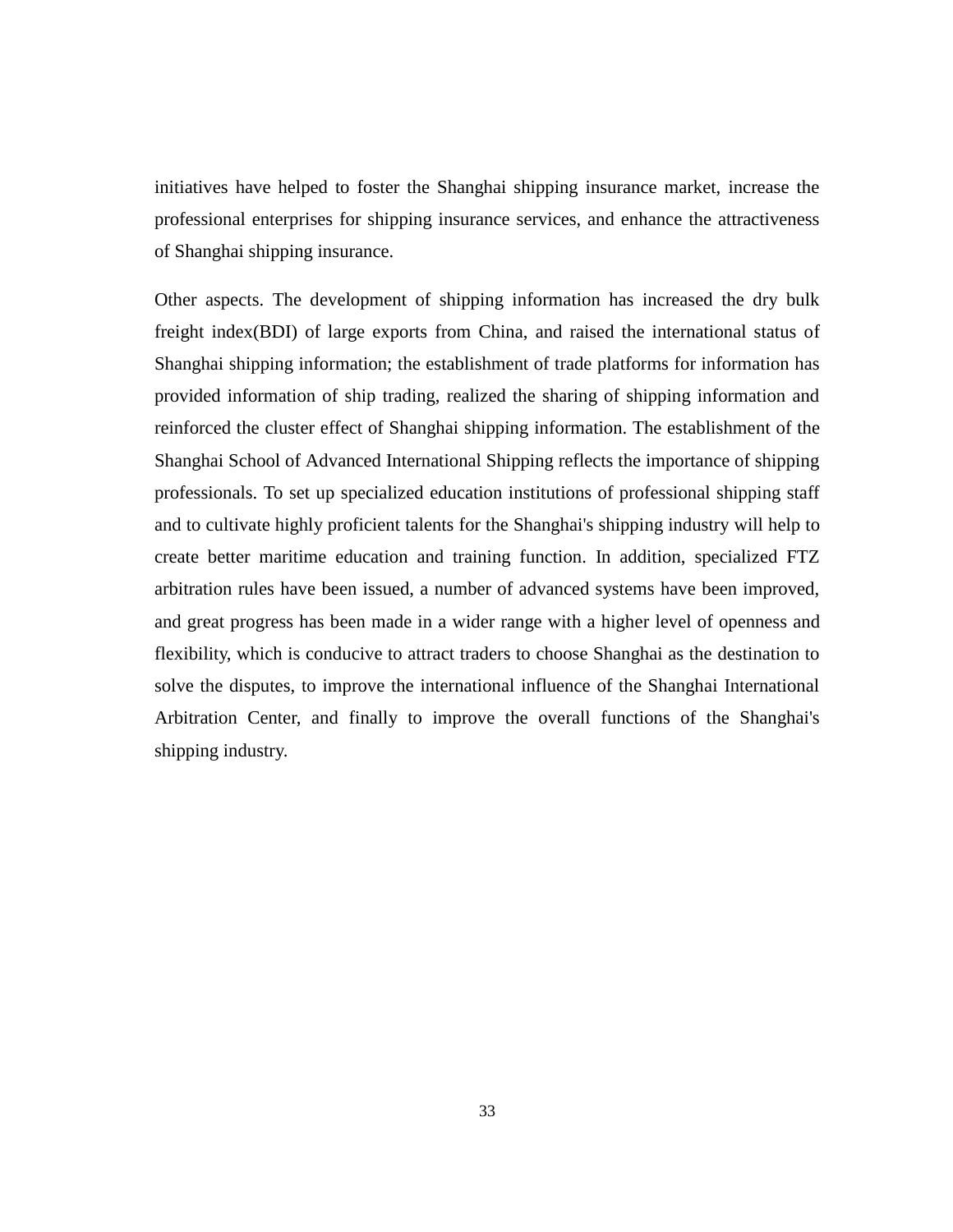# **Chapter 5 Modelling and Empirical Research**

# 5.1 Analytic Hierarchy Process Model

## 5.1.1 AHP Method

Based on the indicator system of the influence of Shanghai FTZ on Shanghai's shipping industry in Chapter 4, the hierarchical structure in this paper runs comparisons between indicators of different levels with the 1-9 scale method and consistency tests, and gets the weights of the indicators belonging to different levels with YAAHP. Specific steps are as follows:

(1) To build judgment matrix to design questionnaires. Since the indicator system in this paper is simply divided into two levels, it can be directly scaled with the 1-9 scale method, and then draw pairwise comparison matrix according to different degrees of importance of the indicators.

(2) To operate on the judgment matrix. The sum and product method should be adopted to work out the eigenvector of the matrix, that is, the degrees of the importance.

(3) To run consistency test for the judgment matrix.

## 5.1.2Judgment Matrix of Primary Indicators

Through the questionnaires, the statistics is collected by a pairwise comparison matrix of the primary indicators, and the eigenvector of the matrix is worked out through the sum and product method. The results of the influencing indicators of Shanghai FTZ on Shanghai's shipping industry are shown in Table 5-1.

In Table 5-1, the consistency ratio of primary indicators in the judgment matrix is 0.0289,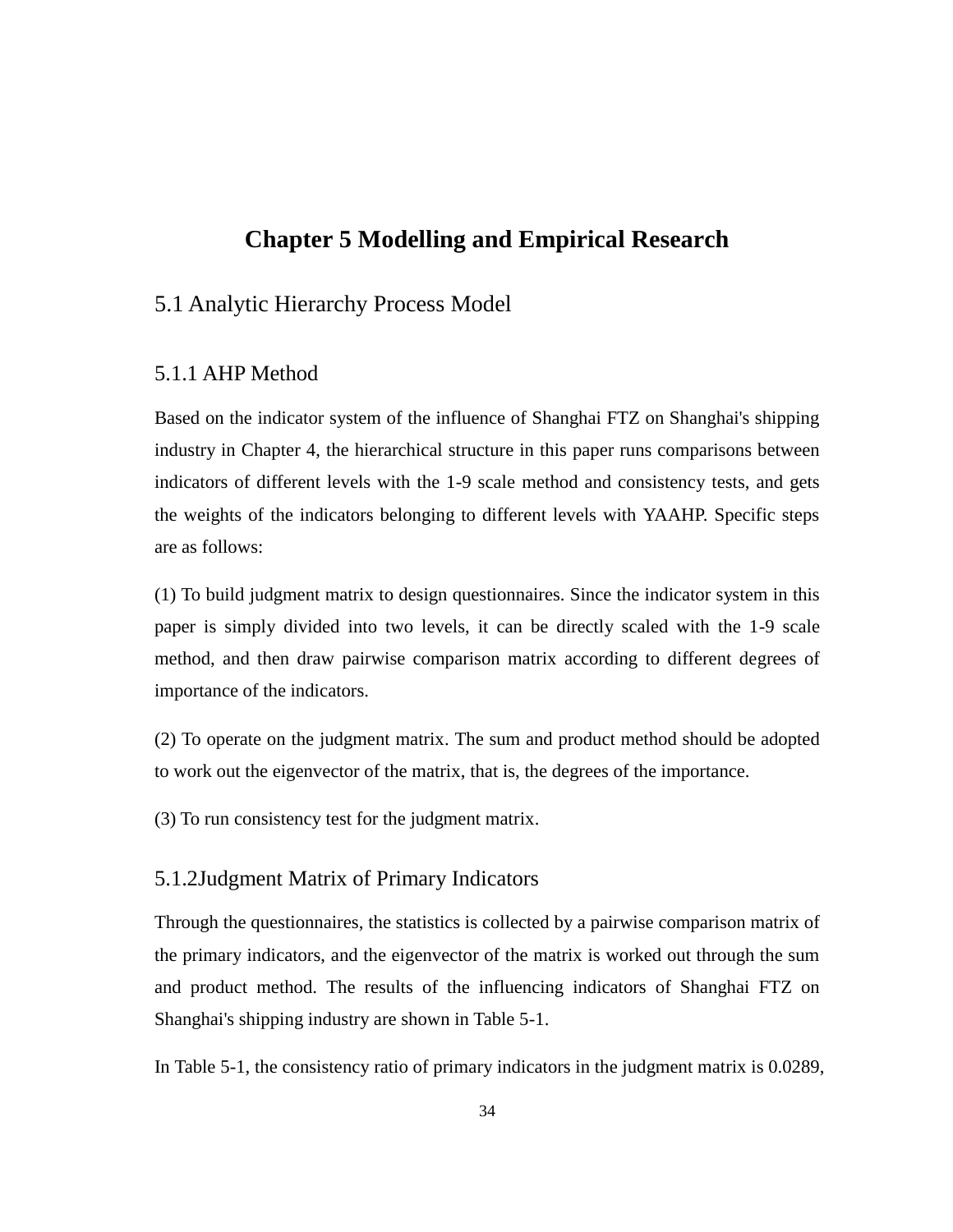hence it is considered consistent. Through the degrees of importance, it can be seen that among all the primary indicators, basic shipping trades is mostly affected by the establishment of the Shanghai FTZ, which is followed by shipping information, shipping financial market, market indicator, port infrastructures, human resource and government support.

| Indicators of<br>Influence                | Port<br>Infrastruct<br>ures | Human<br>Resourc<br>e | Basic<br>Shipping<br><b>Trades</b> | Market<br>Indicator | Shipping<br>Financia<br>1 Market | Governme<br>nt Support | Shipping<br>Informatio<br>$\mathbf n$ | W1     |
|-------------------------------------------|-----------------------------|-----------------------|------------------------------------|---------------------|----------------------------------|------------------------|---------------------------------------|--------|
| Port<br>Infrastructur<br>es               | $\mathbf{1}$                | 3                     | 1/5                                | $\overline{c}$      | 1/4                              | 2                      | 1/5                                   | 0.0910 |
| Human<br>Resource                         | 1/3                         | $\mathbf{1}$          | 1/6                                | 1/4                 | $1/2$                            | 5                      | 1/3                                   | 0.0583 |
| <b>Basic</b><br>Shipping<br><b>Trades</b> | 5                           | 6                     | $\mathbf{1}$                       | $\overline{4}$      | $\overline{\mathcal{E}}$         | 5                      | $\mathbf{1}$                          | 0.3228 |
| Market<br>Indicator                       | $\overline{1/2}$            | $\overline{4}$        | 1/4                                | $\mathbf{1}$        | $\overline{1/4}$                 | $\mathbf{1}$           | 1/6                                   | 0.0965 |
| Shipping<br>Financial<br>Market           | $\overline{4}$              | $\overline{2}$        | 1/3                                | $\overline{4}$      | $\mathbf{1}$                     | 3                      | 1/5                                   | 0.1645 |
| Government<br>Support                     | $\overline{1/2}$            | 1/5                   | $\overline{1/5}$                   | $\mathbf{1}$        | $\overline{1/3}$                 | $\mathbf{1}$           | $\overline{1/7}$                      | 0.0450 |
| Shipping<br>Information                   | $\overline{5}$              | $\overline{3}$        | $\mathbf{1}$                       | 6                   | $\overline{5}$                   | $\overline{7}$         | $\mathbf{1}$                          | 0.2219 |

Table 5-1The Judgment Matrix of Primary Indicators

# 5.1.3 Judgment Matrix of Secondary Indicators

The methods to determine the weights of secondary indicators is exactly the same with that used for the primary indicators, hence the results is directly shown as follows: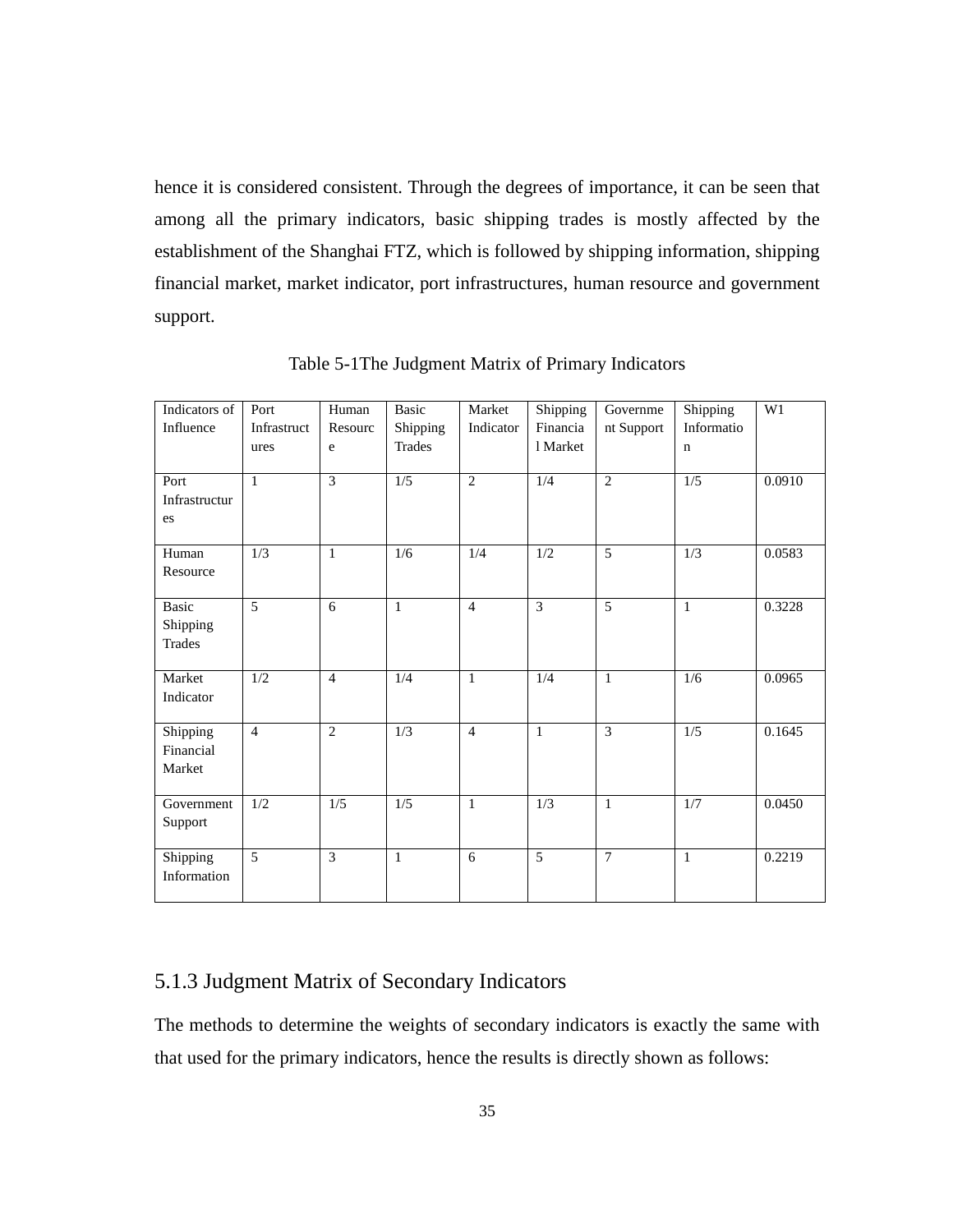(1) Port infrastructures. The results of the matrix calculation on port infrastructures are shown in Table 5-2 as follows. In Table 5-2, the indicator CI, namely the degree of consistency deviation in the judgment matrix of primary indicator BI, is 0.0023, hence it is considered consistent. Through the degrees of importance, it can be seen that among all the primary indicators of B1, the function of collection and distribution systems will be mostly affected by the establishment of the Shanghai FTZ, which is equipment adequacy ratio, handling capacity and storage capacity.

| Port Infrastructures      | Storage  | Handling       | Equipment    | collection and  | W1     |
|---------------------------|----------|----------------|--------------|-----------------|--------|
|                           | Capacity | Capacity       | Adequacy     | distribution    |        |
|                           |          |                | Ratio        | system Function |        |
| <b>Storage Capacity</b>   | 1        | $\overline{2}$ | 1/5          | 3               | 0.1159 |
| <b>Handling Capacity</b>  | 1/2      | $\mathbf{1}$   | 1/7          | 1/3             | 0.1222 |
| <b>Equipment Adequacy</b> | 5        | $\overline{7}$ | $\mathbf{1}$ | 1/5             | 0.2446 |
| Ratio                     |          |                |              |                 |        |
| Collection and            | 1/3      | 3              | 5            | 1               | 0.5172 |
| distribution system       |          |                |              |                 |        |
| Function                  |          |                |              |                 |        |
|                           |          |                |              |                 |        |

Table 5-2 The Judgment Matrix of Port Infrastructures

(2) Human Resource. The result of the matrix calculation on human resource in shipping is shown in Table 5-3 as follows: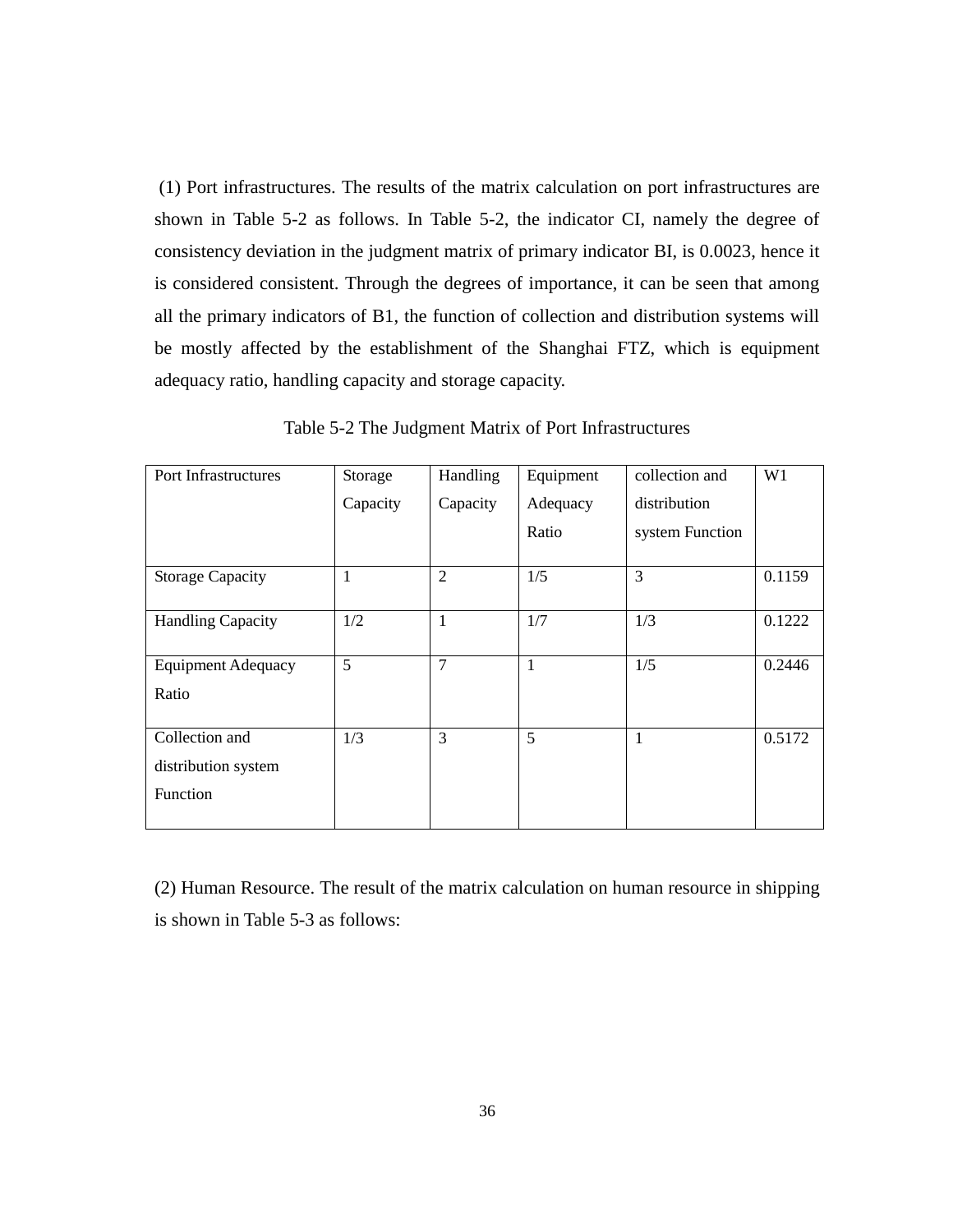| Human Resource                  | Number of talents at port | Proportion of shipping | W <sub>1</sub> |
|---------------------------------|---------------------------|------------------------|----------------|
|                                 | or in shipping services   | staff with or above    |                |
|                                 |                           | bachelor degrees.      |                |
|                                 |                           |                        |                |
| Number of talents at port or in |                           | 1/5                    | 0.1680         |
| shipping services               |                           |                        |                |
|                                 |                           |                        |                |
| Proportion of shipping<br>staff | 5                         |                        | 0.8320         |
| with or above bachelor degrees. |                           |                        |                |
|                                 |                           |                        |                |

Table 5-3 The Judgment Matrix of Human Resource

In Table 5-3, the indicator CI, namely the degree of consistency deviation in the judgment matrix of primary indicator B2, is 0.0000, hence it is considered consistent. Through the degrees of importance, it can be seen that the establishment of the Shanghai FTZ will bring reforms on the proportion of shipping staff with or above bachelor degrees, and then the number of talents at port or in shipping services, so as to improve personal qualifications in the shipping industry.

(3)Basic Shipping Trades. The result of the matrix calculation on basic shipping trades is shown in Table 5-4 as follows:

| <b>Basic Shipping Trades</b> | Container | Tonnage of   | Transship | Port-    | W <sub>1</sub> |
|------------------------------|-----------|--------------|-----------|----------|----------------|
|                              | Volume    | Registered   | ment      | centered |                |
|                              |           | <b>Ships</b> | Volume    | Industry |                |
| <b>Container Volume</b>      |           | 2            |           | 1/3      | 0.2274         |
|                              |           |              |           |          |                |
| Tonnage of Registered Ships  | 1/2       |              | 3         | 1/4      | 0.2273         |
|                              |           |              |           |          |                |
| <b>Transshipment Volume</b>  |           | 1/3          |           | 1/3      | 0.1223         |
|                              |           |              |           |          |                |

Table 5-4 The Judgment Matrix of Basic Shipping Trades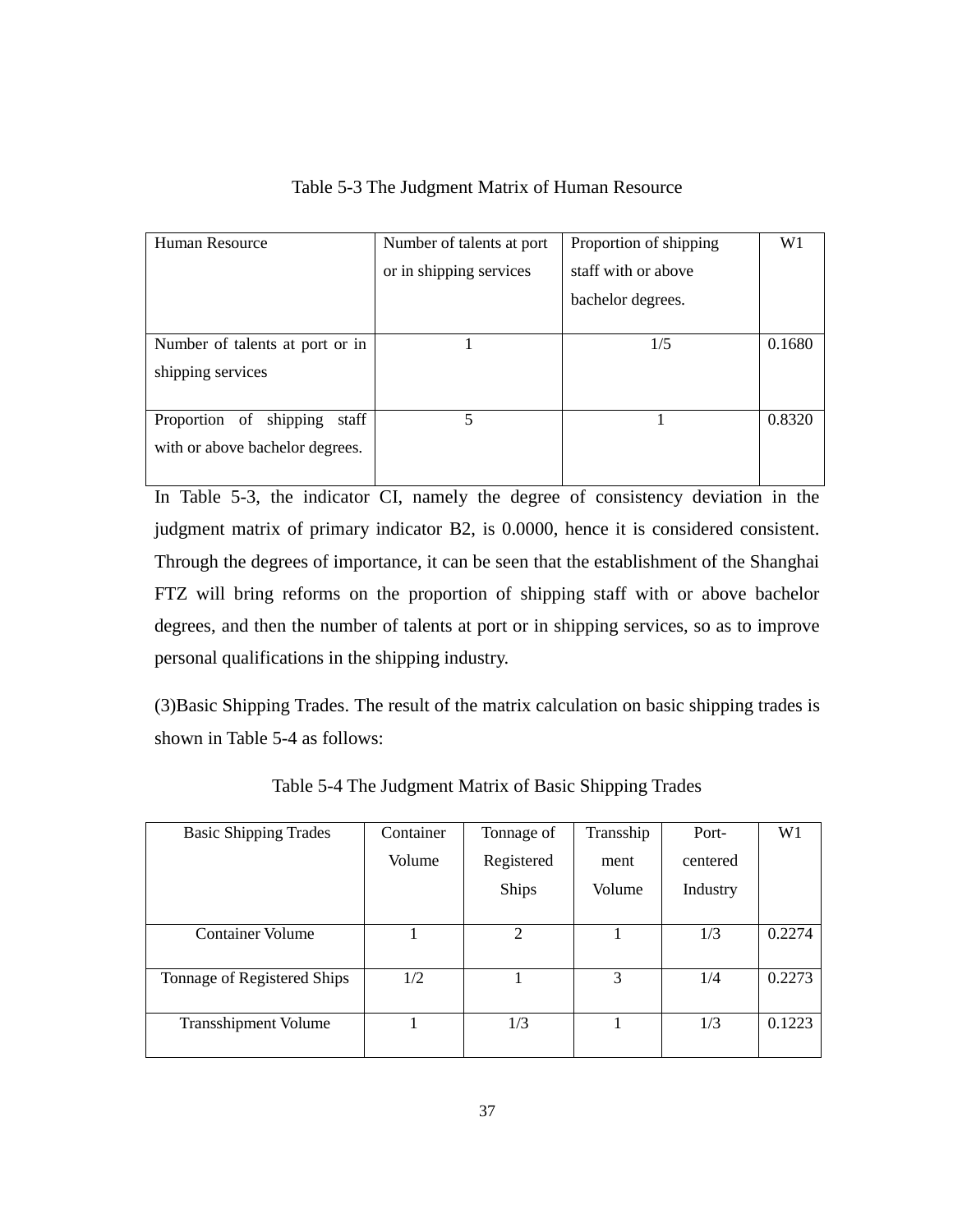| Port-centered Industry |  |  | 42JU |
|------------------------|--|--|------|
|                        |  |  |      |

In Table 5-4, the indicator CI, namely the degree of consistency deviation in the judgment matrix of primary indicator B3, is 0.0039, hence it is considered consistent. Through the degrees of importance, it can be seen that the establishment of the Shanghai FTZ will greatly change the development of port-centered industries, and then the tonnage of registered ships, and last the transshipment volume.

(4)Shipping Market Indicators. The results of the matrix calculation on market indicators are shown in Table 5-5 as follows:

| Market Indicator                    | Completeness of the | Shipping   | Service | W1     |
|-------------------------------------|---------------------|------------|---------|--------|
|                                     | Shipping<br>Service | Response   | Level   |        |
|                                     | System              | Capability |         |        |
| Completeness of the Shipping        |                     |            | 2       | 0.7479 |
| Service System                      |                     |            |         |        |
| <b>Shipping Response Capability</b> | 1/7                 |            | 1/4     | 0.0722 |
| Service Level                       | 1/2                 | 4          |         | 0.1799 |

Table 5-5 The Judgment Matrix of Shipping Market Indicators

In Table 5-5, the indicator CI, namely the degree of consistency deviation in the judgment matrix of primary indicator B4, is 0.0036, hence it is considered consistent. Through the degrees of importance, it can be seen that the establishment of the Shanghai FTZ will first improve the completeness of the shipping service system, then the shipping service level, and last the response capability of the shipping market.

(5)Shipping Financial Market. The result of the matrix calculation on the shipping financial market is shown in Table 5-6 as follows: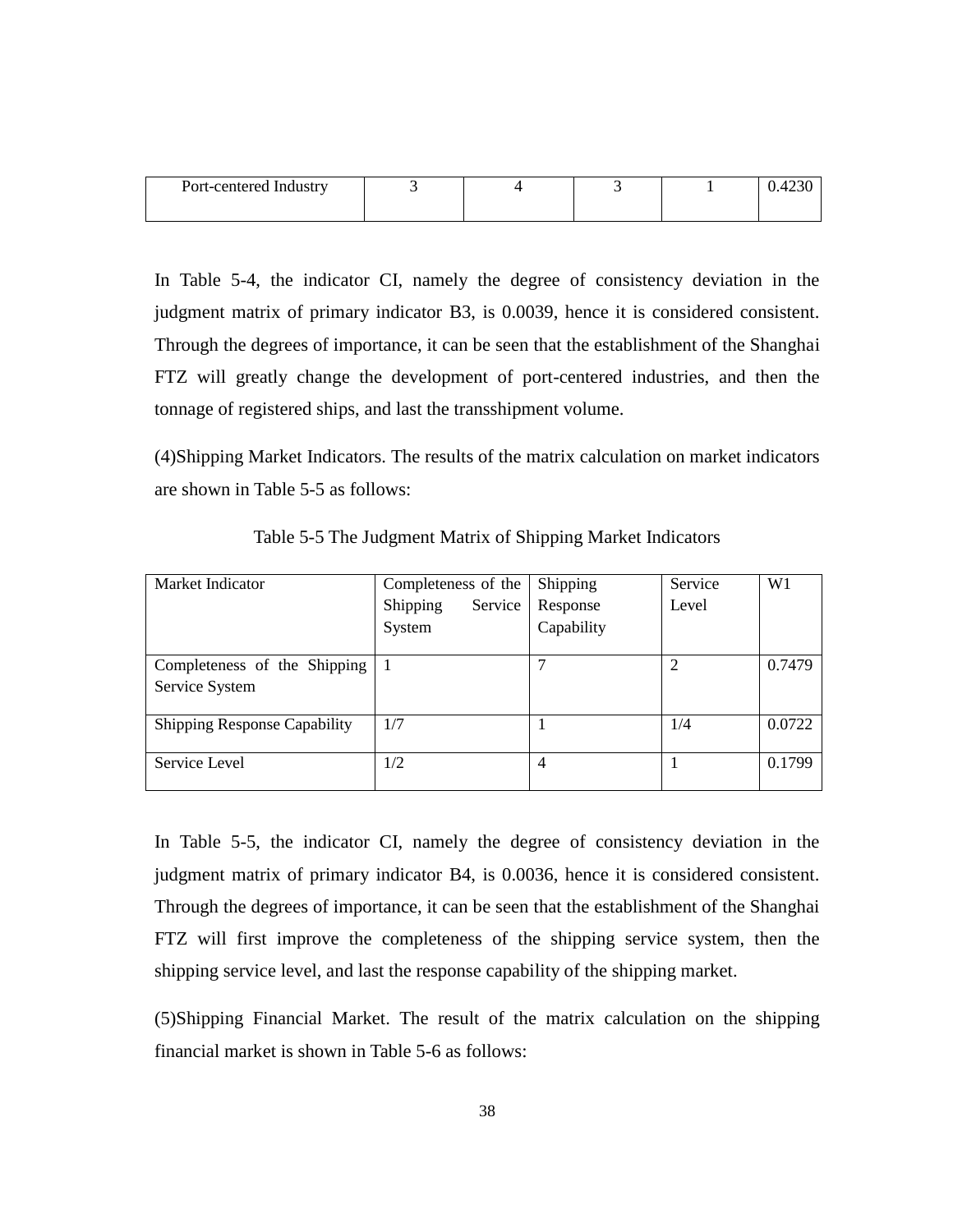| <b>Shipping Financial</b><br>Market                      | Number of<br>Insurance<br>Companies | Shipping<br>Financing<br>Environment | Total Output of<br>the Finance and<br>Insurance<br>Industry | W1     |
|----------------------------------------------------------|-------------------------------------|--------------------------------------|-------------------------------------------------------------|--------|
| Number of Insurance<br>Companies                         |                                     | $\overline{2}$                       | $\mathfrak{D}$                                              | 0.4287 |
| <b>Shipping Financing</b><br>Environment                 | 1/2                                 | 1                                    | 4                                                           | 0.4285 |
| Total Output of the<br>Finance and Insurance<br>Industry | 1/2                                 | 1/4                                  |                                                             | 0.1429 |

Table 5-6 The Judgment Matrix of Shipping Financial Market

In Table 5-6, the indicator CI, namely the degree of consistency deviation in the judgment matrix of primary indicator B5, is 0.0000, hence it is considered consistent. Through the degrees of importance, it can be seen that the establishment of the Shanghai FTZ is equally important to the number of insurance companies and the shipping financing environment, both of which can reduce the risk in the shipping industry, in addition, the Shanghai FTZ can also influence the total output of the finance and insurance industry.

(6)Government Support. The result of the matrix calculation on the government support is shown in Table 5-7 as follows:

| Government Support        | <b>Policy Environment</b> | Law and Regulation System | W <sub>1</sub> |
|---------------------------|---------------------------|---------------------------|----------------|
| <b>Policy Environment</b> |                           |                           | 0.7500         |
|                           |                           |                           |                |
| Law and Regulation System | 1/2                       |                           | 0.2500         |
|                           |                           |                           |                |

Table 5-7 The Judgment Matrix of Government Support

In Table 5-7, the indicator CI, namely the degree of consistency deviation in the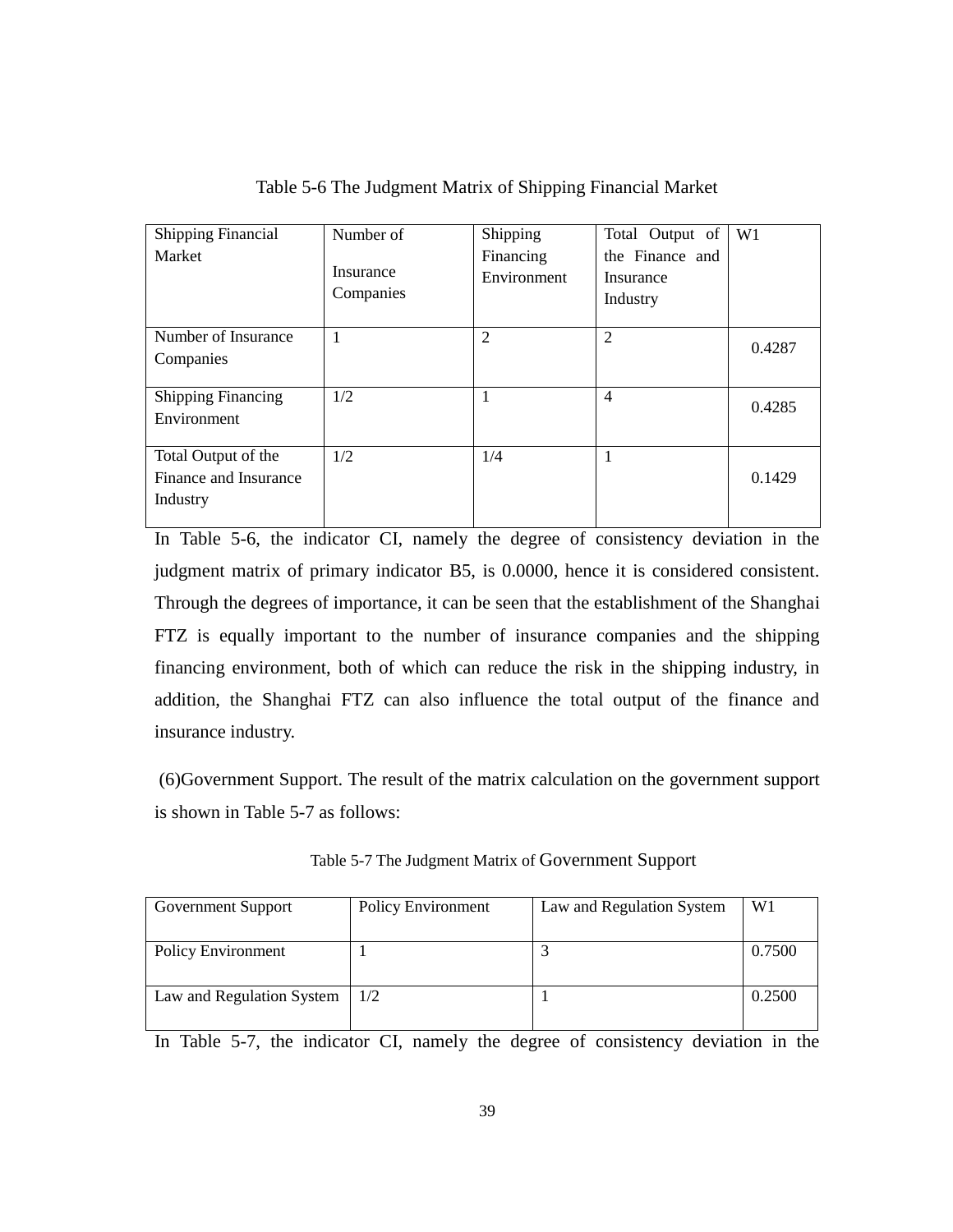judgment matrix of primary indicator B6, is 0.0000, hence it is considered consistent. Through the degrees of importance, it can be seen that the establishment of the Shanghai FTZ is equally important to the policy environment and the system of law and regulation.

(7)Shipping Information Environment. The result of the matrix calculation on the shipping information environment is shown in Table 5-8 as follows:

| Shipping Information       | Rate of Adoption of New | Shipping<br>Information | W <sub>1</sub> |
|----------------------------|-------------------------|-------------------------|----------------|
| Environment                | Technologies            | Level                   |                |
| Rate of Adoption of New 1  |                         | 1/8                     | 0.1250         |
| Technologies               |                         |                         |                |
|                            |                         |                         |                |
| Shipping Information Level | 8                       |                         | 0.8750         |
|                            |                         |                         |                |

Table 5-8 The Judgment Matrix of Shipping Information Environment

In Table 5-8, the indicator CI, namely the degree of consistency deviation in the judgment matrix of primary indicator B7, is 0.0000, hence it is considered consistent. Through the degrees of importance, it can be seen that the establishment of the Shanghai FTZ can significantly improve the shipping Information level, and can also increase the rate of adopting new technologies.

# 5.1.4The Total Weights of Different Indicators

Through matrix calculation, the weights of port infrastructures, human resource and basic shipping trades are shown in Table 5-9 as follows: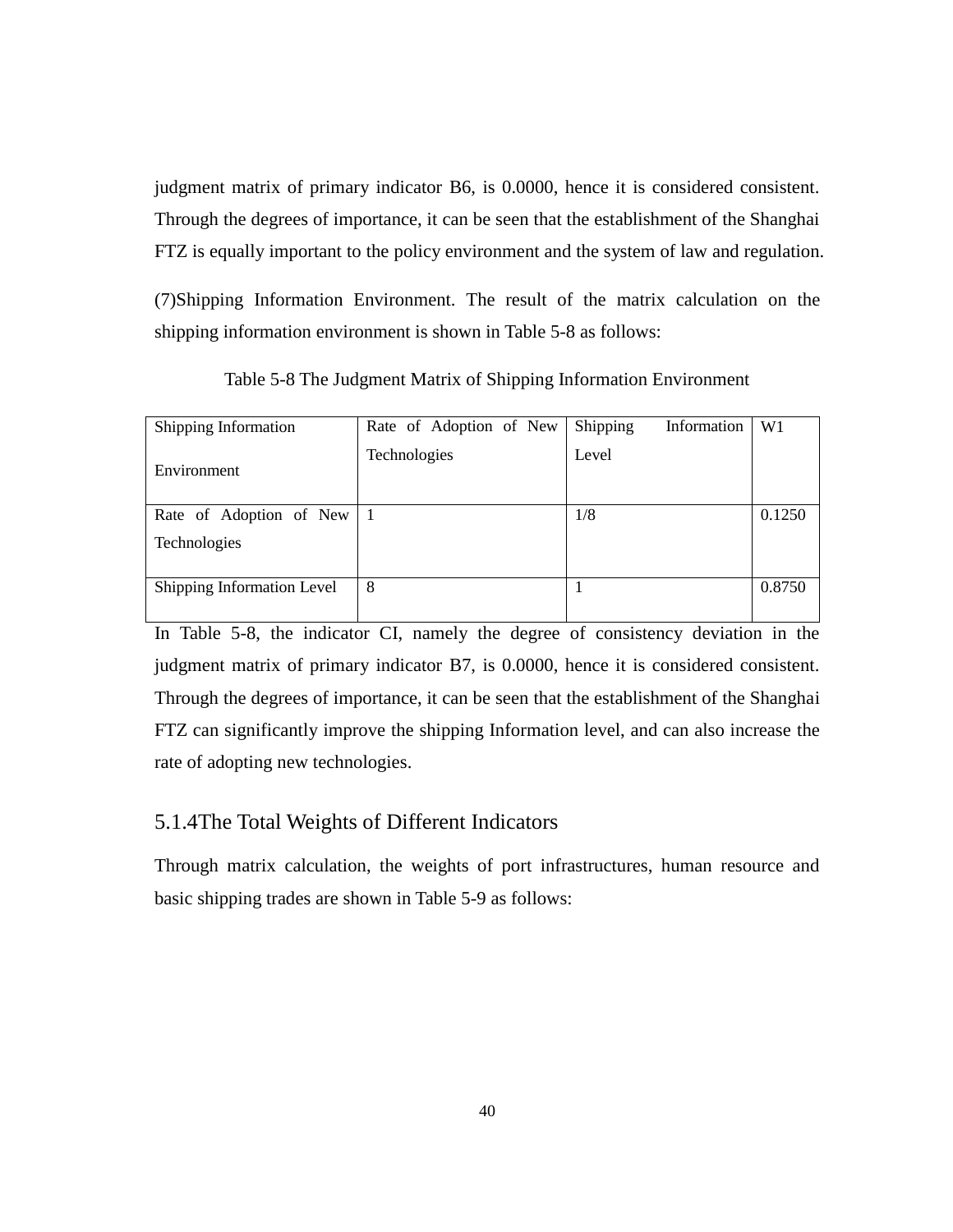| Primary Indicator                  | Secondary Indicator                                                | Relative | Overall | Ranking        |
|------------------------------------|--------------------------------------------------------------------|----------|---------|----------------|
|                                    |                                                                    | Weight   | Weight  |                |
| Port Infrastructures               | Storage Capacity(C1)                                               | 0.1159   | 0.0105  | 20             |
| (B1) 0.0910                        | Handling Capacity(C2)                                              | 0.1222   | 0.0111  | 19             |
|                                    | Equipment Adequacy Rate(C3)                                        | 0.2446   | 0.0223  | 15             |
|                                    | Collection<br>Distribution<br>System<br>and<br>Function( $C4$ )    | 0.5172   | 0.0470  | 8              |
| Human Resource<br>(B2) 0.0583      | Number of talents at port or in shipping<br>$s$ ervices $(C5)$     | 0.1680   | 0.0146  | 17             |
|                                    | Proportion of shipping staff with or<br>above bachelor degrees(C6) | 0.8320   | 0.0437  | 9              |
| <b>Basic</b><br>Shipping<br>trades | Container Volume(C7)                                               | 0.2272   | 0.0733  | $\overline{3}$ |
| (B3) 0.3228                        | Tonnage of Registered Ships(C8)                                    | 0.2272   | 0.0733  | 3              |
|                                    | Transshipment Volume(C9)                                           | 0.1225   | 0.0395  | 10             |
|                                    | Port-centered Industry(10)                                         | 0.4231   | 0.1366  | $\overline{2}$ |

## Table 5-9 Total Weights of Different Indicators

Through matrix calculation, the weights of market indicator, shipping financial market and government support are shown in Table 5-10 as follows: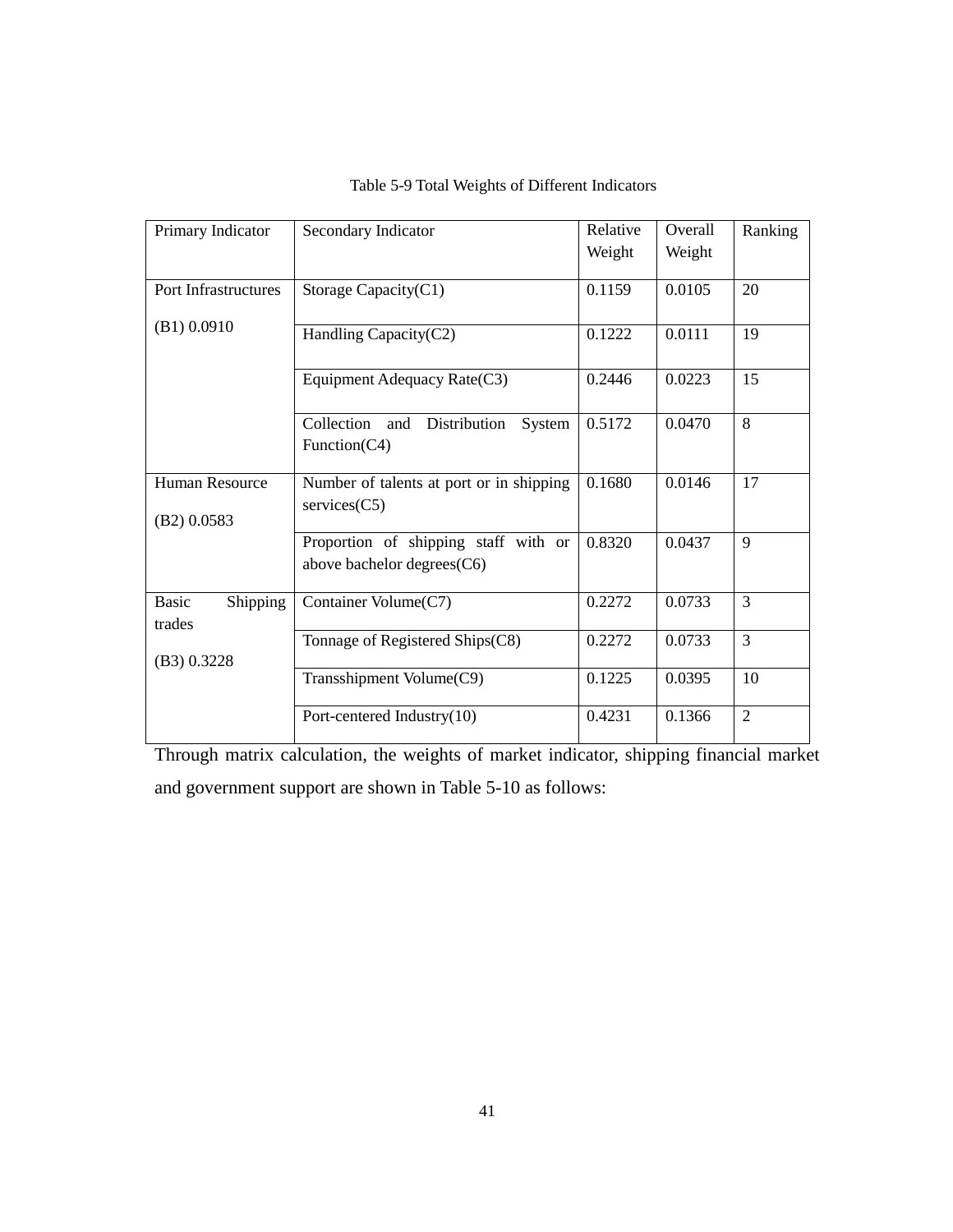| Primary Indicator                               | Secondary Indicator                                        | Relative<br>Weight | Overall<br>Weight | Ranking |
|-------------------------------------------------|------------------------------------------------------------|--------------------|-------------------|---------|
| <b>Shipping Market</b><br><b>Indicators</b>     | Completeness of the Shipping Service<br>System $(C11)$     | 0.7479             | 0.0625            | 7       |
| $(B4)$ 0.0965                                   | Shipping Response Capability (C12)                         | 0.0722             | 0.0118            | 18      |
|                                                 | Service Level (C13)                                        | 0.1799             | 0.0222            | 16      |
|                                                 | Number of Insurance<br>Companies (C14)                     | 0.4287             | 0.0705            | 5       |
| <b>Shipping Financial</b><br>Market (B5) 0.1645 | <b>Shipping Financing Environment</b><br>(C15)             | 0.4285             | 0.0705            | 5       |
|                                                 | Total Output of the Finance and<br>Insurance Industry(C16) | 0.1429             | 0.0235            | 12      |
| Government Support                              | Policy Environment(C17)                                    | 0.7500             | 0.0225            | 13      |
| (B6)0.0450                                      | Law and Regulation System(C18)                             | 0.2500             | 0.0225            | 13      |

### Table 5-10 Weights of Different Indicators

# 5.2Fuzzy [Comprehensive](http://www.so.com/link?url=http://en.cnki.com.cn/Article_en/CJFDTOTAL-DWJS201407041.htm&q=Evaluation+of+multi-level+hierarchical+fuzzy&ts=1467792637&t=8dd67ff00786bfaa52a107ec5203945&src=haosou) Evaluation

The influence indicator system in this paper is to evaluate the influence of establishing the Shanghai FTZ on Shanghai's shipping industry. In this section, the strengths of the shipping industry in Shanghai, Hong Kong and Singapore will be evaluated on the basis of the evaluation model, indicator system and evaluation methods mentioned earlier. In the empirical calculations, with the fuzzy evaluation model of AHP and the ranking and weights of indicators invalid questionnaires, the multi-level fuzzy comprehensive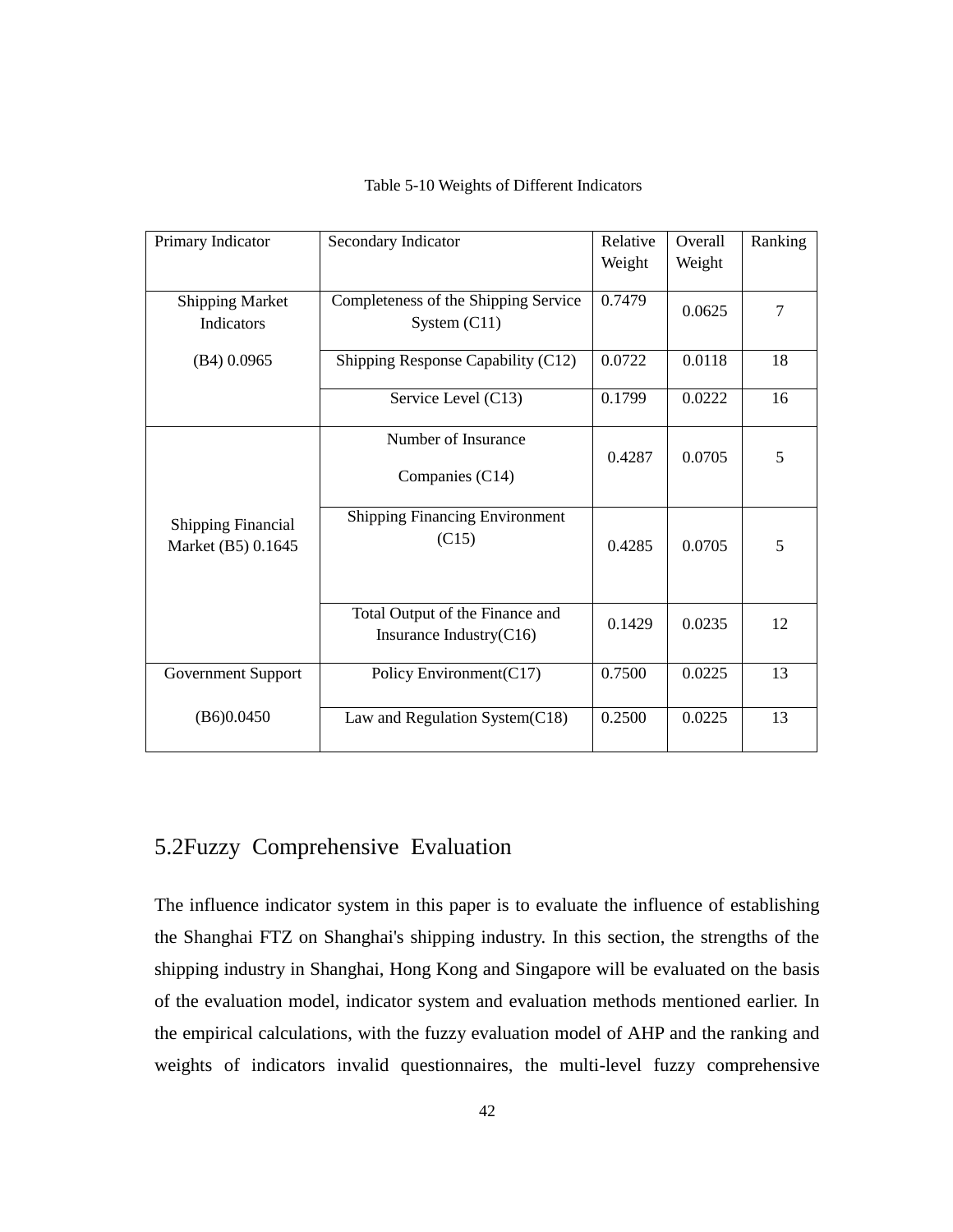evaluation will be run to make final evaluations.

The valid questionnaires will be used to collect and sort out the proportions of A, B, C, D, E of each secondary indicators (e.g.: if 48 out of 64 valid questionnaires evaluate A for the indicator, then the ratio should be 0.75, so it is with B , C, D and E), and the data will serve as the basis for fuzzy evaluation.

## 5.2.1 Evaluation Sets and Evaluation Data

The evaluation grade of secondary indicators in the paper are ranked as A, B, C, D and E, which respectively stand for excellent (90-100), good (80-90), medium (70-80), passing (60-70), and poor (below 60), and the evaluation sets will be defined as  $E = \{E1, E2, E3,$ E4, E5}.

| Primary                  | Secondary                                                |                | <b>Evaluation Grade</b> |               |    |           |              |    |               |             |                |              |          |             |                |                  |
|--------------------------|----------------------------------------------------------|----------------|-------------------------|---------------|----|-----------|--------------|----|---------------|-------------|----------------|--------------|----------|-------------|----------------|------------------|
| Indicato<br>$\mathbf{r}$ | Indicator                                                |                | Shanghai                |               |    | Hong Kong |              |    |               | Singapore   |                |              |          |             |                |                  |
|                          |                                                          | $\overline{A}$ | $\bf{B}$                | $\mathcal{C}$ | D  | E         | $\mathsf{A}$ | B  | $\mathcal{C}$ | $\mathbf D$ | E              | $\mathbf{A}$ | $\bf{B}$ | $\mathbf C$ | D              | ${\bf E}$        |
| Port<br>Infrastru        | <b>Storage Capacity</b>                                  | 6              | 12                      | 17            | 25 | 5         | 14           | 17 | 24            | 6           | $\overline{0}$ | 19           | 21       | 13          | 11             | $\theta$         |
| ctures                   | Handling<br>Capacity                                     | 12             | 13                      | 25            | 17 | 1         | 15           | 24 | 16            | 8           | $\overline{0}$ | 19           | 24       | 12          | $\overline{7}$ | $\boldsymbol{0}$ |
|                          | Equipment<br><b>Adequacy Rate</b>                        | 11             | 16                      | 25            | 12 | $\Omega$  | 16           | 18 | 19            | 9           | $\overline{0}$ | 17           | 25       | 16          | $\overline{4}$ | $\overline{0}$   |
|                          | Collection and<br>Distribution<br><b>System Function</b> | 15             | 14                      | 23            | 16 | $\Omega$  | 13           | 24 | 17            | 5           | $\Omega$       | 16           | 22       | 18          | $\overline{4}$ | $\theta$         |

Table 5-11 Evaluation Form of Port Infrastructures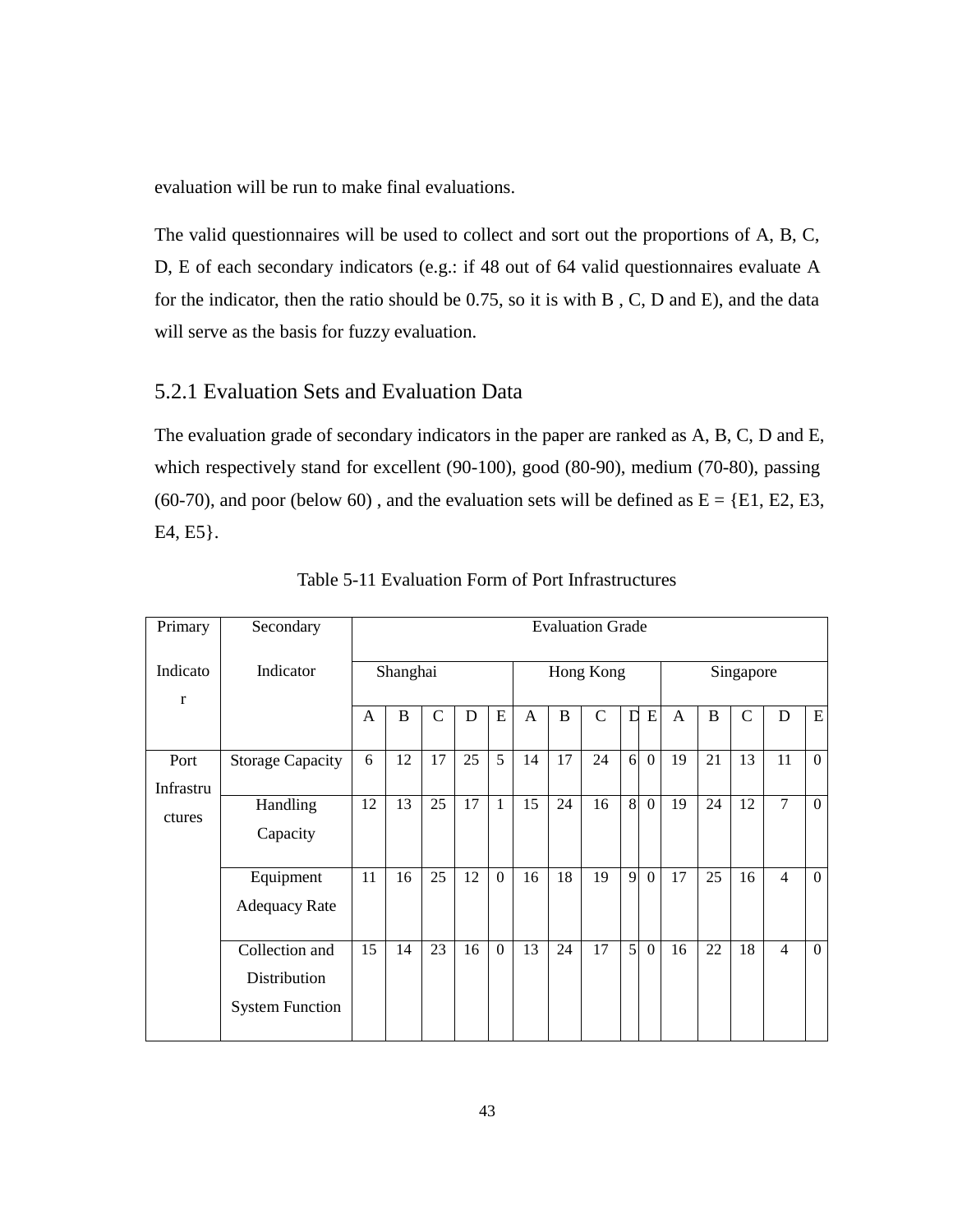| Primary   | Secondary                                                               |                 |          |               |    |                |                                  |                                | <b>Evaluation Grade</b> |           |                |              |          |             |                |              |
|-----------|-------------------------------------------------------------------------|-----------------|----------|---------------|----|----------------|----------------------------------|--------------------------------|-------------------------|-----------|----------------|--------------|----------|-------------|----------------|--------------|
| Indicator | Indicator                                                               |                 | Shanghai |               |    |                |                                  |                                | Hong Kong               |           |                |              |          | Singapore   |                |              |
|           |                                                                         | A               | B        | $\mathcal{C}$ | D  | ${\bf E}$      | $\mathbf{A}$                     | $\bf{B}$                       | $\mathcal{C}$           | ${\bf D}$ | ${\bf E}$      | $\mathbf{A}$ | $\bf{B}$ | $\mathbf C$ | D              | ${\bf E}$    |
| Human     | Number of                                                               | $5\overline{)}$ | 1        | 30            | 12 | $\overline{3}$ | 1                                | 2                              | 13                      | 10        | $\overline{0}$ | 22           | 21       | 15          | 8              | $\mathbf{0}$ |
| Resource  | Tanlents at<br>port or in<br>shipping<br>services                       |                 | 7        |               |    |                | 7                                | $\overline{7}$                 |                         |           |                |              |          |             |                |              |
|           | Proportion of<br>shipping staff<br>with or above<br>bachelor<br>degrees | $\overline{4}$  | 1<br>8   | 31            | 14 | $\overline{3}$ | $\overline{2}$<br>$\overline{2}$ | $\mathbf{1}$<br>$\overline{4}$ | 18                      | 12        | $\overline{0}$ | 23           | 24       | 8           | $\overline{7}$ | $\mathbf{0}$ |

Table 5-12 Evaluation Form of Human Resource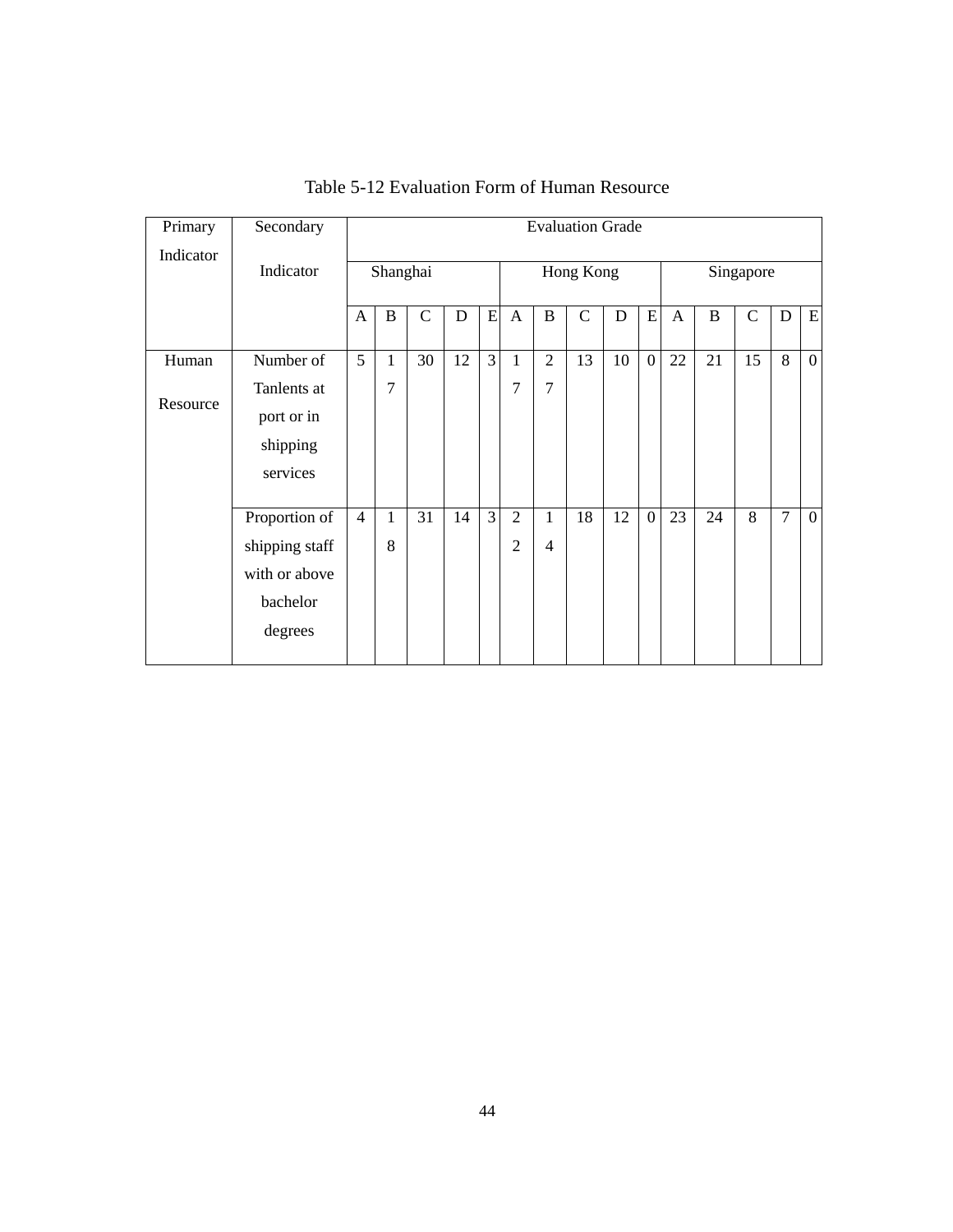| Primary       | Secondary    |    |                |               |                  |                |    |             | <b>Evaluation Grade</b> |                  |                |                |                |               |                  |                |  |  |  |
|---------------|--------------|----|----------------|---------------|------------------|----------------|----|-------------|-------------------------|------------------|----------------|----------------|----------------|---------------|------------------|----------------|--|--|--|
| Indicator     | Indicator    |    | Shanghai       |               |                  |                |    | Hong Kong   |                         |                  |                |                |                | Singapore     |                  |                |  |  |  |
|               |              | A  | $\, {\bf B}$   | $\mathcal{C}$ | D                | E              | A  | $\mathbf B$ | $\mathcal{C}$           | ${\bf D}$        | E              | A              | $\, {\bf B}$   | $\mathcal{C}$ | D                | ${\bf E}$      |  |  |  |
| <b>Basic</b>  | Container    | 21 | 27             | 16            | $\boldsymbol{0}$ | $\overline{0}$ | 19 | 26          | 15                      | 3                | $\overline{0}$ | 2              | 2              | 15            | $\overline{2}$   | $\overline{0}$ |  |  |  |
| Shipping      | Volume       |    |                |               |                  |                |    |             |                         |                  |                | $\Omega$       | $\overline{7}$ |               |                  |                |  |  |  |
| <b>Trades</b> |              |    |                |               |                  |                |    |             |                         |                  |                |                |                |               |                  |                |  |  |  |
|               | Tonnage of   | 19 | 18             | 22            | 5                | $\overline{0}$ | 21 | 19          | 17                      | 8                | $\overline{0}$ | $\overline{2}$ | $\overline{2}$ | 14            | 6                | $\overline{0}$ |  |  |  |
|               | Registered   |    |                |               |                  |                |    |             |                         |                  |                | $\Omega$       | $\overline{4}$ |               |                  |                |  |  |  |
|               | <b>Ships</b> |    |                |               |                  |                |    |             |                         |                  |                |                |                |               |                  |                |  |  |  |
|               | Transshipme  | 5  | $\overline{7}$ | 18            | 30               | $\overline{4}$ | 18 | 29          | 17                      | $\boldsymbol{0}$ | $\overline{0}$ | 1              | $\overline{3}$ | 16            | $\boldsymbol{0}$ | $\overline{0}$ |  |  |  |
|               | nt Volume    |    |                |               |                  |                |    |             |                         |                  |                | 7              | 1              |               |                  |                |  |  |  |
|               |              |    |                |               |                  |                |    |             |                         |                  |                |                |                |               |                  |                |  |  |  |
|               | Port-        | 6  | 21             | 17            | 20               | $\overline{0}$ | 16 | 23          | 12                      | 13               | $\mathbf{0}$   | 1              | 2              | 11            | 10               | $\mathbf{0}$   |  |  |  |
|               | centered     |    |                |               |                  |                |    |             |                         |                  |                | 8              | 5              |               |                  |                |  |  |  |
|               | Industry     |    |                |               |                  |                |    |             |                         |                  |                |                |                |               |                  |                |  |  |  |

Table 5-13 Evaluation Form of Shipping Condition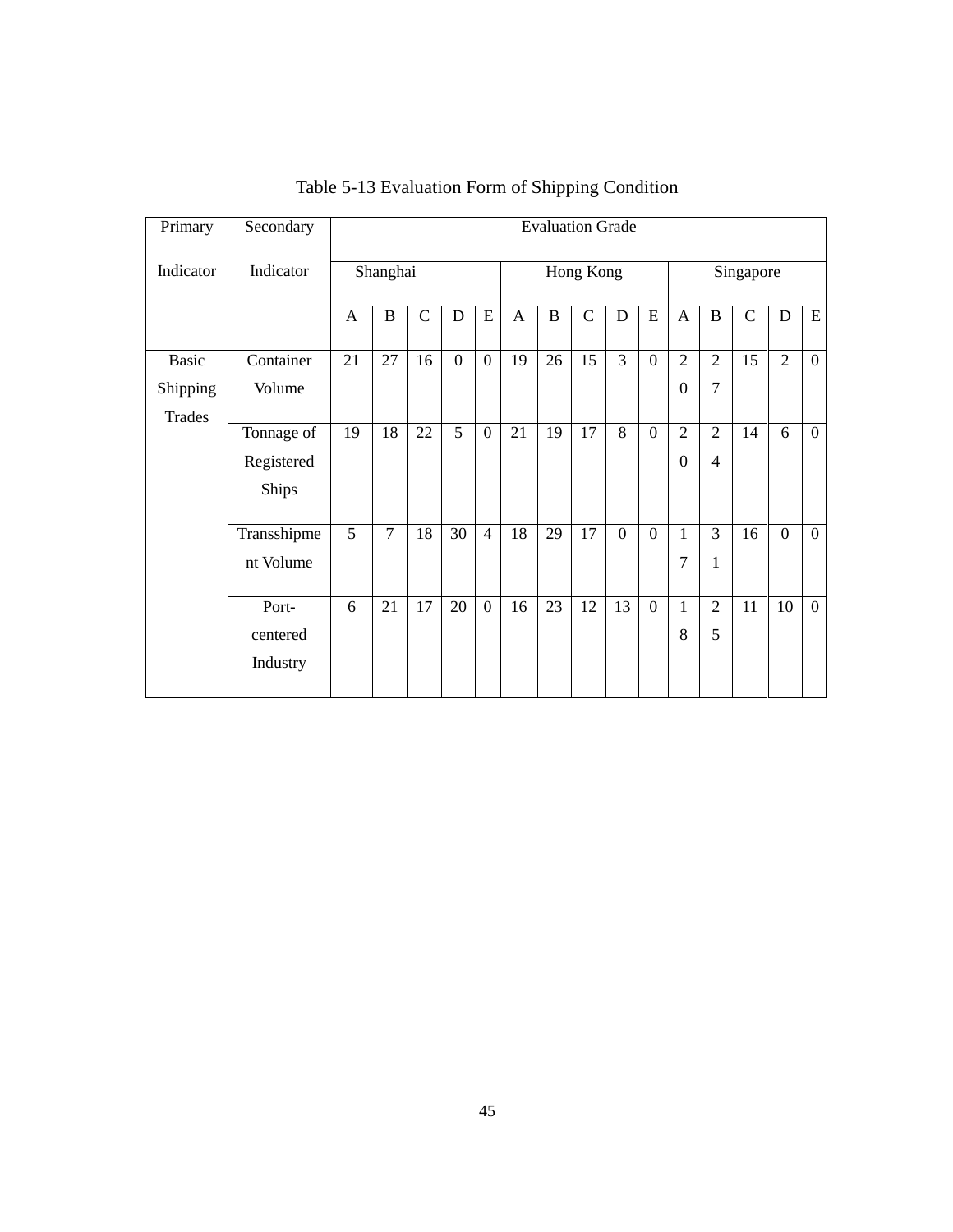| Primary                 | Secondary     |                |          |             |                |                |           |              | <b>Evaluation Grade</b> |                |                |                |                |             |    |                |  |  |
|-------------------------|---------------|----------------|----------|-------------|----------------|----------------|-----------|--------------|-------------------------|----------------|----------------|----------------|----------------|-------------|----|----------------|--|--|
| Indicato<br>$\mathbf r$ | Indicator     | Shanghai       |          |             |                |                | Hong Kong |              |                         |                |                |                | Singapore      |             |    |                |  |  |
|                         |               | A              | $\bf{B}$ | $\mathbf C$ | $\mathbf D$    | E              | A         | $\mathbf{B}$ | $\mathbf C$             | $\mathbf D$    | E              | A              | $\bf{B}$       | $\mathbf C$ | D  | E              |  |  |
| Shippin                 | Completeness  | $\overline{7}$ | 15       | 21          | $\overline{2}$ | $\mathbf{1}$   | 16        | 23           | 15                      | $\mathbf{1}$   | $\overline{0}$ | 1              | $\overline{2}$ | 12          | 10 | $\overline{0}$ |  |  |
| g                       | of the        |                |          |             | $\overline{0}$ |                |           |              |                         | $\mathbf{0}$   |                | $\overline{7}$ | 5              |             |    |                |  |  |
| Market                  | Shipping      |                |          |             |                |                |           |              |                         |                |                |                |                |             |    |                |  |  |
| Maturit                 | Service       |                |          |             |                |                |           |              |                         |                |                |                |                |             |    |                |  |  |
| $\mathbf y$             | System        |                |          |             |                |                |           |              |                         |                |                |                |                |             |    |                |  |  |
|                         | Shipping      | 11             | 12       | 23          | $\mathbf{1}$   | $\mathbf{0}$   | 20        | 21           | 19                      | $\overline{4}$ | $\mathbf{0}$   | 1              | $\overline{2}$ | 13          | 9  | $\overline{0}$ |  |  |
|                         | Response      |                |          |             | 8              |                |           |              |                         |                |                | 7              | 6              |             |    |                |  |  |
|                         | Capability    |                |          |             |                |                |           |              |                         |                |                |                |                |             |    |                |  |  |
|                         | Service Level | 6              | 16       | 22          | $\mathbf{1}$   | $\overline{0}$ | 17        | 24           | 14                      | 11             | $\overline{0}$ | $\mathbf{1}$   | $\overline{2}$ | 14          | 8  | $\overline{0}$ |  |  |
|                         |               |                |          |             | 9              |                |           |              |                         |                |                | 8              | $\overline{4}$ |             |    |                |  |  |

Table 5-14Evaluation Form of Shipping Market Indicators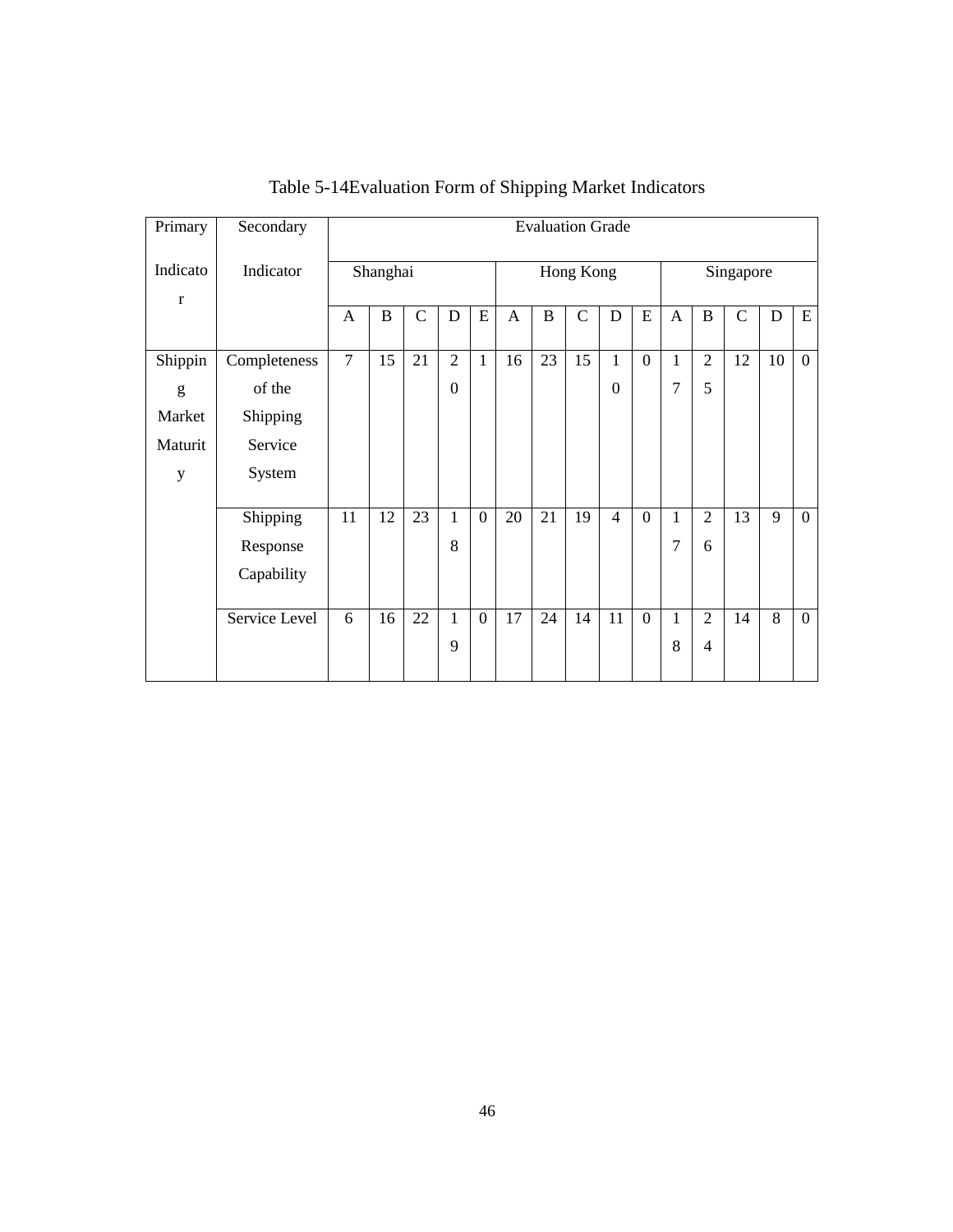|    | <b>Evaluation Grade</b>                                                                                                                                          |         |                    |                                  |                     |         |         |                   |                                  |                   |                |                     |                    |                |  |
|----|------------------------------------------------------------------------------------------------------------------------------------------------------------------|---------|--------------------|----------------------------------|---------------------|---------|---------|-------------------|----------------------------------|-------------------|----------------|---------------------|--------------------|----------------|--|
|    | Shanghai                                                                                                                                                         |         |                    |                                  |                     |         |         |                   |                                  | Singapore         |                |                     |                    |                |  |
|    |                                                                                                                                                                  |         |                    |                                  |                     |         |         |                   |                                  |                   |                |                     |                    |                |  |
|    |                                                                                                                                                                  |         |                    |                                  |                     |         |         |                   |                                  |                   |                |                     |                    | E              |  |
| 13 | 20                                                                                                                                                               | 18      | $\mathbf{1}$       | $\overline{0}$                   | 24                  | 21      | 16      | 5                 | $\mathbf{0}$                     | $\overline{2}$    | $\overline{2}$ | 12                  | $\overline{4}$     | $\overline{0}$ |  |
|    |                                                                                                                                                                  |         | 5                  |                                  |                     |         |         |                   |                                  | 3                 | $\overline{4}$ |                     |                    |                |  |
|    |                                                                                                                                                                  |         |                    |                                  |                     |         |         |                   |                                  |                   |                |                     |                    |                |  |
|    |                                                                                                                                                                  |         |                    |                                  |                     |         |         |                   |                                  |                   |                |                     |                    |                |  |
|    |                                                                                                                                                                  |         |                    |                                  |                     |         |         |                   |                                  |                   |                |                     |                    | $\mathbf{0}$   |  |
|    |                                                                                                                                                                  |         |                    |                                  |                     |         |         |                   |                                  |                   | 6              |                     |                    |                |  |
|    |                                                                                                                                                                  |         |                    |                                  |                     |         |         |                   |                                  |                   |                |                     |                    |                |  |
| 78 | 22                                                                                                                                                               | 14      | $\mathbf{1}$       | $\overline{0}$                   | 24                  | 21      | 12      | 9                 | $\mathbf{0}$                     | $\overline{2}$    | $\overline{2}$ | 16                  | 5                  | $\mathbf{0}$   |  |
|    |                                                                                                                                                                  |         | 8                  |                                  |                     |         |         |                   |                                  | 5                 | 1              |                     |                    |                |  |
|    |                                                                                                                                                                  |         |                    |                                  |                     |         |         |                   |                                  |                   |                |                     |                    |                |  |
|    |                                                                                                                                                                  |         |                    |                                  |                     |         |         |                   |                                  |                   |                |                     |                    |                |  |
|    | Indicator<br>A<br>Number<br>ofInsurance<br>Companies<br>8<br>Shipping<br>Financing<br>Environment<br>Total Output of<br>the Finance and<br>Insurance<br>Industry | B<br>17 | $\mathsf{C}$<br>21 | $\mathbf D$<br>$\mathbf{1}$<br>5 | E<br>$\overline{0}$ | A<br>22 | B<br>20 | $\mathbf C$<br>16 | Hong Kong<br>D<br>$\overline{4}$ | E<br>$\mathbf{0}$ | A<br>1<br>8    | B<br>$\overline{2}$ | $\mathsf{C}$<br>12 | D<br>6         |  |

Table 5-15Evaluation Form of Shipping Financial Market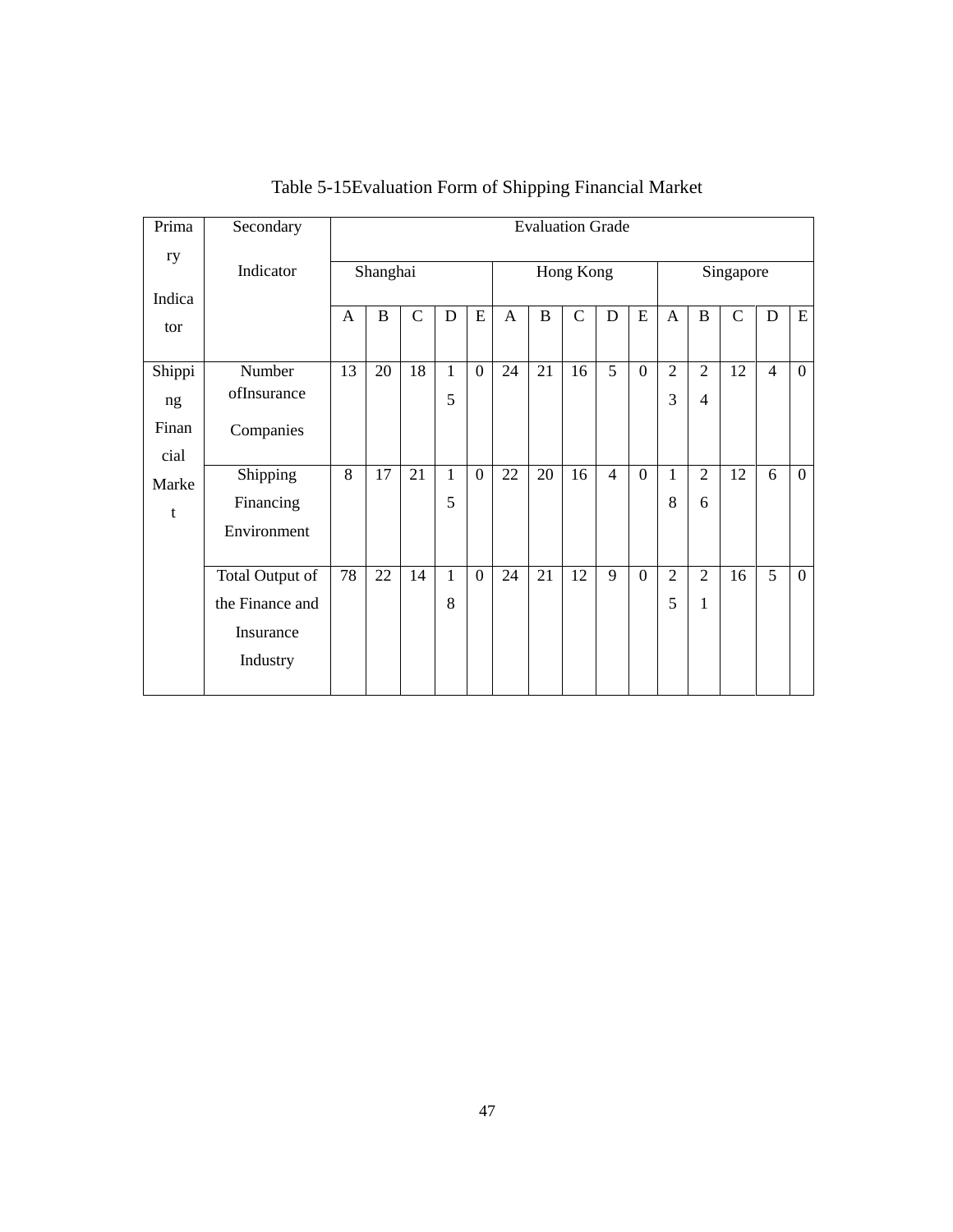| Primary                  | Secondary   |    | <b>Evaluation Grade</b> |              |   |                |           |    |              |   |          |                |                |              |   |          |  |  |
|--------------------------|-------------|----|-------------------------|--------------|---|----------------|-----------|----|--------------|---|----------|----------------|----------------|--------------|---|----------|--|--|
| Indicato<br>$\mathbf{r}$ | Indicator   |    | Shanghai                |              |   |                | Hong Kong |    |              |   |          |                | Singapore      |              |   |          |  |  |
|                          |             | A  | B                       | $\mathsf{C}$ | D | E              | A         | B  | $\mathsf{C}$ | D | E        | A              | B              | $\mathsf{C}$ | D | E        |  |  |
| Govern                   | Policy      | 14 | 27                      | 18           | 9 | $\overline{0}$ | 17        | 27 | 10           | 7 | $\Omega$ | $\overline{2}$ | $\overline{2}$ | 16           | 3 | $\Omega$ |  |  |
| ment                     | Environment |    |                         |              |   |                |           |    |              |   |          | 3              | 5              |              |   |          |  |  |
| Support                  | Laws $&$    | 12 | 21                      | 22           | 6 | $\overline{0}$ | 19        | 25 | 17           | 5 | $\Omega$ |                | $\overline{2}$ | 12           | 5 | $\Omega$ |  |  |
|                          | Regulations |    |                         |              |   |                |           |    |              |   |          | 8              | 9              |              |   |          |  |  |
|                          | System      |    |                         |              |   |                |           |    |              |   |          |                |                |              |   |          |  |  |

Table 5-16 Evaluation Form of Government Support

Table 5-17 Evaluation Form of Shipping Information

| Primary       | Secondary    |                | <b>Evaluation Grade</b> |               |    |              |    |           |               |                |          |                |                |               |   |          |
|---------------|--------------|----------------|-------------------------|---------------|----|--------------|----|-----------|---------------|----------------|----------|----------------|----------------|---------------|---|----------|
| Indicator     | Indicator    | Shanghai       |                         |               |    |              |    | Singapore |               |                |          |                |                |               |   |          |
|               |              | $\mathsf{A}$   | B                       | $\mathcal{C}$ | D  | E            | A  | B         | $\mathcal{C}$ | D              | E        | A              | B              | $\mathcal{C}$ | D | E        |
| Shipping      | Rate of the  | 11             | 17                      | 29            | 9  | $\mathbf{0}$ | 22 | 24        | 16            | $\overline{4}$ | $\theta$ | $\overline{2}$ | 1              | 16            | 3 | $\theta$ |
| Informati     | Adoption of  |                |                         |               |    |              |    |           |               |                |          | 8              | $\overline{7}$ |               |   |          |
| <sub>on</sub> | <b>New</b>   |                |                         |               |    |              |    |           |               |                |          |                |                |               |   |          |
| Environ       | Technologies |                |                         |               |    |              |    |           |               |                |          |                |                |               |   |          |
| ment          | Shipping     | $\overline{4}$ | 25                      | 23            | 12 | $\mathbf{0}$ | 17 | 24        | 8             | 12             | $\theta$ | $\overline{2}$ | 2              | 7             | 9 | $\theta$ |
|               | Information  |                |                         |               |    |              |    |           |               |                |          | 3              | $\overline{2}$ |               |   |          |
|               | Level        |                |                         |               |    |              |    |           |               |                |          |                |                |               |   |          |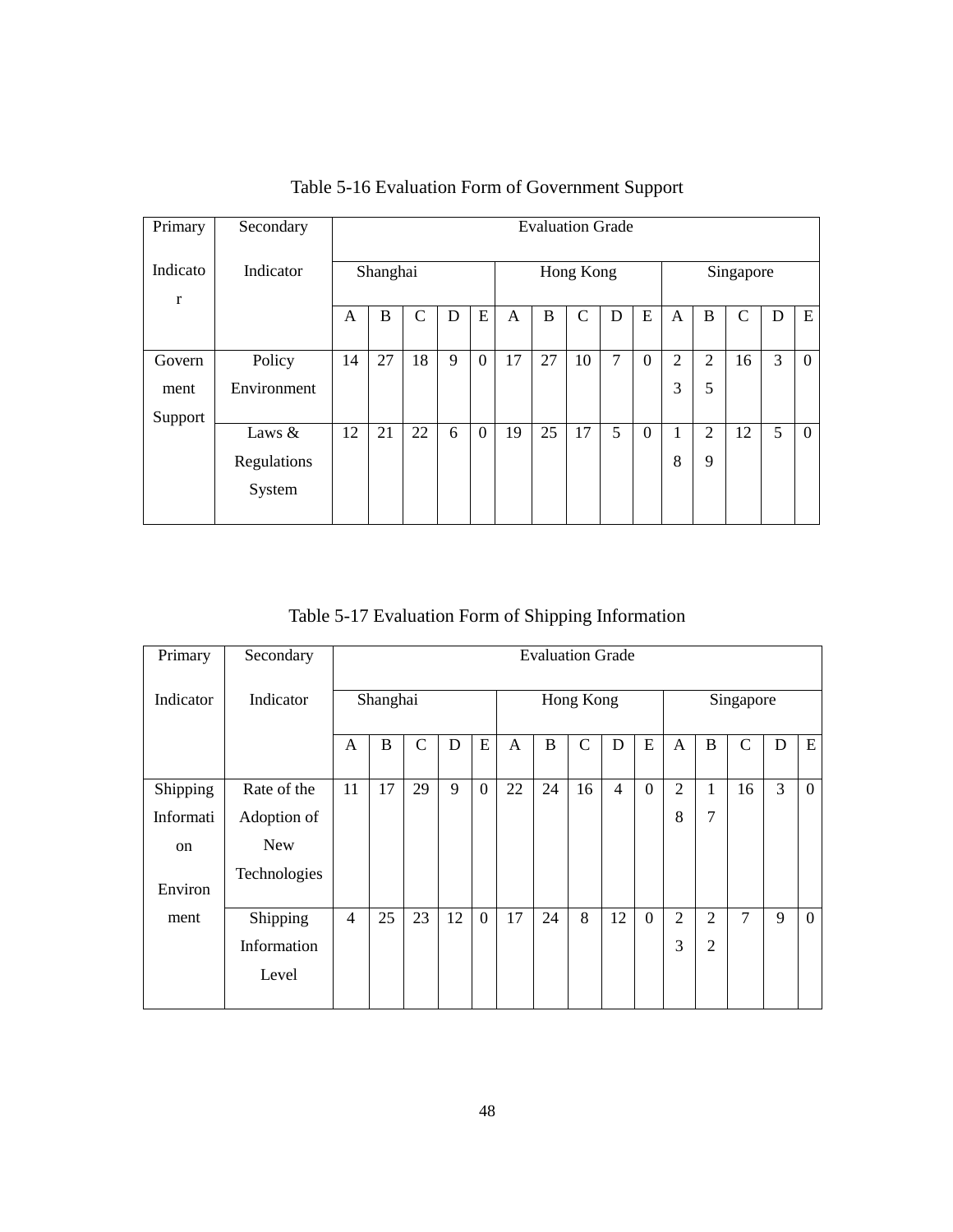# 5.2.2 Fuzzy Evaluation Results

Results of fuzzy evaluation of the indicators:

Firstly, as for the fuzzy evaluation of the secondary indicators, results are shown based on Table 4.13, 4.14, 4.15, 4.16, 4.17, 4.18 and 4.19.

(1) Fuzzy Evaluation Matrix of the Secondary Indicators belonging to Port Infrastructures (B1)

C1-4:

### 0.0781 0.1719 0.2813 0.4063 0.06250.1719 0.2188 0.3750 0.2188 0.0156

### 0.1563 0.2656 0.4219 0.1563 0.0000

### 0.1875 0.2031 0.3438 0.2656 0.0000

(2) Fuzzy Evaluation Matrix of the Secondary Indicators belonging to Human Resource (B2)

C5-6:

## 0.0625 0.2500 0.4844 0.1406 0.0625

### 0.0469 0.2656 0.4688 0.1875 0.0313

(3) Fuzzy Evaluation Matrix of the Secondary Indicators belonging to Basic Shipping Trades (B3)

C7-10:

### 0.3281 0.4219 0.2500 0.0000 0.0000

 $-0.2969$  0.2813 0.3438 0.0781 0.0000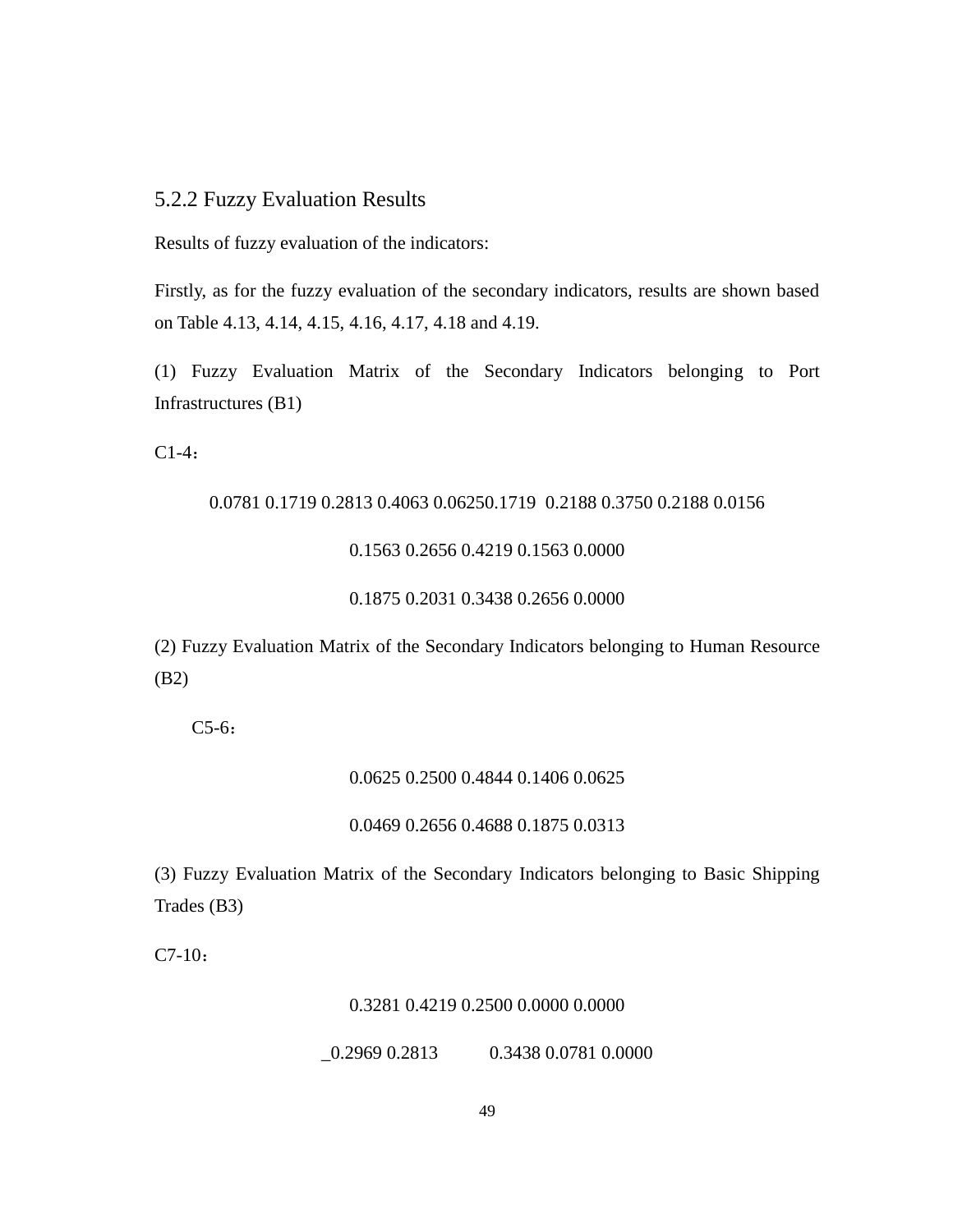### 0.0781 0.1094 0.2813 0.4688 0.0625

### 0.0938 0.3281 0.2656 0.3125 0.0000

(4) Fuzzy Evaluation Matrix of the Secondary Indicators belonging to Shipping Market Indicators (B4)

C11-13

# 0.1094 0.2344 0.3281 0.3125 0.0156 0.1791 0.1875 0.3594 0.2813 0.0000 0.0938 0.2500 0.3438 0.2969 0.0000

(5) Fuzzy Evaluation Matrix of the Secondary Indicators belonging to Shipping Financial Market (B5)

C14-16:

0.1719 0.3281 0.2969 0.2031 0.0000

0.1406 0.2969 0.3125 0.2500 0.0000

0.1094 0.3594 0.2969 0.2344 0.0000

(6) Fuzzy Evaluation Matrix of the Secondary Indicators belonging to Government Support (B6)

C17-18:

### 0.2031 0.4063 0.2656 0.1250 0.0000

### 0.1719 0.3592 0.3594 0.1094 0.0000

(7) Fuzzy Evaluation Matrix of the Secondary Indicators belonging to Shipping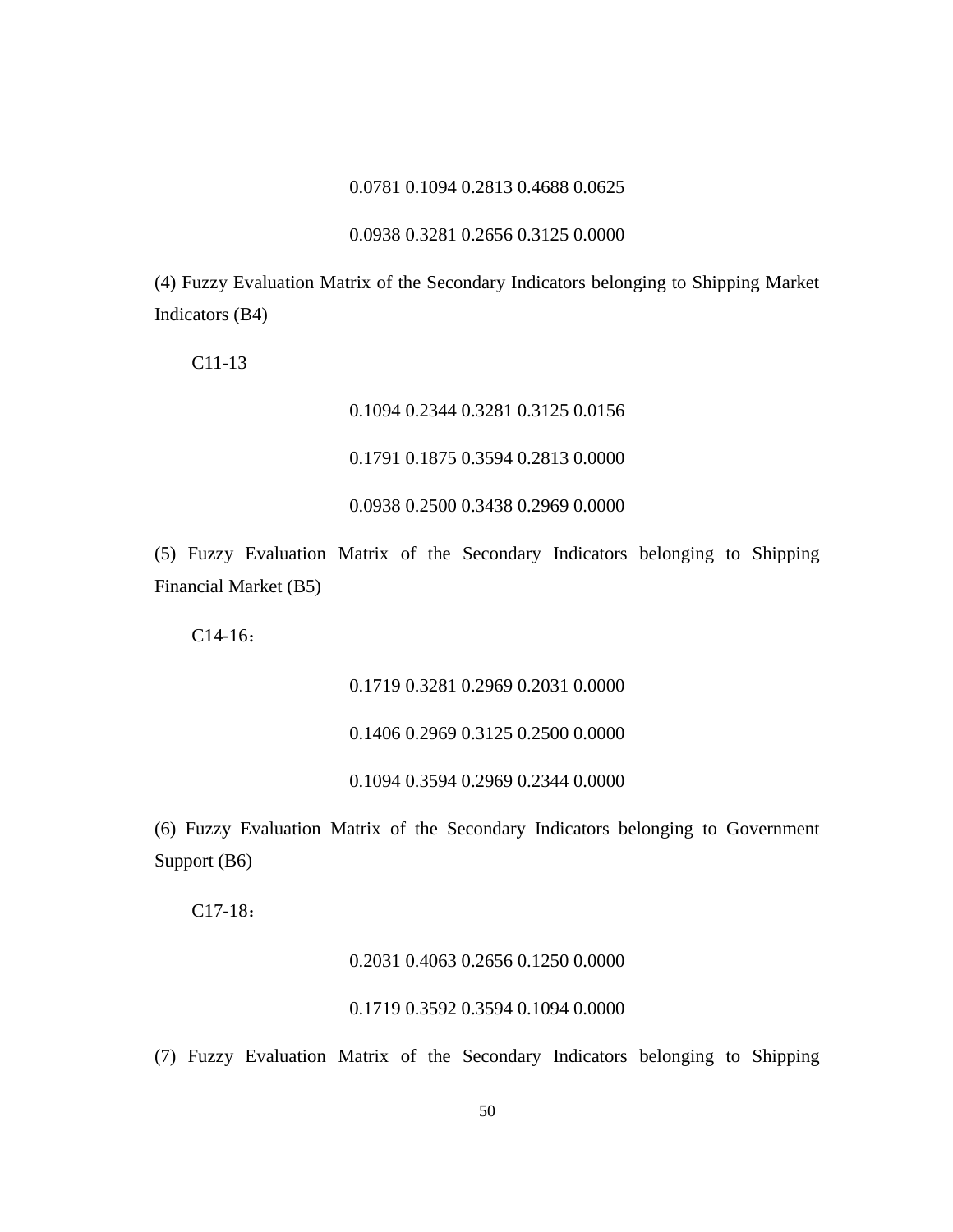Information Environment (B7)

C19-20:

### 0.1593 0.2813 0.4375 0.12500.0000

### 0.1406 0.3125 0.3281 0.2344 0.0000

Secondly, as for the fuzzy evaluation of the primary indicators:

(1) According to the information above, the weight vector of C1-4 (the secondary indicator belonging to Port Infrastructures B1) is:

 $W1-4=(0.1159, 0.1223, 0.2447, 0.5171)$ 

The fuzzy evaluation calculation of the primary indicator B1 (port infrastructures) is :

 $B1=W1-4*C1-4=(0.1653, 0.2167, 0.3595, 0.2494, 0.0092)$ 

According to the principle of maximum membership degree, the port infrastructures (B1) of Shanghai is evaluated E3, a "mediate" grade.

(2) The fuzzy evaluation calculation of the primary indicator B2 (human resource) is:

 $W5-6=(0.2500, 0.7500)$ 

B2=WC5-6  $^*$ C5-6 = (0.0508, 0.2617, 0.4727, 0.1758, 0.0391)

According to the principle of maximum membership degree, the human resource (B2) of Shanghai is evaluated E3, a "mediate" grade.

(3) The fuzzy evaluation calculation of the primary indicator B3 (basic shipping trades) is:

WC7-10= 
$$
(0, 2272, 0, 2272, 0.1225, 0, 4231)
$$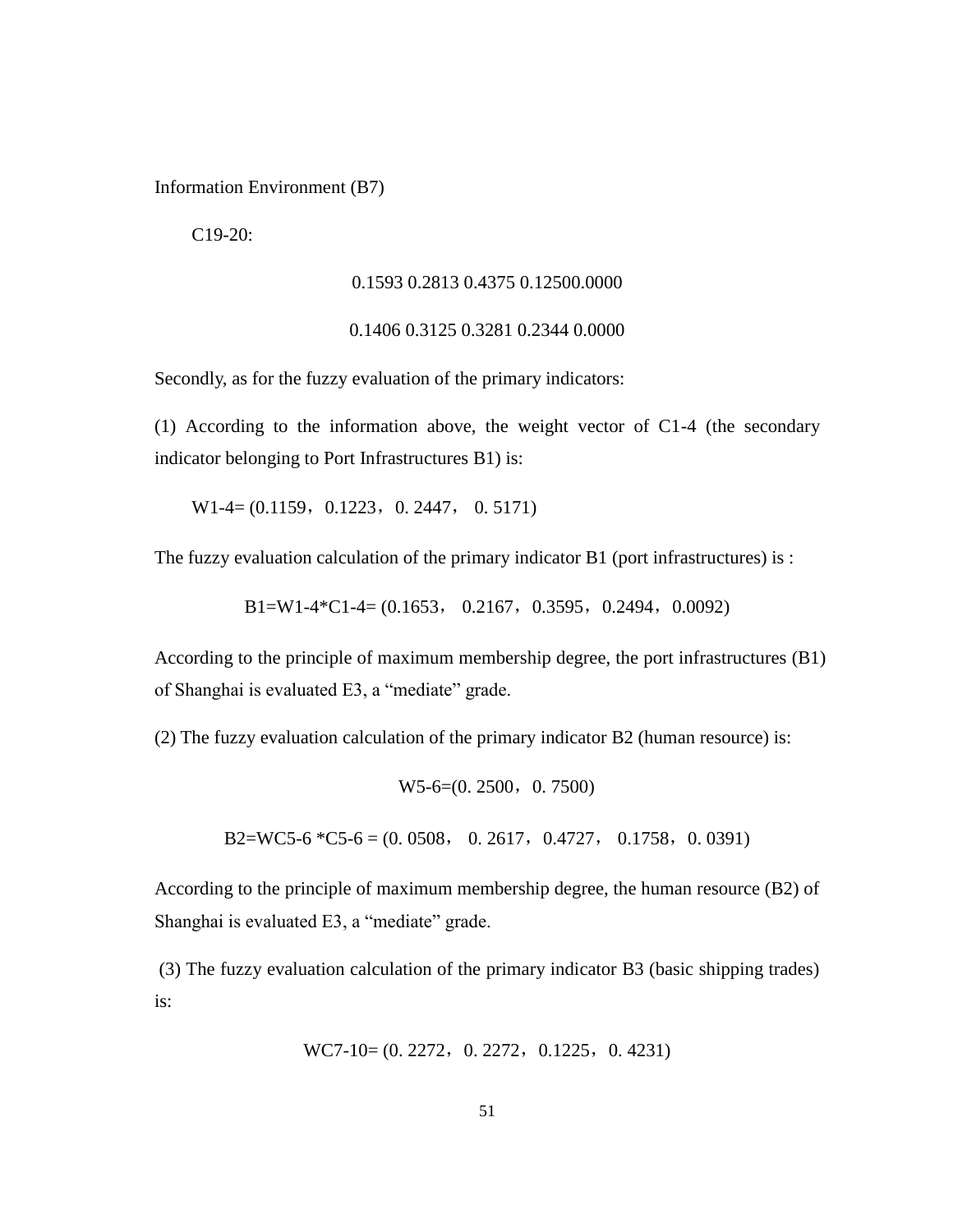According to the principle of maximum membership degree, the basic shipping trades (B3) of Shanghai is evaluated E2, a "good" grade.

(4) The fuzzy evaluation calculation of the primary indicator B4 (shipping market indicators) is:

> Wc11-13=(0.6479, 0.1222, 0.2299) B4=(0.1135, 0.2323, 0.6711, 0.3051, 0.0101)

According to the principle of maximum membership degree, the shipping market indicators (B4) of Shanghai is evaluated E3, a "medium" grade.

(5) The fuzzy evaluation calculation of the primary indicator B5 (shipping financial market) is:

> WC14-16= (0.4286, 0. 4286, 0. 1429) B5=(0.1496, 0.3192, 0.3036, 0.2277, 0.0000)

According to the principle of maximum membership degree, the shipping financial market (B5) of Shanghai is evaluated E2, a "good" grade.

(6) The fuzzy evaluation calculation of the primary indicator B6 (government support) is:

W17-18=(0.5000, 0.5000)

B6=(0.1875' 0.3828, 0.3125, 0.1172, 0.0000)

According to the principle of maximum membership degree, the government support (B6) of Shanghai is evaluated E2, a "good" grade.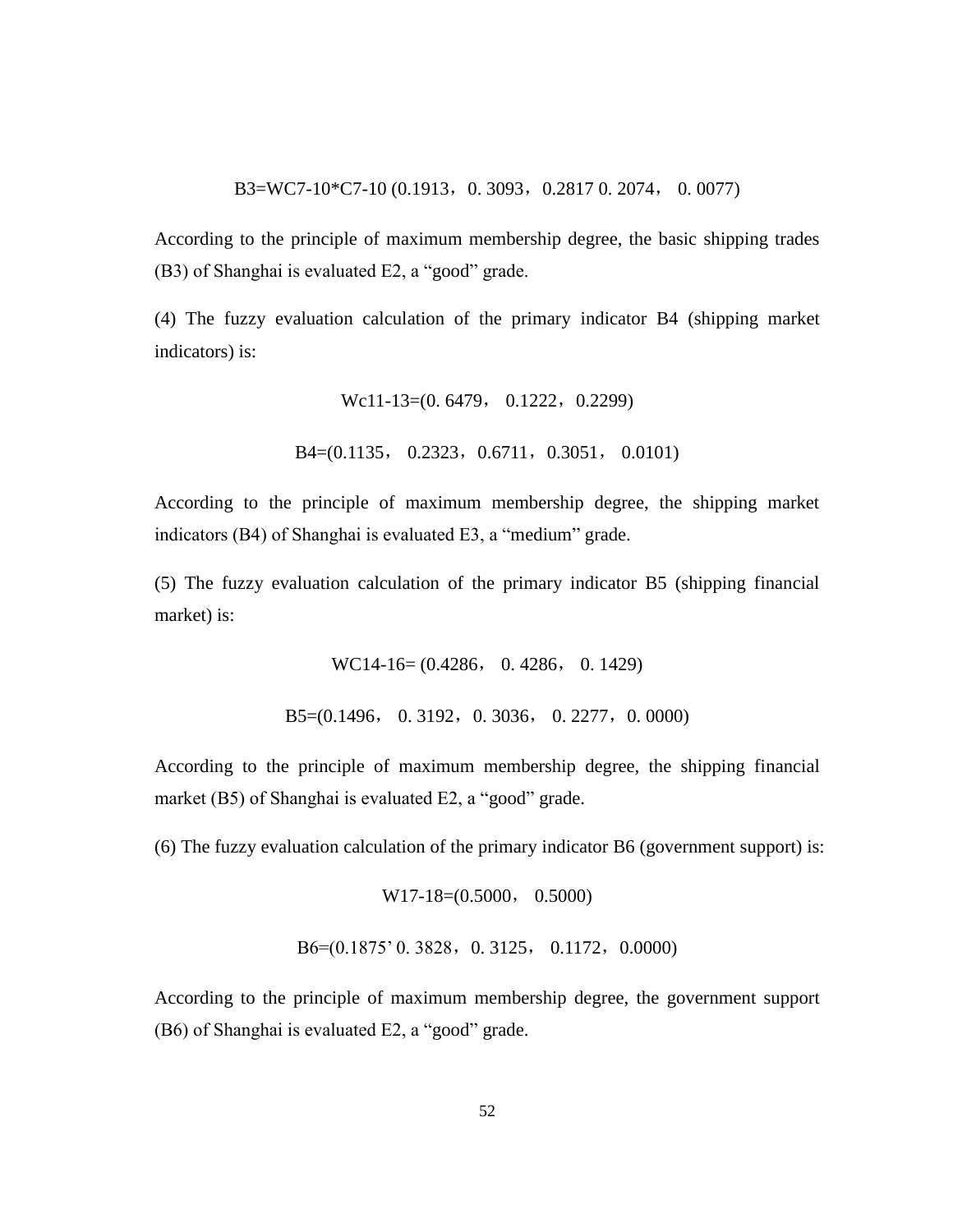(7) The fuzzy evaluation calculation of the primary indicator B7 (shipping information environment) is:

 $W19-20=(0.1429, 0.8571)$ 

B7=(0.1433, 0.3080, 0.3437, 0.2188, 0.0000)

According to the principle of maximum membership degree, the shipping information environment (B7) of Shanghai is evaluated E3, a "mediate" grade.

The results of the multi-objective and multi-level fuzzy evaluation are:

W=(0.0910, 0.0583, 0.3228, 0.0965, 0.1645, 0.0450, 0.2219)

A=W\*(B1 B2 B3 B4 B5 B6 B7) = (0.1556, 0. 2956, 0.3562, 0.2206, 0.0066)

According to the principle of maximum membership degree, with all the indicators of the FTZ affecting the shipping industry, the current development of Shanghai's shipping industry is evaluated E3, a "mediate" grade.

Therefore, the fuzzy evaluation of the shipping industry in Hong Kong and Singapore is:

Hong Kong: Bl=  $(0.2841, 0.3330, 0.2967, 0.0890, 0.0000)$ 

According to the principle of maximum membership degree, the port infrastructures (B1) of Hong Kong is evaluated E2, a "good" grade.

 $B2=(0.3202, 0.2416, 0.2618, 0.1719, 0.0000)$ 

According to the principle of maximum membership degree, the human resource (B2) of Hong Kong is evaluated E1, an "excellent" grade.

B3= (0.2822,0.3541,0.2255, 0.1250, 0.0000)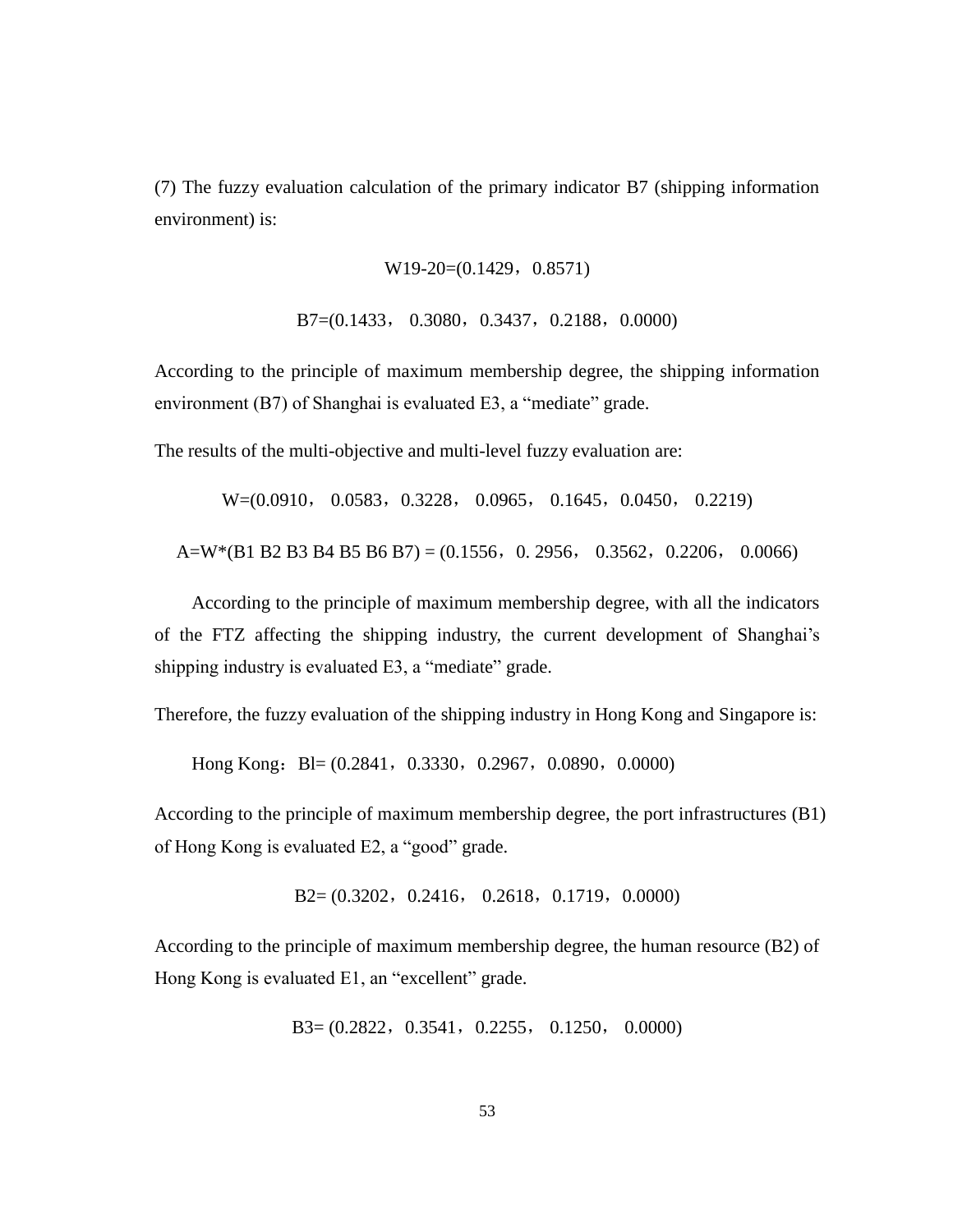According to the principle of maximum membership degree, the shipping condition (B3) of Hong Kong is evaluated E2, a "good" grade.

B4= (0.2612, 0.3592, 0.2385, 0.1484, 0.0000)

According to the principle of maximum membership degree, the shipping market indicators (B4) of Hong Kong is evaluated E2, a "good" grade.

B5= (0.3415, 0.3393, 0.2433, 0.0759, 0.0000)

According to the principle of maximum membership degree, the shipping financial market (B5) of Hong Kong is evaluated E1, an "excellent" grade.

B6=(0.2891, 0.3984, 0.2188, 0.0938, 0.0000)

According to the principle of maximum membership degree, the government support (B6) of Hong Kong is evaluated E2, a "good" grade.

 $B7=(0.3013, 0.4174, 0.1273, 0.1540, 0.0000)$ 

According to the principle of maximum membership degree, the shipping information environment (B7) of Hong Kong is evaluated E2, a "good" grade.

A= $(0.2966, 0.3597, 0.2162, 0.1237, 0.0000)$ 

According to the principle of maximum membership degree, with all the indicators of the FTZ affecting the shipping industry, the current development of Hong Kong's shipping industry is evaluated E2, a "good" grade.

Singapore: Bl=  $(0.2862, 0.3585, 0.2705, 0.0872, 0.0000)$ 

According to the principle of maximum membership degree, the port infrastructures (B1) of Singapore is evaluated E2, a "good" grade.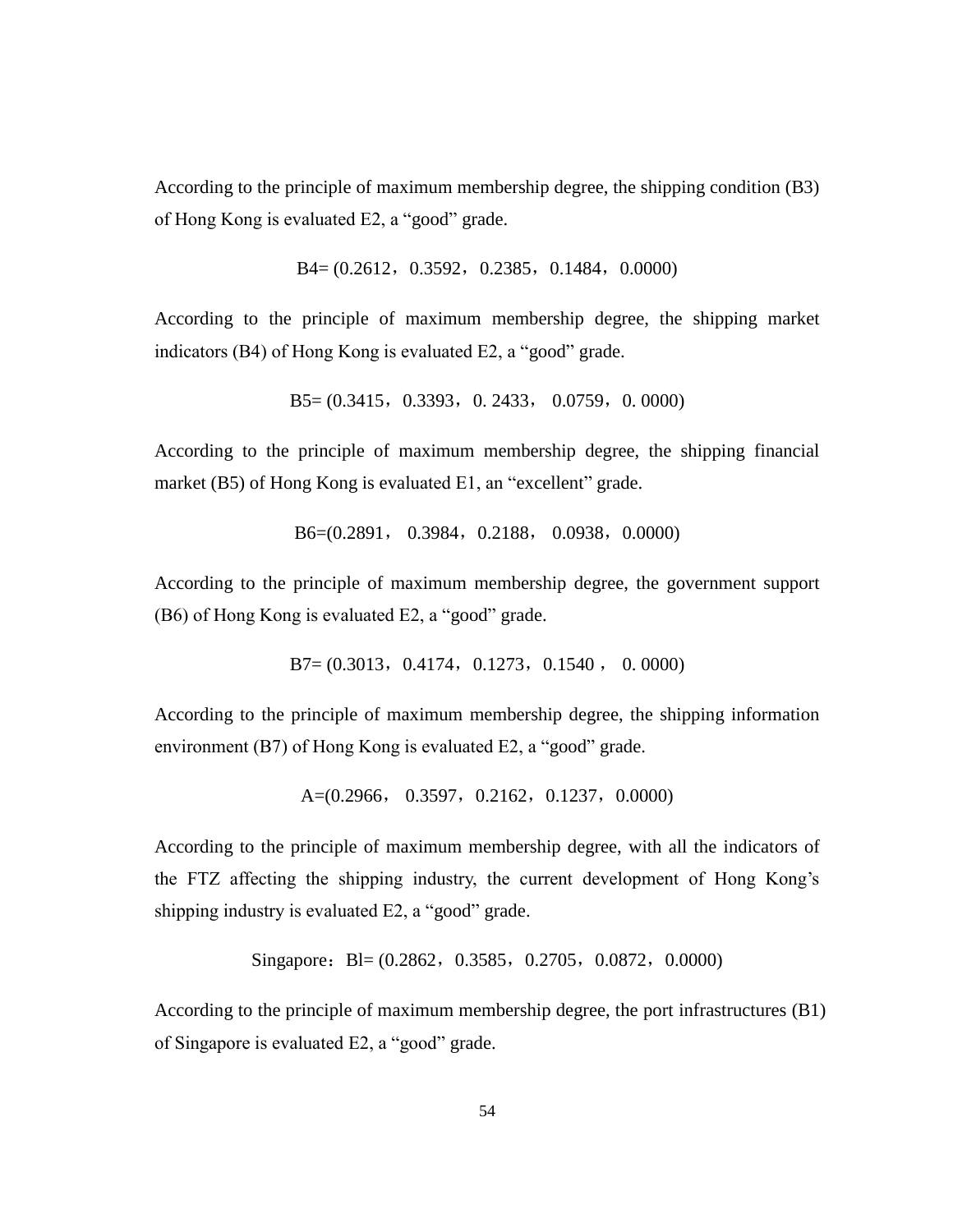According to the principle of maximum membership degree, the human resource (B2) of Singapore is evaluated E2, a "good" grade.

 $B3=(0.2936, 0.4057, 0.2063, 0.0946, 0.0000)$ 

According to the principle of maximum membership degree, the basic shipping trades (B3) of Singapore is evaluated E2, a "good" grade.

 $B4=(0.2692, 0.3889, 0.1966, 0.1472, 0.0000)$ 

According to the principle of maximum membership degree, the shipping market indicators (B4) of Singapore is evaluated E2, a "good" grade.

B5=(0.3125, 0. 4041, 0.1875, 0.1005, 0.0000)

According to the principle of maximum membership degree, shipping financial market (B5) of Singapore is evaluated E2, a "good" grade.

B6= (0.3125, 0.4063, 0.1875, 0.0983, 0.0000)

According to the principle of maximum membership degree, the government support (B6) of Singapore is evaluated E2, a "good" grade.

B7=(0.4130, 0.3371, 0.1540, 0.0960, 0.0000)

According to the principle of maximum membership degree, the shipping information environment (B7) of Singapore is evaluated E1, an "excellent" grade.

 $A = (0.3235, 0.3809, 0.1943, 0.1028, 0.0000)$ 

According to the principle of maximum membership degree, with all the indicators of the FTZ affecting the shipping industry, the current development of Singapore's shipping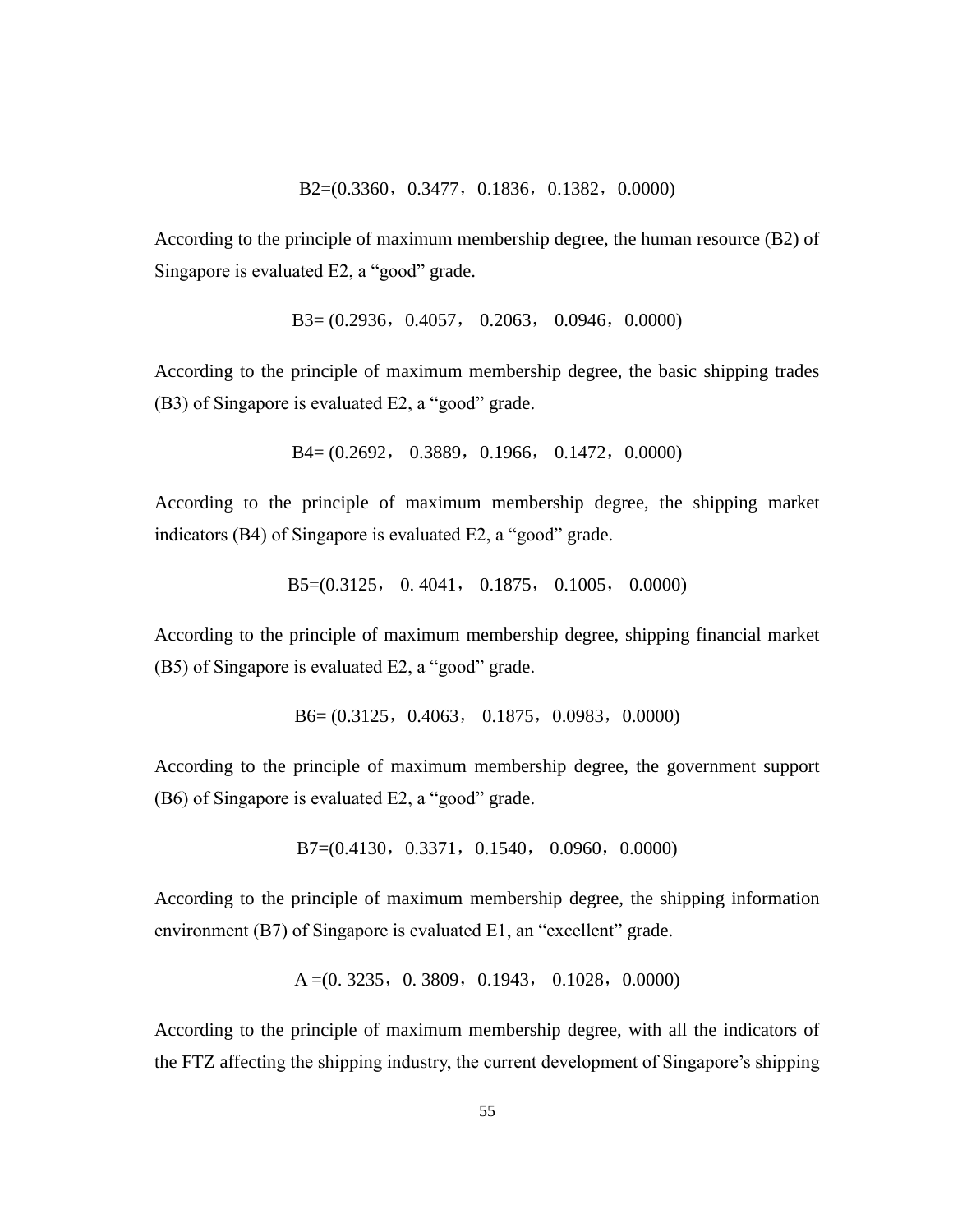industry is evaluated E2, a "good" grade.

The results can be concluded in Table 4.20 below:

| Indicators                       |          | <b>Gradations of Indicators</b> |           |
|----------------------------------|----------|---------------------------------|-----------|
|                                  | Shanghai | Hong Kong                       | Singapore |
| Port Infrastructures             | Medium   | Good                            | Good      |
| Human Resource                   | Medium   | Excellent                       | Good      |
| basic shipping trades            | Good     | Good                            | Good      |
| <b>Market Indicators</b>         | Medium   | Good                            | Good      |
| <b>Shipping Financial Market</b> | Good     | Excellent                       | Good      |
| Government Support               | Good     | Good                            | Good      |
| Shipping Information             | Medium   | Good                            | Excellent |
| Overall                          | Medium   | Good                            | Good      |

Table 5-18 Gradations of the Shipping Industries in Shanghai, HK and Singapore

# 5.3 Analysis and Discussion of the Results

By studying the results above, we can get that currently the shipping industry in Shanghai is still ata "mediate" level while that in Hong Kong and Singapore are at "good" level. As for the indicators, although the basic shipping trades, shipping financial market and government support of Shanghai's shipping industry are graded "good", they still face a gap when compared to the "good" and "excellent" aspects of Hong Kong and Singapore. And the indicators like port infrastructures, human resource, shipping market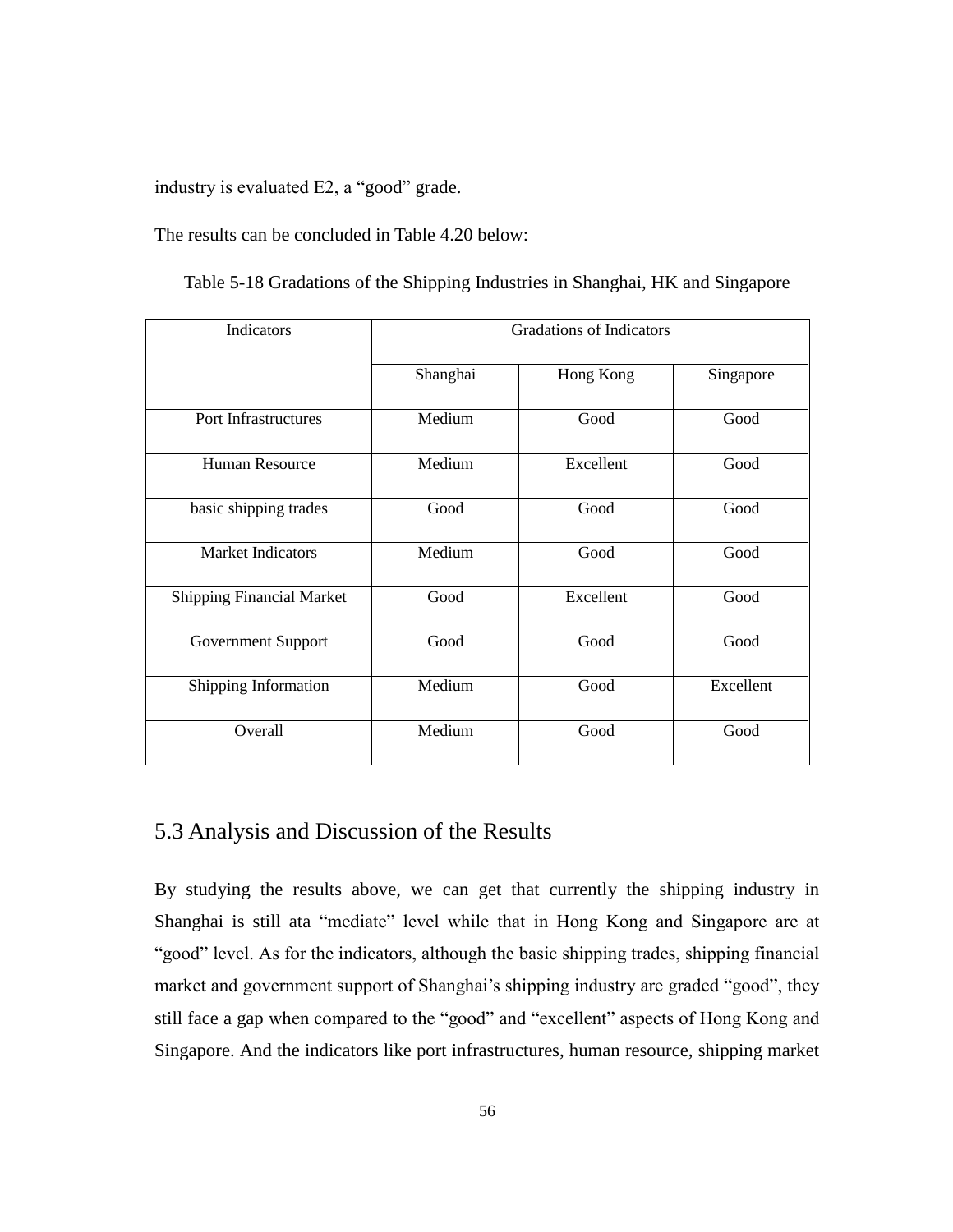indicators and shipping information environment of the shipping industry in Shanghai are at the "intermediate" level, hindering the further development of the Shanghai's shipping industry. From above we can see that the establishment of the Shanghai FTZhas affected lots of areas in a descending order as firstly the basic shipping trades and shipping information, with the latter of which graded "mediate" and should be drawn upon to improve the level of shipping information and increase the rate of adopting new technologies; secondly the shipping financial market and shipping market indicators, while the completeness of Shanghai's shipping service sees a gap between that of international standard and calls for improved market system and market response capability; thirdly the port infrastructures and human resource that are currently graded "mediate" for the lack collection and distribution system and advanced shipping professionals; and finally the government support, since government policies provide guidance and improves systems of laws and regulations offer solid protection for the development of the shipping industry.

The establishment of Shanghai free trade zone has a profound impact on the shipping industry, the specific performance in the three aspects: First, the establishment of Shanghai free trade zone will improve the ability to manage and dispose of assets and reduce financing costs while contributing to the development of shipping finance industry. Second, the establishment of Shanghai free trade zone can drive domestic shipping companies to improve their management level for the international standards as soon as possible through fierce competition. Third, the construction of the Shanghai FTZ should fully integrate Wai-gao-qiao Port and Yang-shan Port. The comprehensive development of shipping finance business with freight derivatives trading as its core, international shipping and brokerage business of marketization and standardization as well as international ship management and transport will help to enhance the soft power andrealize the level of modernization and globalization of Shanghai's shipping industry.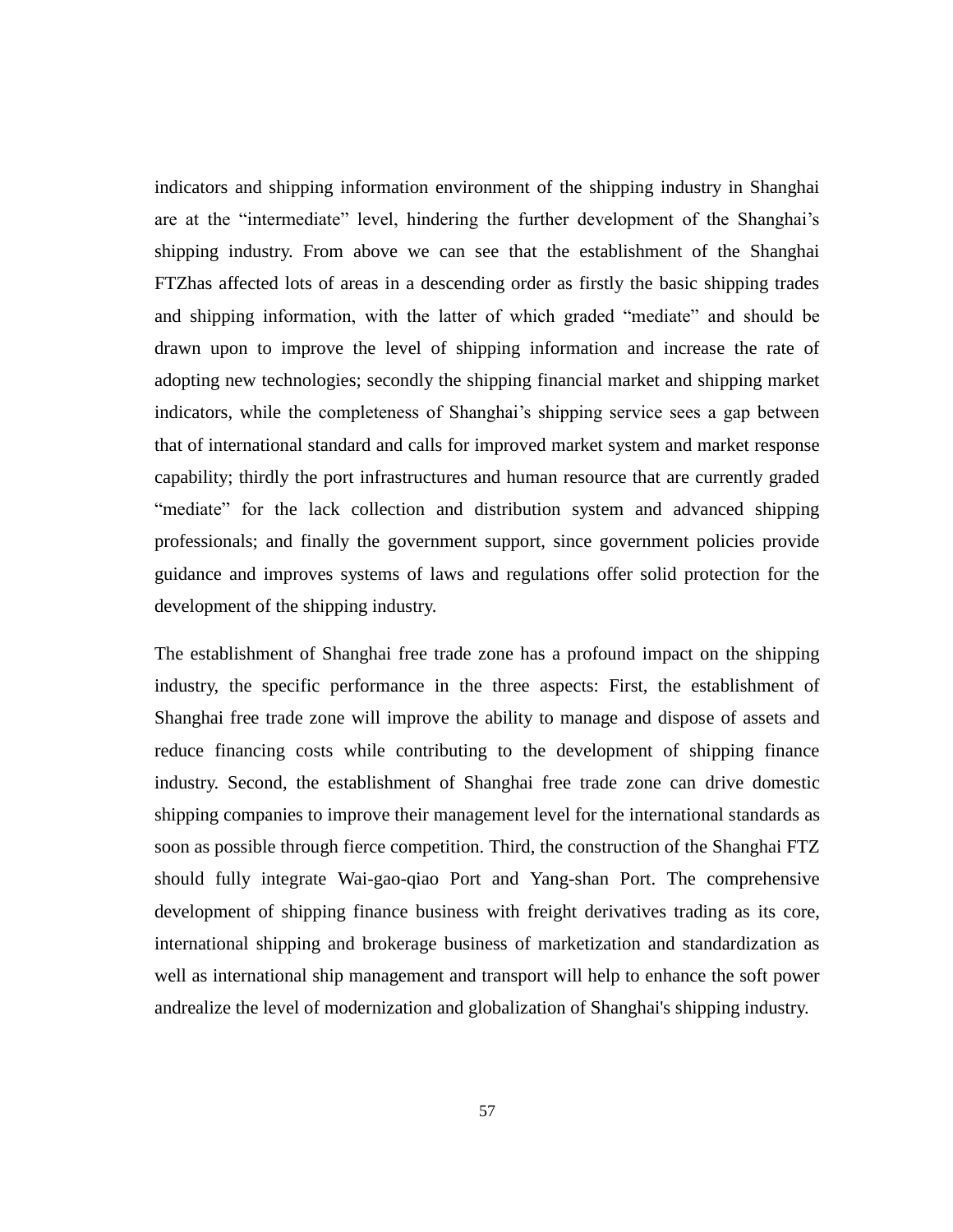# **Chapter 6 Conclusion and Suggestions**

## 6.1 Conclusion

The establishment of the Shanghai Pilot FTZ significantly initiates the fourth wave of China's reform and opening up with its policies bringing positive influences to many aspects of the Shanghai shipping industry. In financial leasing, the asset management and disposal capacity of financial leasing companies will be greatly improved and the costs of financing effectively reduced; in international ship management, domestic ship companies will meet up with the management standards of international enterprises as soon as it can be; in ocean cargo transport, the handling capacity of Shanghai Port will be enhanced and the international status of Shanghai Port will be consolidated.

Through a comprehensive study of the influence of establishing the Shanghai FTZ on the developing the shipping industry, the main factors are used to construct an indicator system for evaluating the influence. By combining the judgment matrix through expert scoring method and the indicator weights through AHP, the current development of the shipping industries in Shanghai, Hong Kong and Singapore are studied with fuzzy comprehensive evaluation. Finally, solutions are proposed to develop the Shanghai shipping industry, such as to provide basic support to build Shanghai into an international shipping center, to take the opportunity of establishing the FTZ, to develop appropriate policies, to attract domestic and international shipping necessities into Shanghai, and to improve the level and efficiency of public services of government departments in charge of shipping.

However, due to the limits of the author, there are still some deficiencies to be worked on in this paper. First, because of the complexity and relations of the factors, the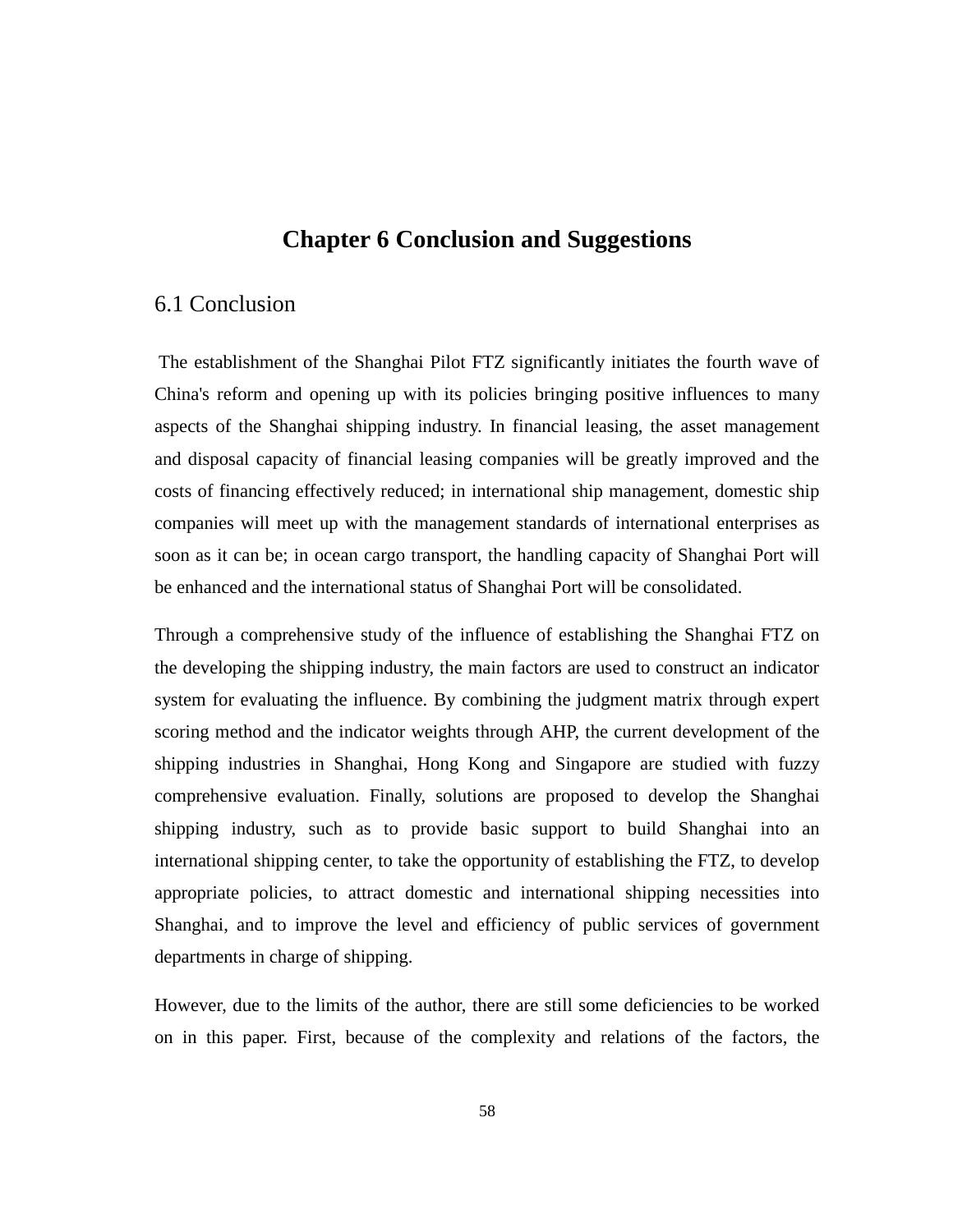indicator system, despite serious thought, is far from perfection. Second, there're inevitable errors in the data and information collected with questionnaires, it's hard to avoid the presence of individual subjectivity and hence cause some errors. Third, there's limitation in the evaluation methods. The two methods of AHP and fuzzy comprehensive evaluation cannot further improved.

# 6.2 Suggestions

## 6.2.1Suggestions for the Government

From the history of the world's major shipping industry, a typical growth path can be generalized as to introduce shipping companies with cargo volume and diversified policies and then to improve customer retention in the long run. Strong support from the national policies is a necessary condition for the construction of the shipping center. China (Shanghai) Pilot Free Trade Zone has been initiated since 2013 and has come to play a role in the construction of the Shanghai International Shipping Center and in the transformation and upgradation of the shipping industry. It is anticipated that the FTZ will continue to support the Shanghai Shipping Center with diversified policies in the following four aspects:

### (1) To improve policy environment and customer retention

Despite certain diversified systems brought about by the FTZ, there're still great gaps in tax, ship registration system and other aspects of the Shanghai Shipping Center compared with Singapore, Hong Kong, Pusan and other neighboring ports. In the future, the FTZ will continue to release relevant dividend policies to catch up with the main shipping centers and to attract the shipping companies. To be specific, one is to further adjust tax policies related to the shipping industry, to design practical policies concerning tax cuts and to refine the types of various shipping companies such as ship brokers, shipping and logistics companies and ship leasing companies and other tax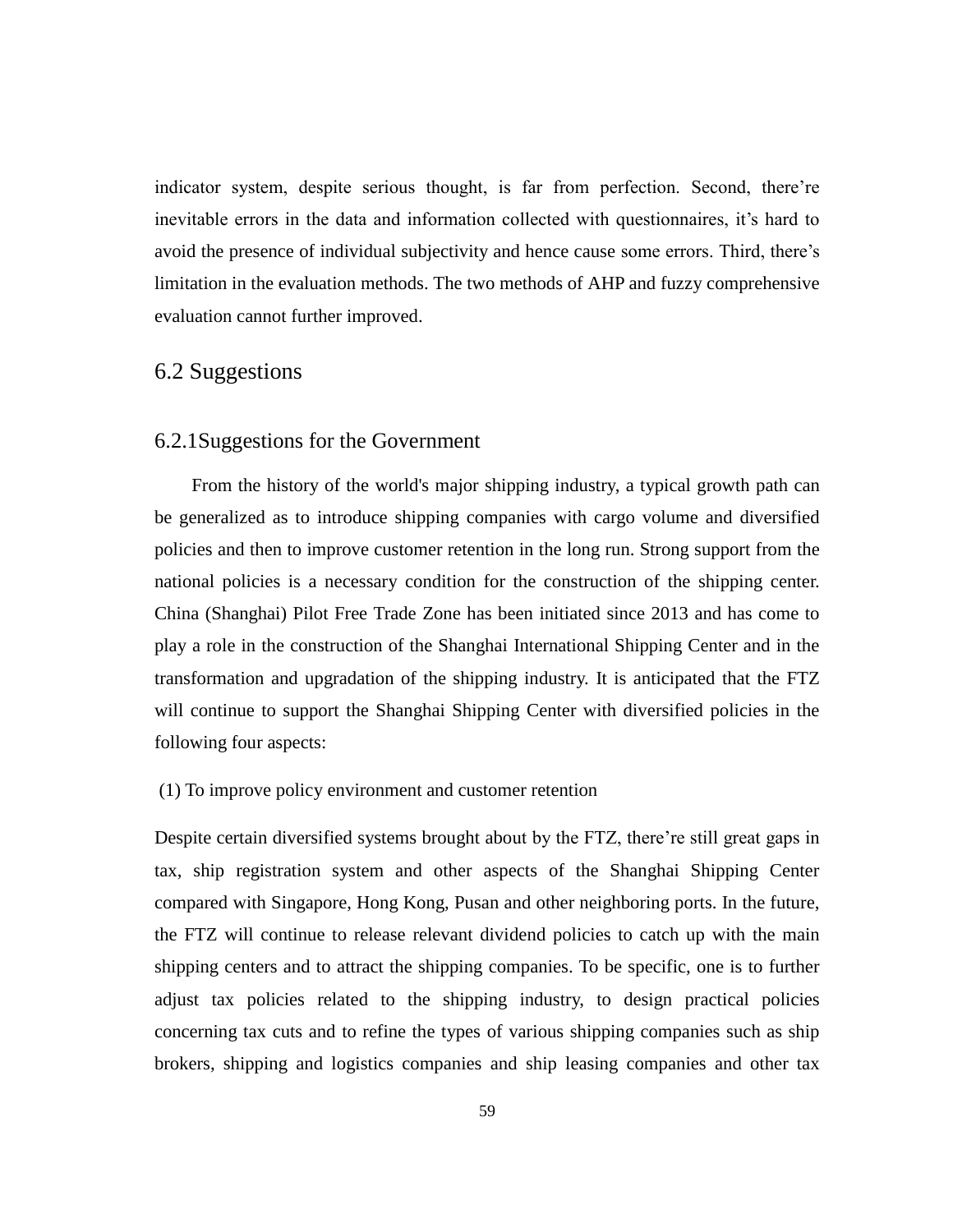preferential terms, in order to enhance the comprehensive competitiveness of Shanghai by closing the gap between Singapore, Hong Kong and other advanced shipping centers; the other is to simplify the registration of ships, to clarify the regulatory process and the specific operations so as to attract more Chinese-funded ships with "flags of convenience".

(2) To attract advanced personnel and promote transformation and upgradation

Advanced shipping professionals are the basis for the shipping service industry, yet also weakness of the Shanghai shipping center. Over the past years, although the "*Implementation for Gathering Shipping Personnel*", along with other preferential policies, has been introduced by the Pudong New Area and other local areas to offer subsidies and preferential personal income tax for senior executives of the shipping companies and the education opportunities for their children, it's still far less than that of Singapore and Hong Kong and other places.

However, in the future, new breakthroughs will be likely to be made to attract highly proficient shipping personnel with following the solutions. First, by seizing the opportunity of international adjustments and the flow of staff in the shipping industry and working on personal income tax and other aspects of the shipping practitioners, to get in line with international major shipping centers and to gather international shipping professionals in Shanghai. Second, it is to introduce world-class training institutions of the shipping industry, to establish various training bases for cultivating more professional shipping personnel.

(3) To strengthen infrastructures construction and collection and distribution system

According to the Logistics Performance Index specified by the World Bank and the excessive reliance on road transport, it's clear that there is still room for improving the shipping facilities in the Shanghai Shipping Center, and it is expected to get improved in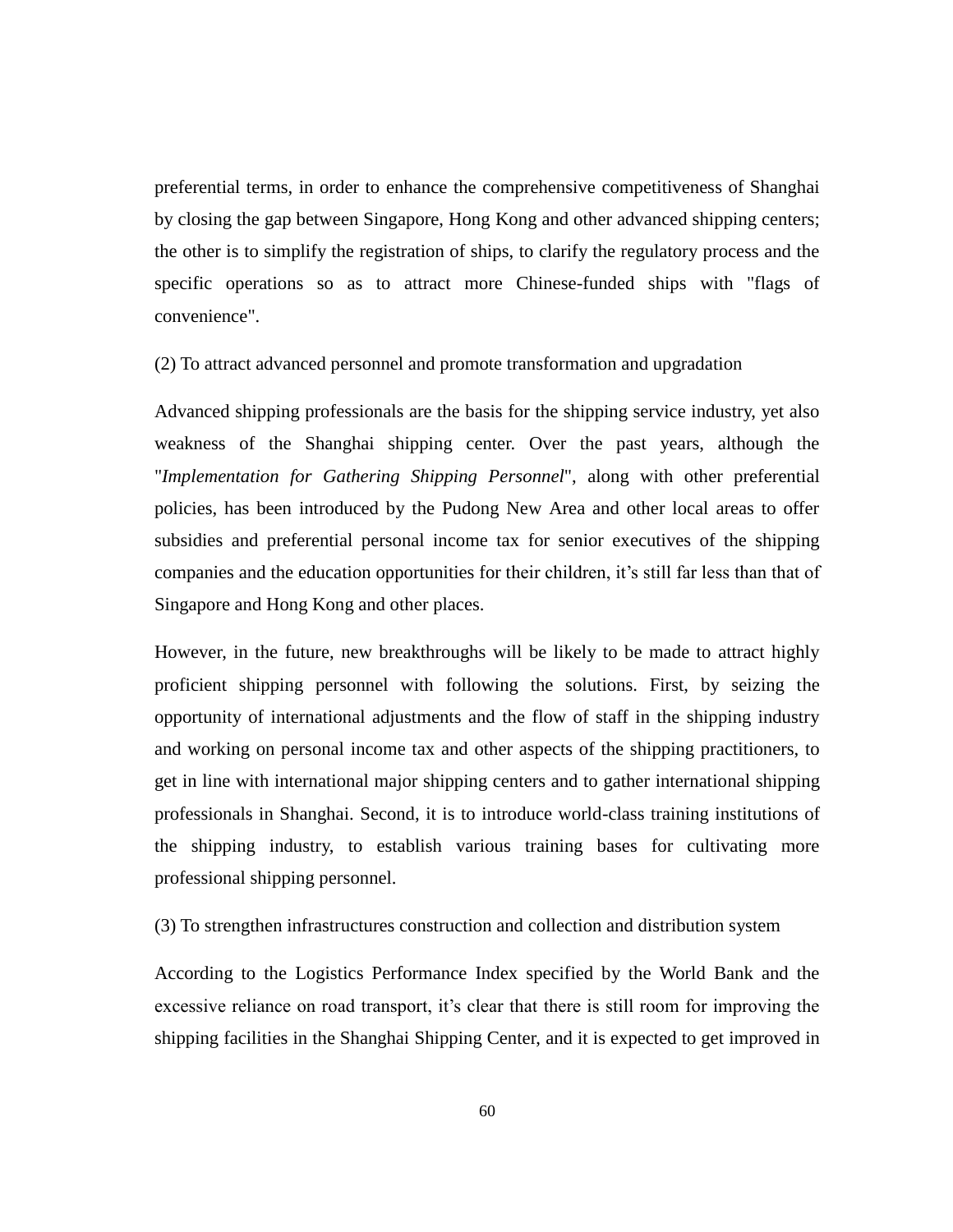the following aspects: first, to enhance the quality of storage equipment; second, to transform the inland waterways and to accelerate the inland water transport; third, to explore the possibility of building a collection and distribution system of "sea-air combined service" by integrating with thePudong Airport.

### (4) To expand shipping finance and develop the shipping industry

The major international shipping centers of New York, London, Tokyo, Singapore and Hong Kong are also leading international financial centers, this kind of successful experience have shown that the developments of international shipping centers and international financial centers are mutually complementary and shipping finance is the important link to connect them. Therefore, even now as the bottleneck for Shanghai Shipping Center, the shipping finance industry will achieve great success in the future, and this has been confirmed through the offshore financial policy.

As expected, the FTZ is to expand the shipping finance business in the following aspects: firstly, to learn from foreign experience, make in-depth investigations of the market and design innovative products according to demands; secondly, to innovate the methods of assessing and avoiding risks based on the typical characteristics of the shipping industry, that is, to learn from foreign banks in developing shipping financing and to change the tradition of "valuing security guarantees and slighting credit assessment" by seeking collateral loans on the future incomes of the ship; thirdly, to build a team of specialized shipping finance personnel and to prepare qualified shipping staff.

## 6.2.2 Suggestions for Shipping Companies

(1) To improve the level of the shipping service companies

Through the comparison mentioned above, it can be seen that the secondary sectors of the Shanghai's shipping industry have formed a relatively complete industrial chain, but the function is still far from perfect. The traditional shipping service companies are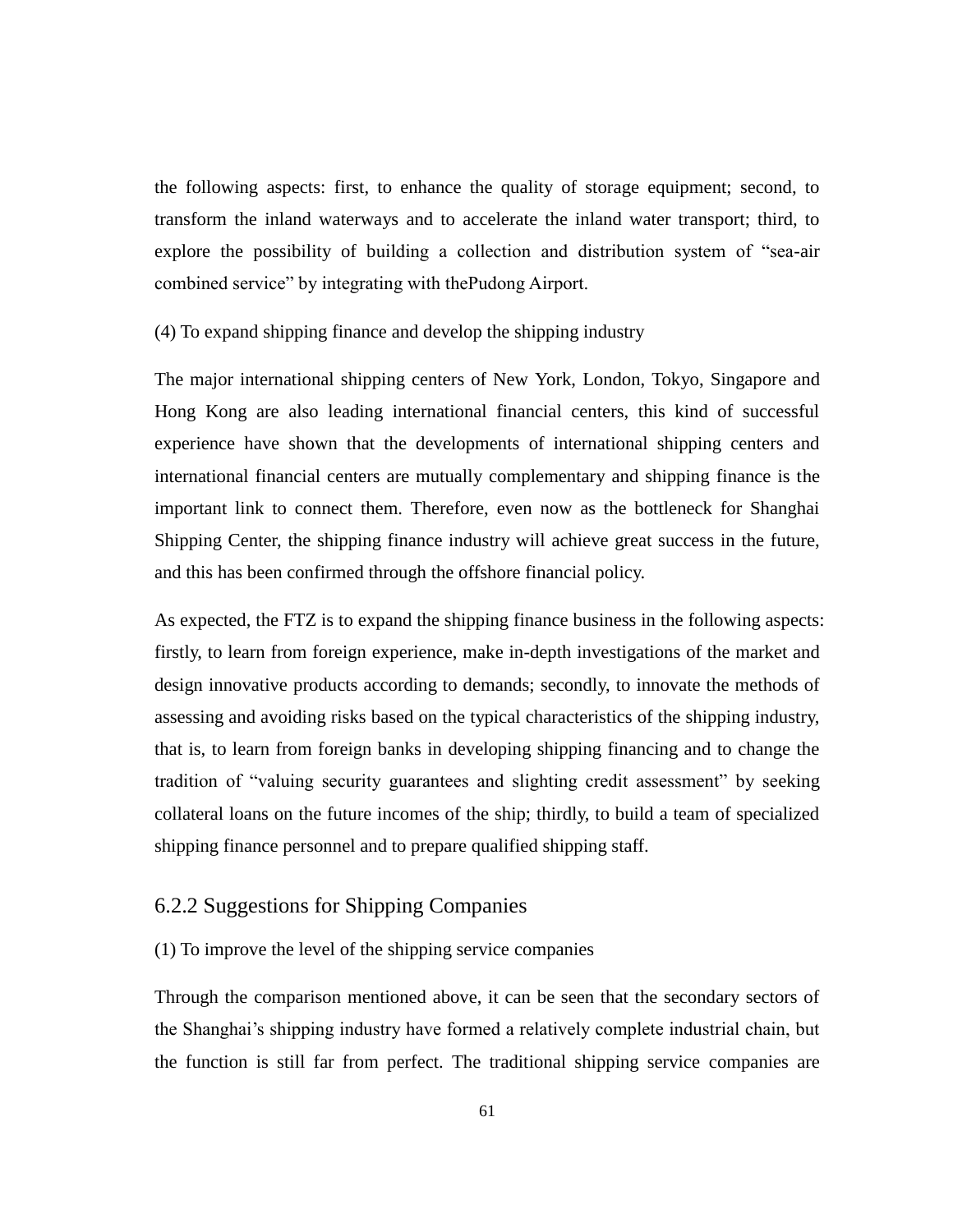generally small in size, and often provide limited services at a low level, especially in shipping brokerage, freight agency, customs and other areas, most of them are small and medium enterprises in the unhealthy shipping market. Thus, the shipping companies should make joint efforts and improve their competitiveness through high-leveled mergers, as for those underdeveloped businesses with limited potential in integration, "survival of the fittest" should be the rule to eliminate them in favor of the development of other industries. Meanwhile, the government should also play its guiding role to raise the threshold of shipping service market in the advanced services such as ship registration, ship brokerage and other business, to exclude the enterprises not suitable for developing shipping business, to encourage self-improvement of the companies with strength, to introduce new shipping services, and to improve the level of the shipping service business by forming their own competitive advantages.

### (2) To improve the level of shipping finance company

The establishment of the FTZ has brought financial preferential policies in interest rate marketization, foreign exchange management system, and so on, and to some extent, has also liberalized the shipping financial market. Hence Shanghai should make use of the construction of the Shanghai FTZ, and accelerate to innovate the shipping finance market system. For instance, to lift restrictions on the exchange rate system, to relax the standards for examining and approving shipping financial products, to improve the examination and approval efficiency, to attract capital inflows in the shipping industry, and to develop offshore financial business and broaden the offshore financial sector with controllable risks. At the same time, to support the development and innovation of shipping finance products in the financial institutions, to support Chinese financial institutions to try and develop localized shipping financial industries and products absorbed from foreign experience, to support specialized shipping finance companies in making the shipping finance market more specialized and diversified, and to enhance the competitiveness of China's shipping finance industry and level of shipping finance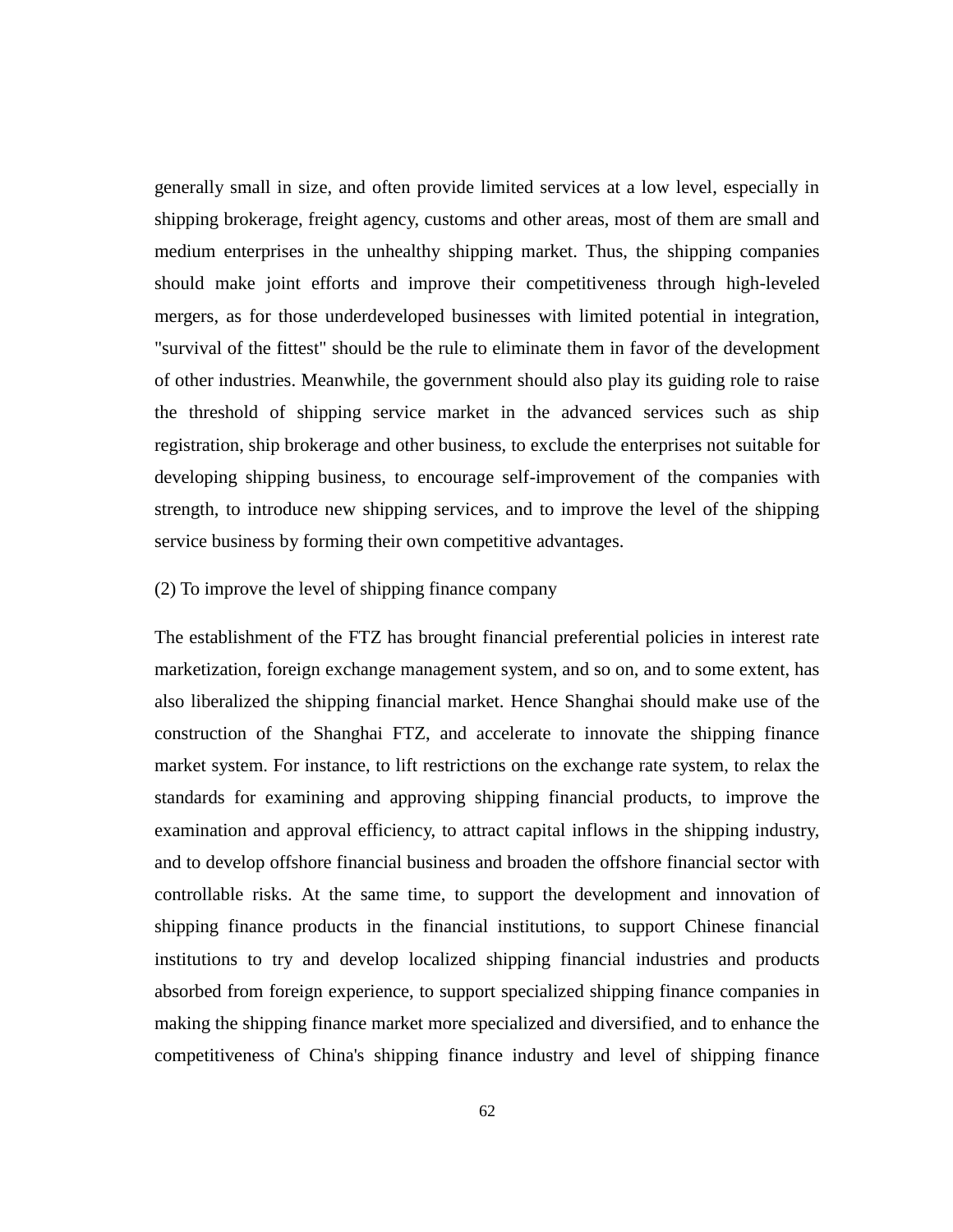services. The government will give way to the regulations of the market with relatively relaxed policies to enhance the gathering capability of shipping finance at the shipping center, and ultimately to promote the development and prosperity of shipping finance at the Shanghai International Shipping Center .

### (3) To improve the platform of shipping information sharing

Shanghai's shipping information rely mostly on the data of the Shanghai International Shipping Institute, published data, it is scarce in sources and the information on the website is not comprehensive enough, narrowly update, and partially sharable.

Firstly, the government must accelerate the improvement of shipping information platform construction, promote the expansion and sharing of information channels, offer multi-channeled modes of publishing shipping information and build the Shanghai Shipping Information Center. Secondly, the releasing of information must be reviewed with uniform international standards to improve the accuracy, authority of information and to avoid misleading. In addition, timely and comprehensive information must be offered for the shipping companies and the government to get the latest news and make the right decisions. Thirdly, the shipping enterprises should cooperate with each other in sharing transaction information and data with accuracy and authenticity, complete the platforms for shipping trades, and ensure the real sharing of shipping information. Lastly, to promote the exchange of information with neighboring areas and even international shipping communities, to integrate the information in different ports, regions and areas, to gather shipping information and data on other factors as much as possible, and to achieve information sharing in much wider range.

### (4) To enhance maritime education and training

The maritime education in Shanghai is mainly supported by the Shanghai Maritime University and the Shanghai Maritime Academy; apart from them, very few have been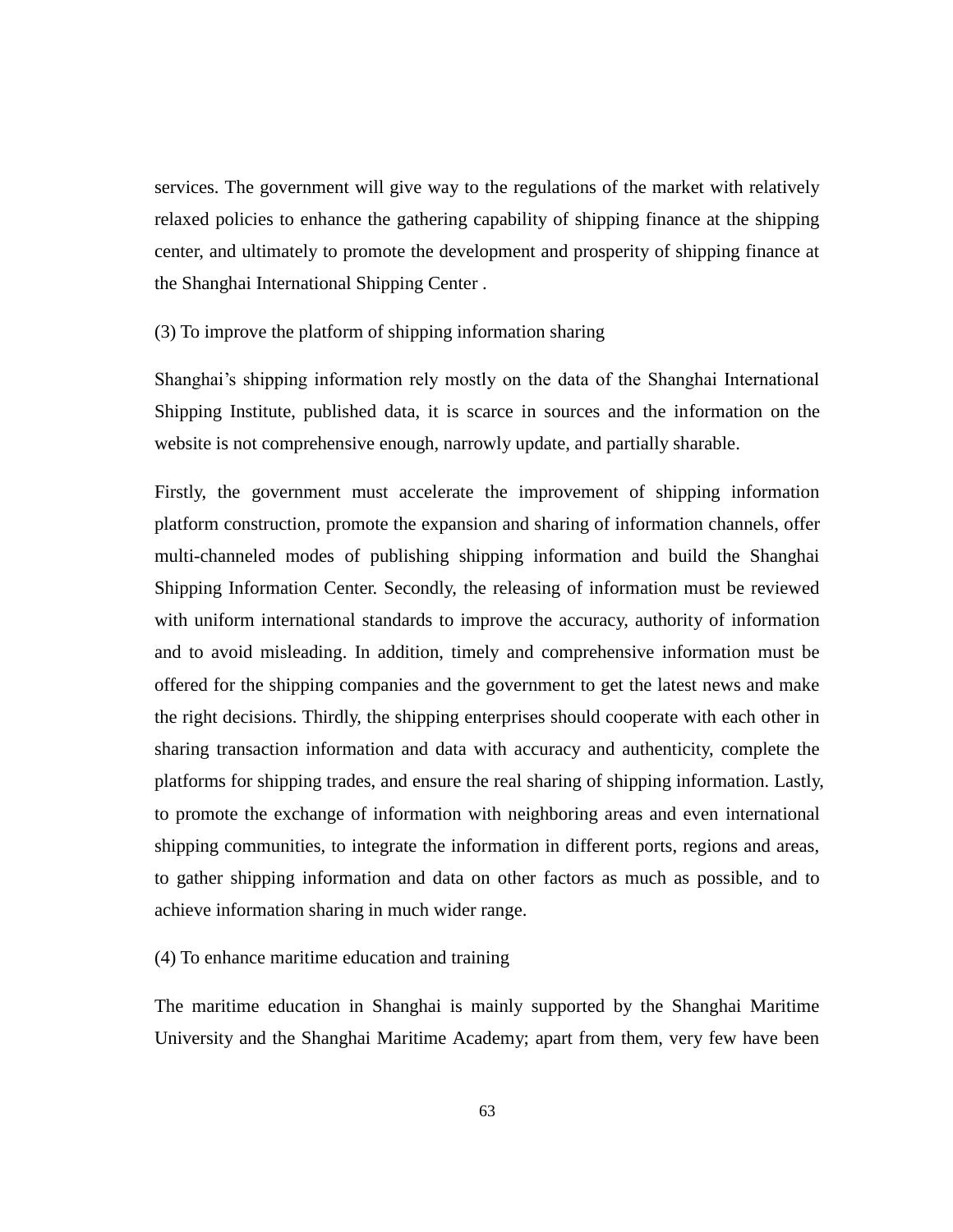working on the systematic maritime education. The government should fund the maritime education, set up specialized universities and institutions for maritime education and training, encourage universities to offer courses related to shipping, provide more channels for maritime education, launch specialized shipping training programs, motivate the introduction of highly educated people, and cultivate more specialized professionals. In addition, never get far from the international standards. To strengthen the exchanges and cooperation with advanced professional international institutions engaged in maritime education and to introduce the more advanced education experience of them, to enhance the management and education levels, to cultivate highly proficient shipping staff. What's more, incentives and preferential terms should also be offered to the advanced professionals such as shipping research funding, subsidies, Shipping companies should offer permanent residence or discount of house purchase, to attract them to live in Shanghai, to prevent the brain drain, and to ensure the quality and quantity of shipping personnel.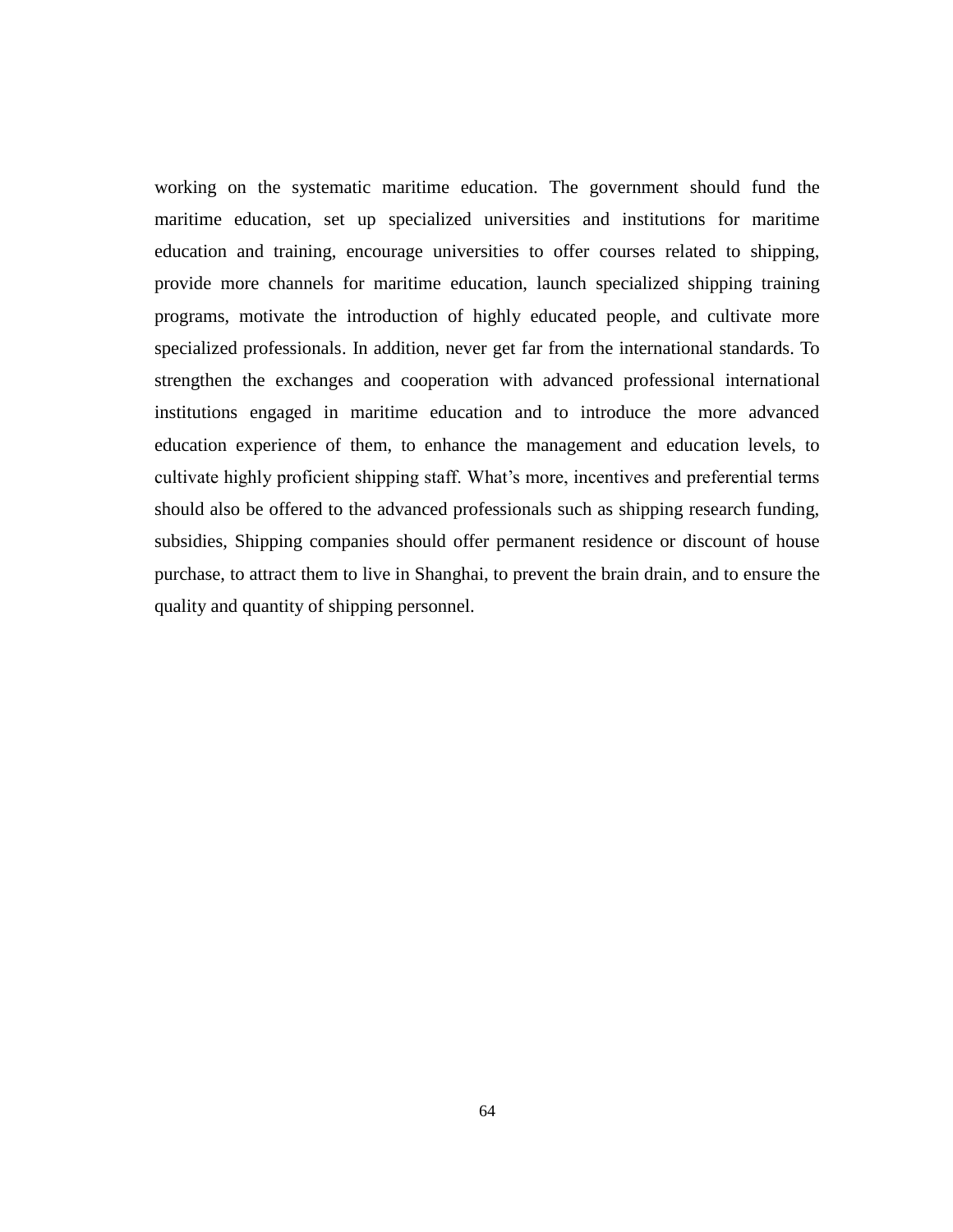# **Reference**

[1] 孔磊,沈跃栋,张绍华."金桥产业技术创新会议"暨"国际港口及航运信息化论坛"纪实上海 自贸区和国际航运中心建设——大数据应用促产业升级[J].上海经济,2014(01).

Kong Lei, Shen Yuedong, Zhang Shaohua. "Jinqiao Industrial Technology Innovation Conference" and "international port and shipping information forum" documentary of Shanghai free trade zone and the international shipping center construction—— big data apply to promote industrial upgrading [J]. Shanghai Economy, 2014(01).

[2] 王杰, 李艳君, 白玮玮.中国(上海)自贸区下的航运政策解析[J].世界海运, 2014(02).

Wang Jie, Li Yanjun, Bai Weiwei. the shipping policy analysis under Chinese (Shanghai) free trade zone [J]. World Shipping, 2014 (02).

[3] 孙夏,夏亮.上海资源配置型国际航运中心竞争力影响因素研究与提升路径设计[J].上海经 济研究,2014(2).

Sun Xia, Xia Liang. Study on the influence factors of the competitiveness of Shanghai resource allocation international shipping center and the promotion path design [J]. Shanghai Economic Research, 2014 (2).

[4] 袁象.上海自贸区为我国航运业带来的机遇与挑战[J].交通企业管理,2013(12).

Yuan Xiang. Shanghai free trade zone bring the opportunity and challenge to China's shipping industry [J]. Transport Company Management, 2013 (12).

[5] 王佳.航船到岸需要时间与助推器——读(中日韩自贸区的航船难达彼岸)有感[J].现代经济信 息,2014(16).

Wang Jia. Ship to shore need time and booster -- Reading (FTA among China, Japan and South Korea, the difficult ship reach to the each other shore) [J]. Modern Economic Information, 2014 (16).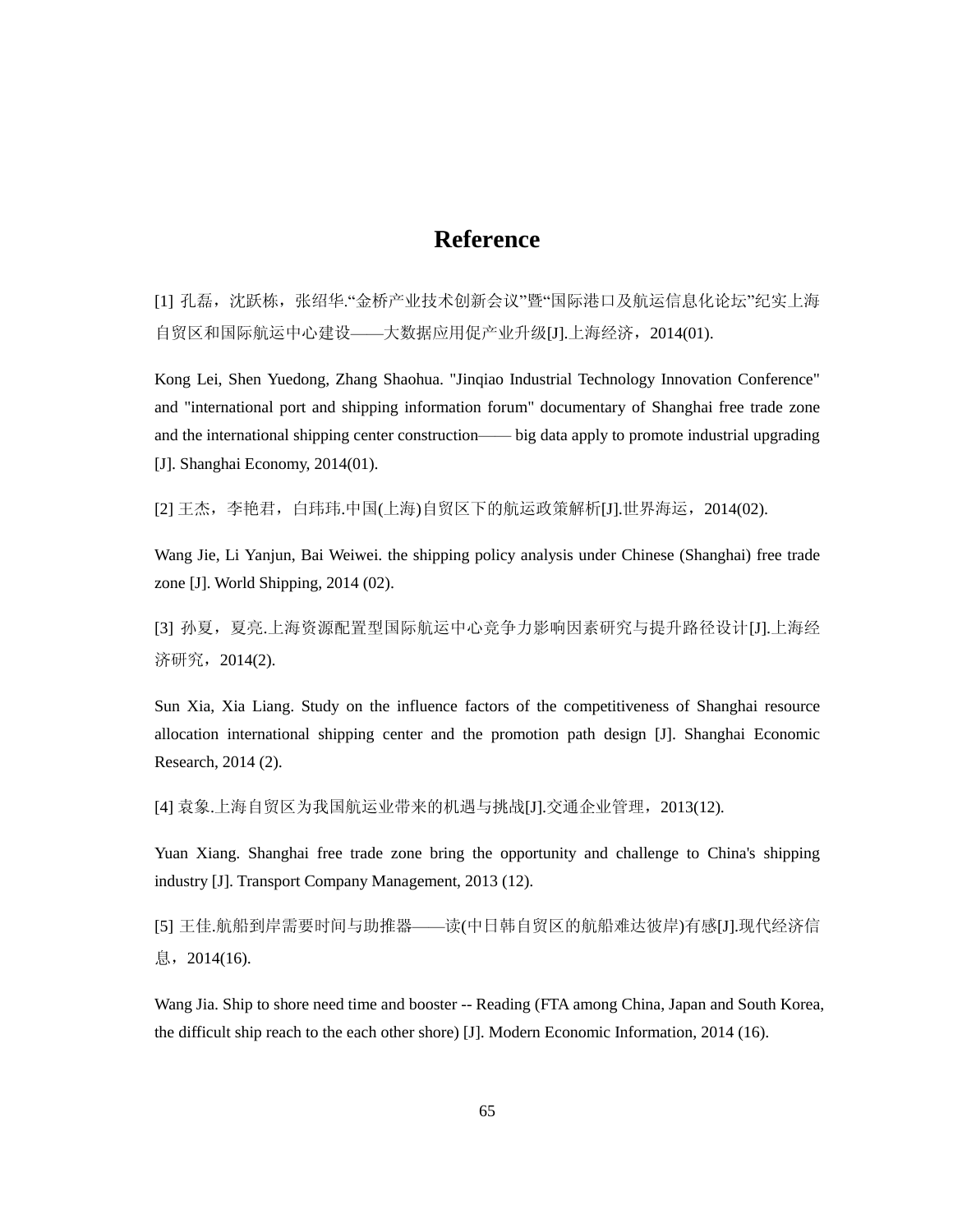[6] 张颖杰.自贸区对上海航运中心建设的影响研究[J].新金融,2014(02).

Zhang Yingjie. Study on the influence of the free trade zone on the construction of Shanghai shipping center [J]. New Finance, 2014 (02).

[7] 雨戈.自贸区下的港口新机遇[J].中国港口,2013(11).

Yu Ge. Port's new opportunities under China FTA [J].China Port, 2013 (11).

[8] TON KREUKELS, EGBERT WEVER.DEALING WITH COMPETITION: THE PORT OF

ROTTERDAM[J].Tijdschriftvooreconomischeensocialegeografie, 2008, Vol.87(4).

[9] John R.M.Gordon, Pui-Mun Lee, Henry C.Lucas.A resource-based view of competitive advantage at the Port of Singapore<sup>[J]</sup>.Journal of Strategic Information Systems, 2004, Vol.14(1).

[10] Rahman, Mohammad Mafizur. A panel data analysis of Bangladesh' s trade: the gravity model approach. [C]. In: 5thAnnual Conference of the European Trade Study Group, 2003(9): 11-13.

[11] AmitaBatra. India' s Global Trade Potential:The Gravity Model Approach. [R]. Woking Paper, 2004, 151.

[12]李晓峰,桂嘉越.中韩自由贸易区建立对两国贸易影响的实证分[J].国际经贸探索,2008,  $25(5): 4-8.$ 

Li Xiaofeng, GuiJiayue. China and South Korea free trade area established impact on bilateral trade: an empirical analysis [J]. International Trade Exploration, 2008, 25 (5): 4-8.

[13]张鸿.关于中国实施自由贸易区战略的思考[J].国际贸易,2009(3):14-19.

Zhang Hong. Thinking on the strategy of China's free trade zone [J].International Trade, 2009 (3) : 14-19.

[14]庄两.中国-东盟自由贸易区的实践效应、现存问题及中国的策略[J].国际经贸探索, 2009(5):75-80.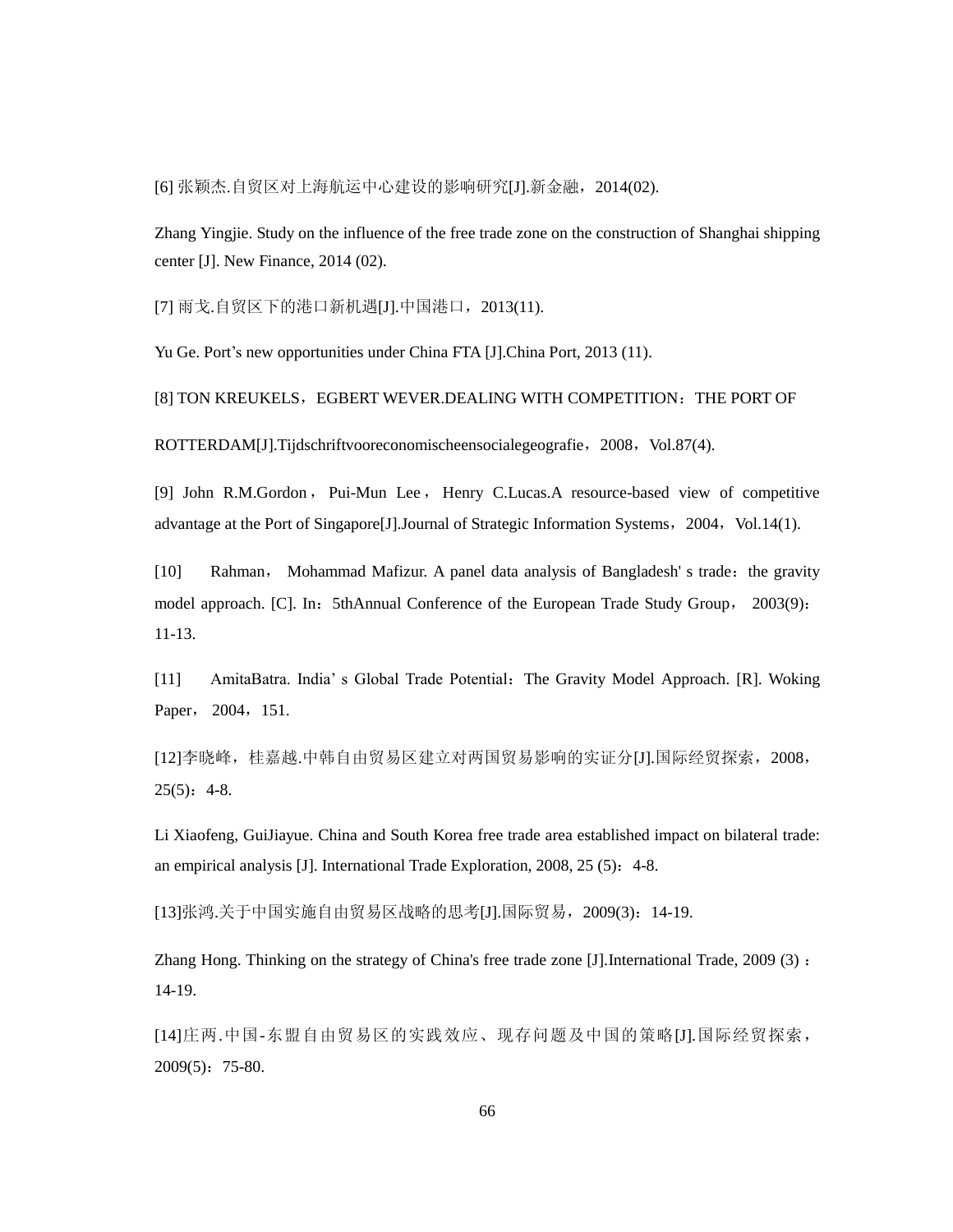Zhuang Liang. China - ASEAN Free Trade Area's practical effect, existing problems and China's strategy [J].International Trade Exploration, 2009 (5): 75-80.

[15]姜鸿,张相文.自由贸易区下产业安全模型及中国自由贸易区战略选择[J]. 2010(10):44-48.

Jiang Hong, Zhang Xiangwen. The model of industrial security and the strategic choice of China's under the free trade area  $[J].2010(10)$ : 44-48.

[16]徐建军.东盟自由贸易区:区域内贸易的发展和利益分配[J].世界经济,2004(08):13-17.

Xu Jianjun. ASEAN Free Trade Area: development and benefit distribution of intra regional trade [J]. World Economy, 2004 (08): 13-17.

[17]李晓峰,任靖楠.中韩自由贸易区的建立对中韩两国净出口与就业影响的实证分析[J].国际 贸易问题, 2009(06): 56-63.

Li Xiaofeng, Ren Jingnan. China South Korea free trade area established on the China and South Korea net exports and employment effect empirical analysis [J]. International Trade Issues, 2009  $(06): 56-63.$ 

[18]陈诗一,阴之春.中国建立自由贸易区的动态效应分析:长期均衡和短期调整[J].世界经济 与政治论坛,2008 (03) : 47-57.

Chen Shiyi, Yin Zhichun. The dynamic effects of China's free trade area: long term equilibrium and short term adjustment [J]. World Economic and Political Forum, 2008 (03) : 47-57.

[19] 陈文敬. 我国自由贸易区战略及未来发展探析 [J]. 理论前沿, 2008(17) : 9-12.

Chen Wenjing. Analysis on the strategy and the future development of China's free trade area [J]. Theory Forward,  $2008(17):9-12$ .

[20]任建雄.浙江自由贸易港建设的战略路径与对策[J].浙江万里学院学报,2013(2):9-12.

Ren Jianxiong. Strategic path and measures for the construction of Zhejiang free trade port [J]. Journal of Zhejiang Wanli University, 2013 (2) : 9-12.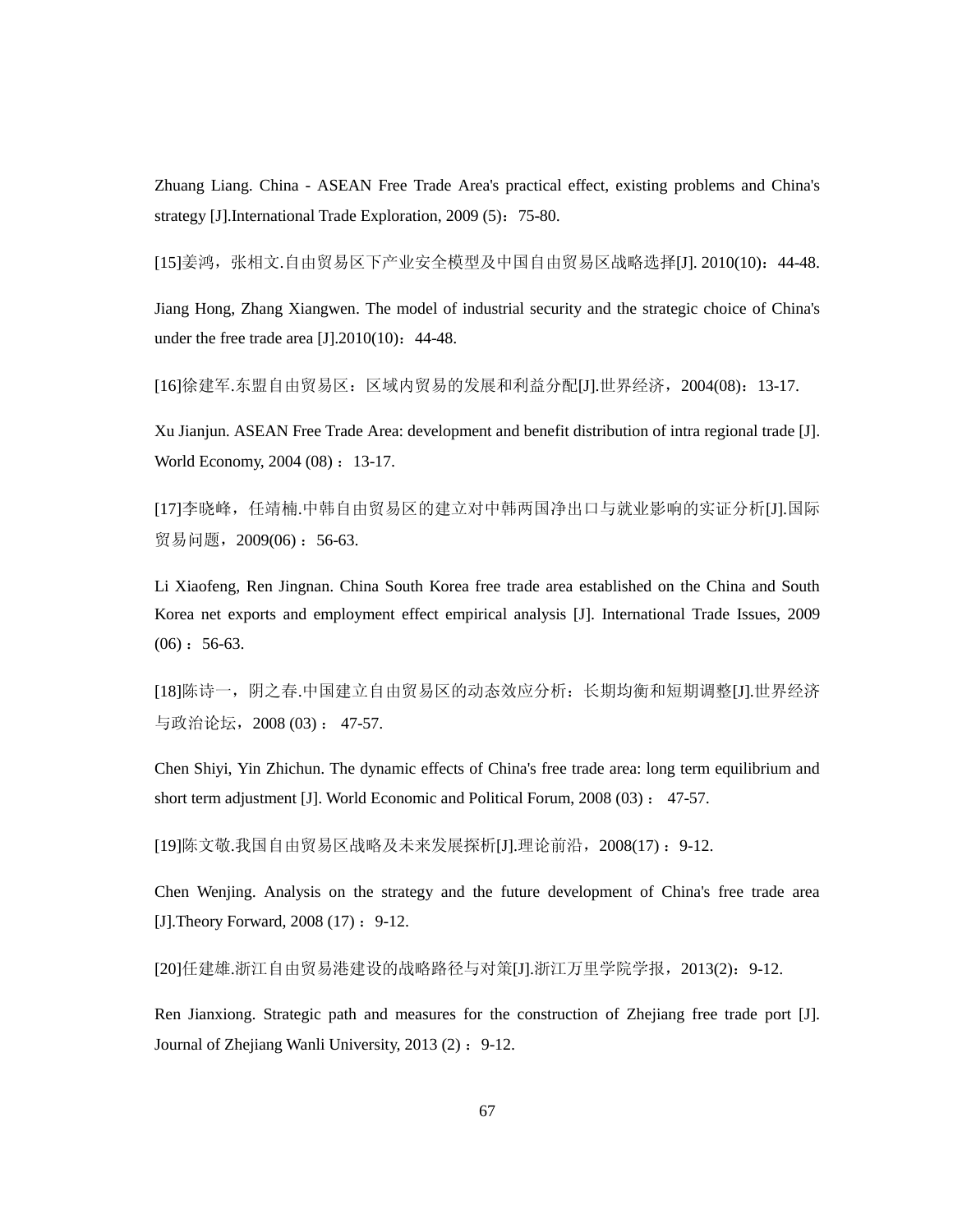[21]王瑾.自由贸易区战略对我国发展服务贸易影响的研究[D].辽宁大学硕士论文,2012.4.

Wang Jin. Study on the influence of the free trade area strategy on the development of service trade in China [D]. Liaoning University, 2012.4.

[22]杨明华.我国保税区向自由贸易区转型研究[J].学海,2008.1.

Yang Minghua. Study on the transition of China's tax bonded zone to free trade zone[J].Learning, 2008.1.

[23]张帅.国际航运中心建设和发展经验——以汉堡港为例[J].物流科技,2010(1).

Zhang Shuai. Experience of construction and development of international shipping center ——take Hamburg Port as a case [J]. Logistics Technology, 2010 (1)

[24]成思危.从保税区到自贸区:中国保税区的改革与发展[J].北京:经济科学出版社,2003.

Cheng Siwei. From the bonded area to the free trade zone: the reform and development of China Free Trade Zone [J]. Beijing: Economic Science Press, 2003.

[25]卜国琴.中国实施自由贸易区战略的动因和前景分析[J].时代经贸, 2008(97): 94-95.

Bu Guoqin. Analysis on the motive and prospect of China's free trade zone strategy [J].Times Economy and Trade, 2008 (97): 94-95.

[26]陶慧敏.上海航运产业与金融产业联动发展研究[D].上海社会科学院, 2011.

Tao Huimin. Research on the linkage development of shipping industry and finance industry in Shanghai [D]. Shanghai Academy of Social Sciences, 2011.

[27]贾晶.香港航运产业发展经验及趋势[J].商场现代化, 2010(12): 113-114.

Jia Jing. Hongkong shipping industry development experience and trends [J]. Shopping Mall Modernization, 2010 (12): 113-114.

[28]王泽华.2012年上海国际航运中心建设与发展状况分析[J].统计科学与实践, 2013(8).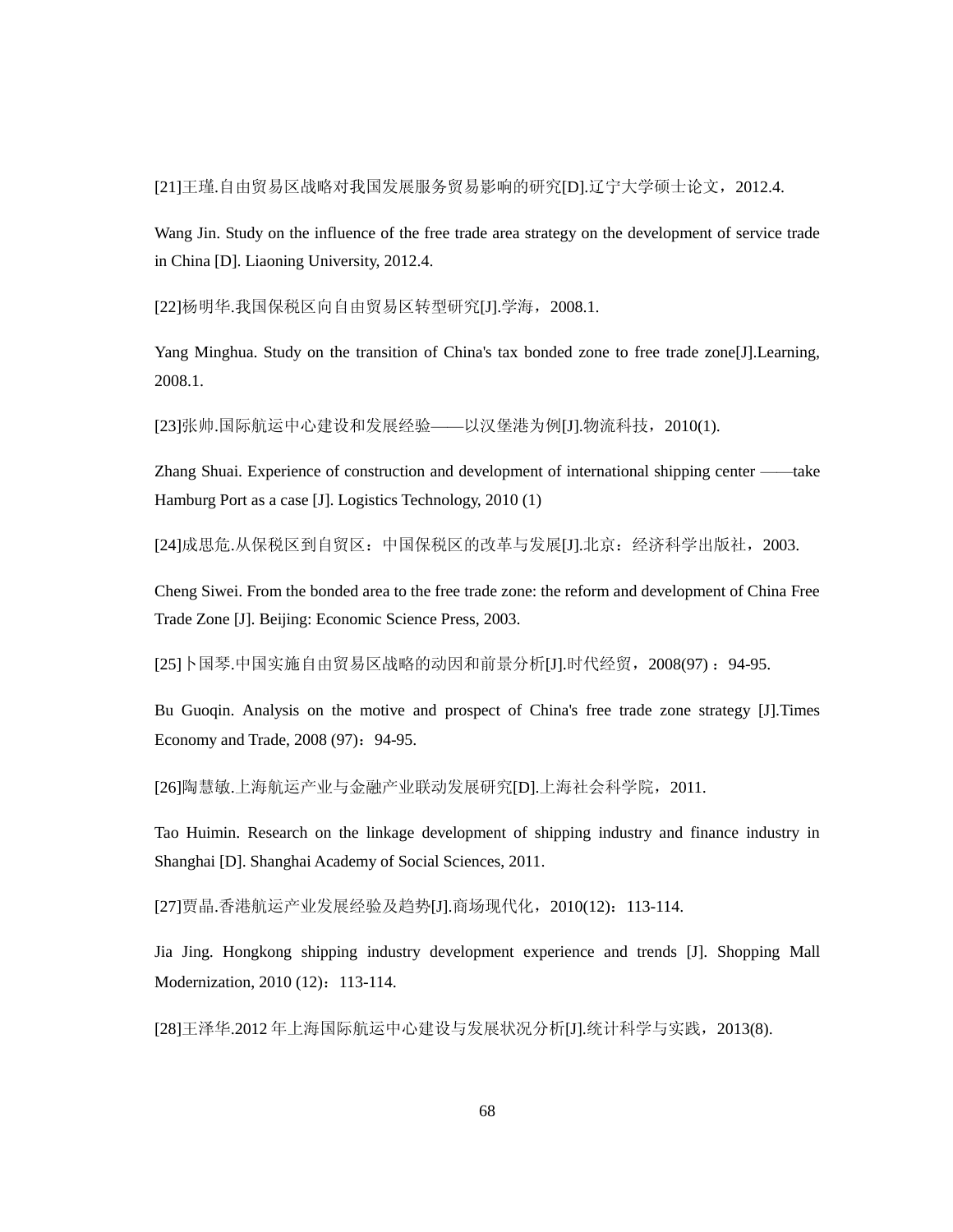Wang Zehua. Analysis on the construction and development of Shanghai international shipping center in 2012 [J].Statistical Science and Practice, 2013 (8).

# **Appendix:**

### **Questionnaire about the importance of indexes**

### Dear sir:

First of all, it is thank you very much for taking time out of your busy schedule to fill this table. Duty questionnaire scoring table is designed according to my paper<The Influence of Shanghai Free Trade Zone to Shanghai International Shipping Industry>. The purpose is determines the relative weights of influence indicators by experts. The whole empirical analysis is completed by using the analytic hierarchy process and fuzzy comprehensive evaluation method, and the results reflect the relative importance of the index. Please according the table of the scaling of importance to rate the weight of influence indicators at the target layer and the criteria layer.

#### Table of the Scaling of Importance

| Importance | Meanings                                                              |
|------------|-----------------------------------------------------------------------|
| 1          | Two elements are equally important                                    |
| 3          | The upper element is slightly more important than the lower one.      |
| 5          | The upper element is obviously more important than the lower one.     |
| 7          | The upper element is intensely more important than the lower one.     |
| 9          | The upper element is extremely more important than the lower one.     |
| 2,4,6,8    | The intermediate value of the result above.                           |
| Reciprocal | The degree of importance of comparing the lower element to the upper. |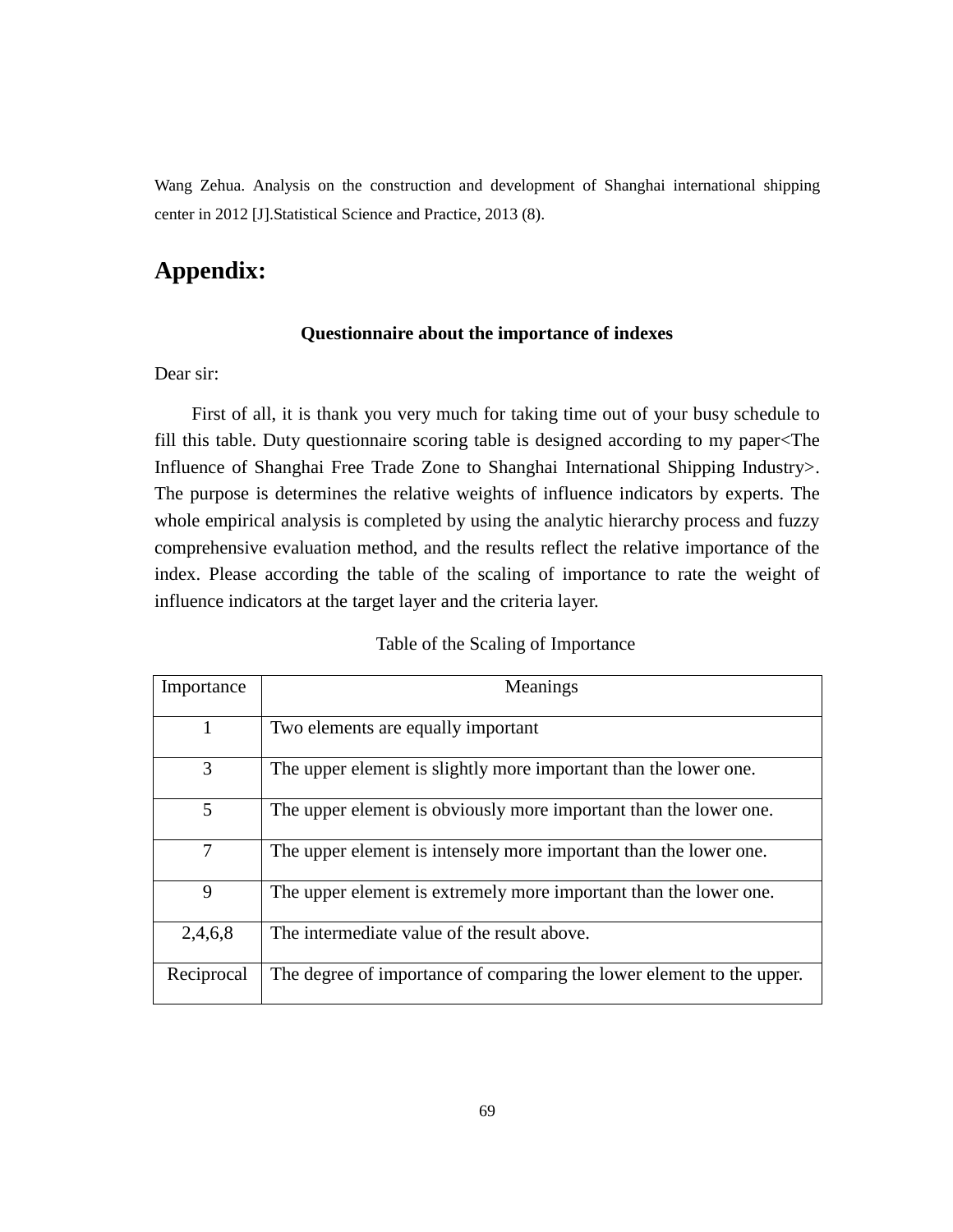1. In the under table, there are six first indexes influence the development of Shanghai shipping industry, How importance the index at column than the index at the row?

| Indicators<br>$% \overline{a}$ of | Port         | Human    | <b>Basic</b>  | Market    | Shipping  | Government | Shipping    |
|-----------------------------------|--------------|----------|---------------|-----------|-----------|------------|-------------|
| Influence                         | Infrastructu | Resource | Shipping      | Indicator | Financial | Support    | Information |
|                                   | res          |          | <b>Trades</b> |           | Market    |            |             |
|                                   |              |          |               |           |           |            |             |
| Port                              |              |          |               |           |           |            |             |
| Infrastructures                   |              |          |               |           |           |            |             |
| Human                             |              |          |               |           |           |            |             |
| Resource                          |              |          |               |           |           |            |             |
| <b>Basic</b>                      |              |          |               |           |           |            |             |
| Shipping                          |              |          |               |           |           |            |             |
| <b>Trades</b>                     |              |          |               |           |           |            |             |
|                                   |              |          |               |           |           |            |             |
| Market                            |              |          |               |           |           |            |             |
| Indicator                         |              |          |               |           |           |            |             |
| Shipping                          |              |          |               |           |           |            |             |
| Financial                         |              |          |               |           |           |            |             |
| Market                            |              |          |               |           |           |            |             |
| Government                        |              |          |               |           |           |            |             |
| Support                           |              |          |               |           |           |            |             |
| Shipping                          |              |          |               |           |           |            |             |
| Information                       |              |          |               |           |           |            |             |

2. In the under table, there are four second indexes influence the Port Infrastructures, How importance the index at column than the index at the row?

| Port            | Storage  | Handling | Equipment      | collection and      |
|-----------------|----------|----------|----------------|---------------------|
| Infrastructures | Capacity | Capacity | Adequacy Ratio | distribution system |
|                 |          |          |                | <b>Function</b>     |
| Storage         |          |          |                |                     |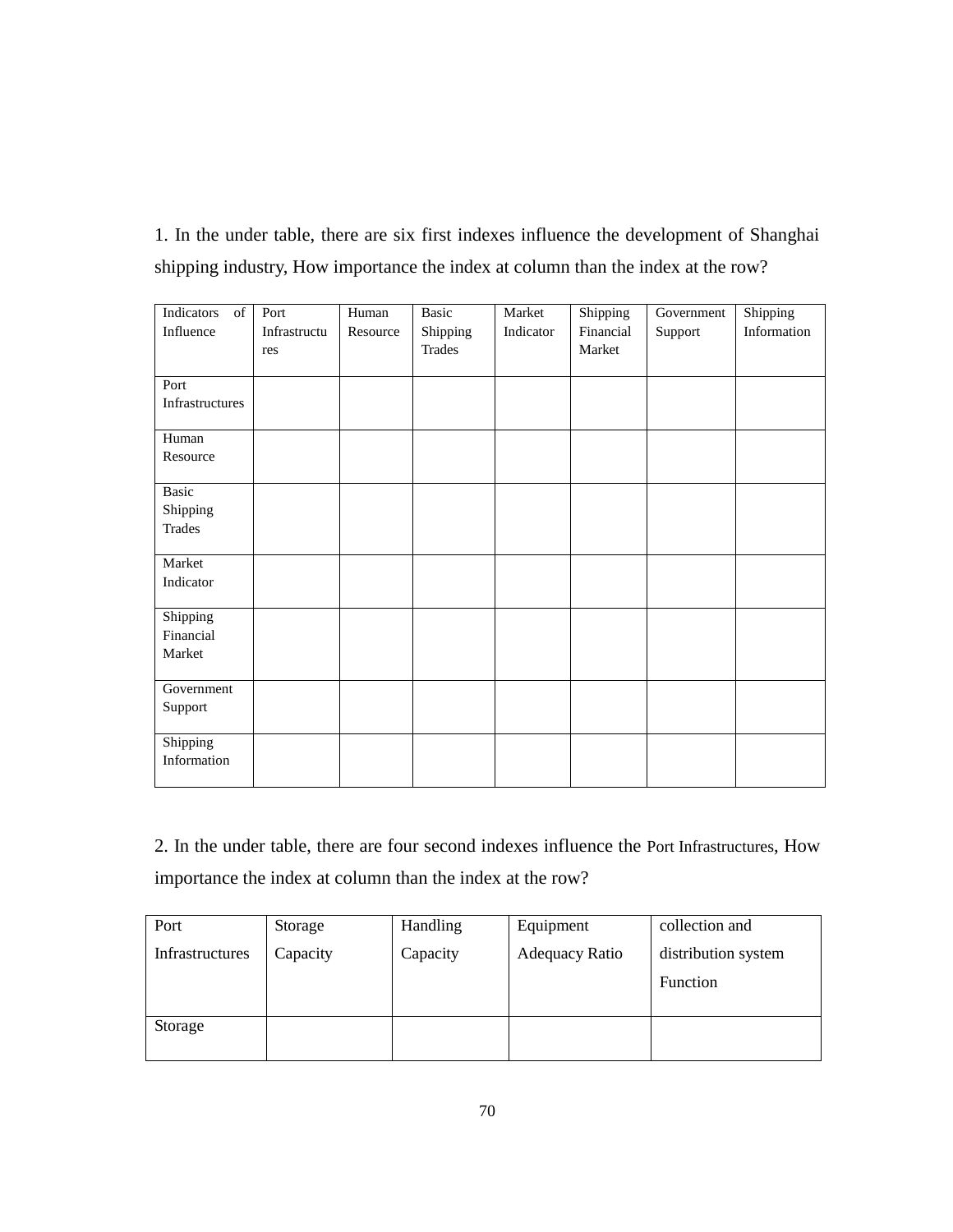| Capacity       |  |  |
|----------------|--|--|
| Handling       |  |  |
| Capacity       |  |  |
| Equipment      |  |  |
| Adequacy       |  |  |
| Ratio          |  |  |
| Collection and |  |  |
| distribution   |  |  |
| system         |  |  |
| Function       |  |  |
|                |  |  |

3. In the under table, there are two second indexes influence the Human Resource, How importance the index at column than the index at the row?

| Human Resource                       | Number of talents at port or | Proportion of shipping staff |
|--------------------------------------|------------------------------|------------------------------|
|                                      | in shipping services         | with or above bachelor       |
|                                      |                              | degrees.                     |
|                                      |                              |                              |
| Number of talents at port or in      |                              |                              |
| shipping services                    |                              |                              |
|                                      |                              |                              |
| Proportion of shipping staff with or |                              |                              |
| above bachelor degrees.              |                              |                              |
|                                      |                              |                              |

4. In the under table, there are four second indexes influence the Basic Shipping Trades, How importance the index at column than the index at the row?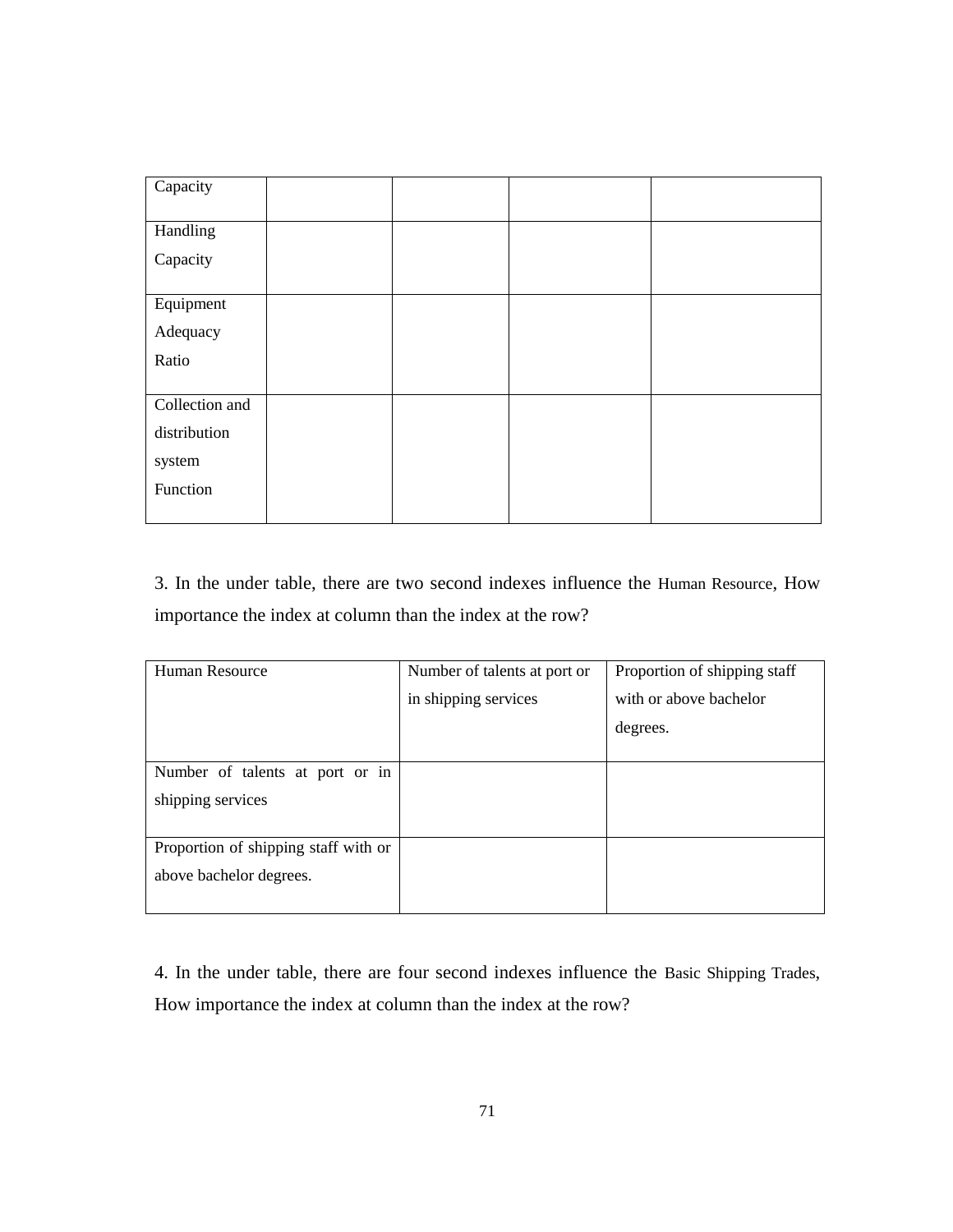| <b>Basic Shipping Trades</b> | Container | Tonnage of              | Transshipm | Port-centered |
|------------------------------|-----------|-------------------------|------------|---------------|
|                              | Volume    | <b>Registered Ships</b> | ent Volume | Industry      |
|                              |           |                         |            |               |
| <b>Container Volume</b>      |           |                         |            |               |
|                              |           |                         |            |               |
| Tonnage of Registered Ships  |           |                         |            |               |
|                              |           |                         |            |               |
| <b>Transshipment Volume</b>  |           |                         |            |               |
|                              |           |                         |            |               |
| Port-centered Industry       |           |                         |            |               |
|                              |           |                         |            |               |

5. In the under table, there are three second indexes influence the Market Indicator, How importance the index at column than the index at the row?

| Market Indicator                    | Completeness of the |         | Shipping Response | Service Level |
|-------------------------------------|---------------------|---------|-------------------|---------------|
|                                     | Shipping            | Service | Capability        |               |
|                                     | System              |         |                   |               |
|                                     |                     |         |                   |               |
| Shipping<br>Completeness of the     |                     |         |                   |               |
| Service System                      |                     |         |                   |               |
|                                     |                     |         |                   |               |
| <b>Shipping Response Capability</b> |                     |         |                   |               |
|                                     |                     |         |                   |               |
| Service Level                       |                     |         |                   |               |
|                                     |                     |         |                   |               |

6. In the under table, there are three second indexes influence the Shipping Financial Market, How importance the index at column than the index at the row?

| <b>Shipping Financial Market</b> | Number of                  | Shipping Financing | Total Output of the |
|----------------------------------|----------------------------|--------------------|---------------------|
|                                  |                            | Environment        | Finance<br>and      |
|                                  | <b>Insurance Companies</b> |                    | Insurance Industry  |
|                                  |                            |                    |                     |
| Number of Insurance              |                            |                    |                     |
| Companies                        |                            |                    |                     |
|                                  |                            |                    |                     |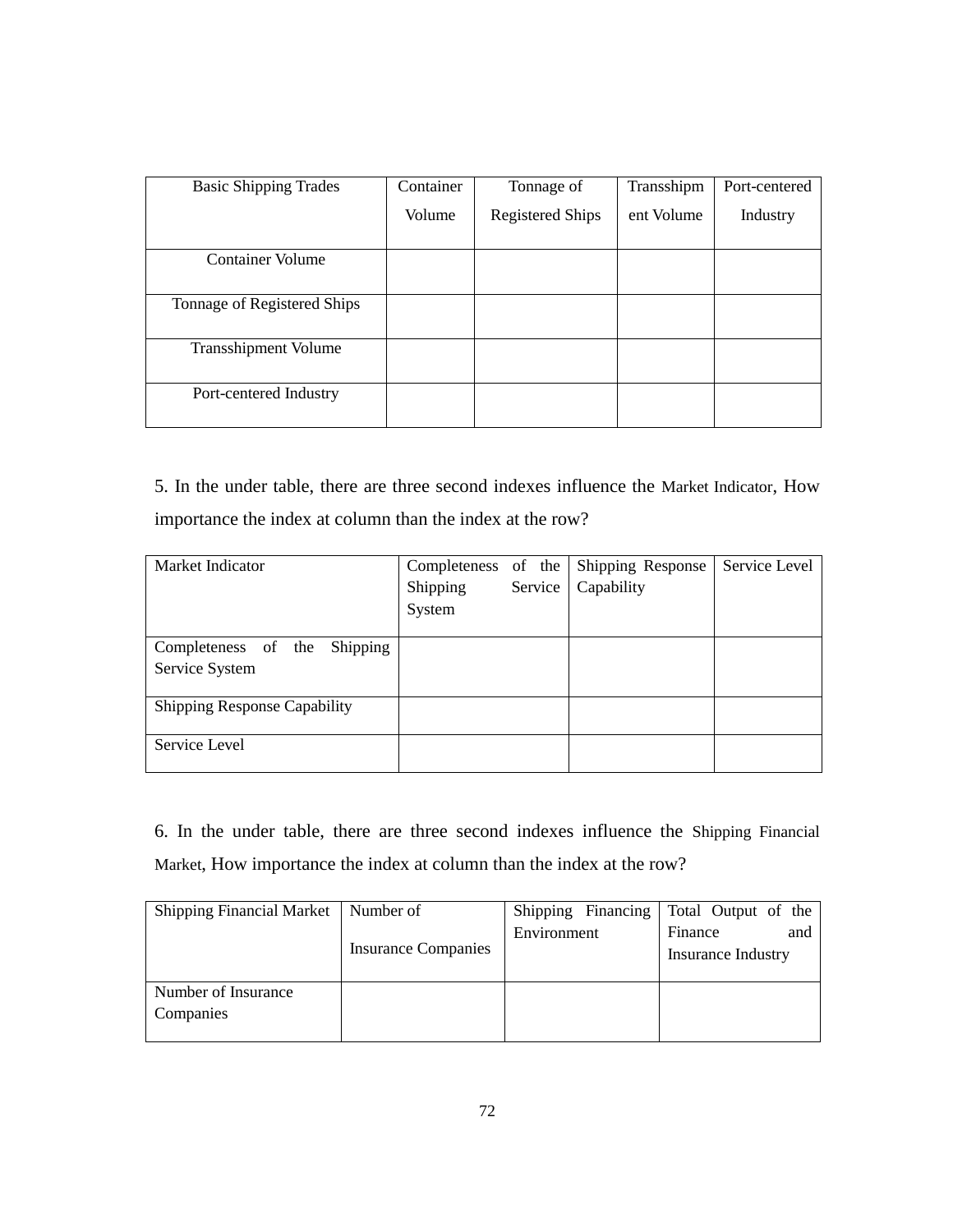| <b>Shipping Financing</b><br>Environment                 |  |  |
|----------------------------------------------------------|--|--|
| Total Output of the<br>Finance and Insurance<br>Industry |  |  |

7. In the under table, there are two second indexes influence the Government Support, How importance the index at column than the index at the row?

| <b>Government Support</b> | <b>Policy Environment</b> | Law and Regulation System |
|---------------------------|---------------------------|---------------------------|
|                           |                           |                           |
| <b>Policy Environment</b> |                           |                           |
|                           |                           |                           |
| Law and Regulation System |                           |                           |
|                           |                           |                           |

8. In the under table, there are two second indexes influence the Shipping Information

Environment, How importance the index at column than the index at the row?

| Shipping Information       | Rate of Adoption of New | Shipping Information Level |
|----------------------------|-------------------------|----------------------------|
| Environment                | Technologies            |                            |
| Rate of Adoption of New    |                         |                            |
| Technologies               |                         |                            |
| Shipping Information Level |                         |                            |